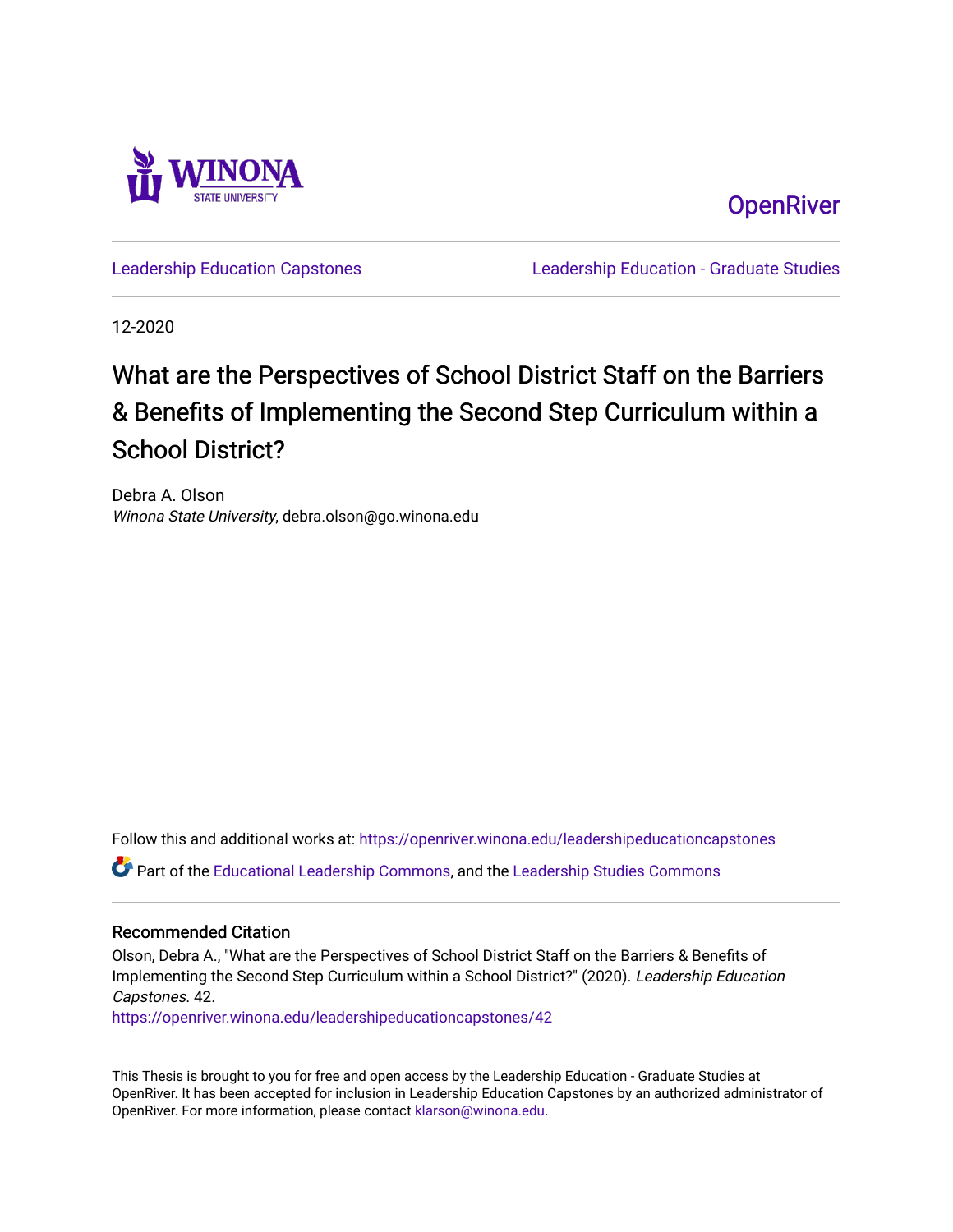# What are the Perspectives of School District Staff on the Barriers & Benefits of Implementing

the Second Step Curriculum within a School District?

A Thesis

Submitted to the Faculty

of the Department of Leadership Education

College of Education

of Winona State University

by

Debra A. Olson

In Partial Fulfillment of the Requirements

for the Degree of

Master of Science

December 2020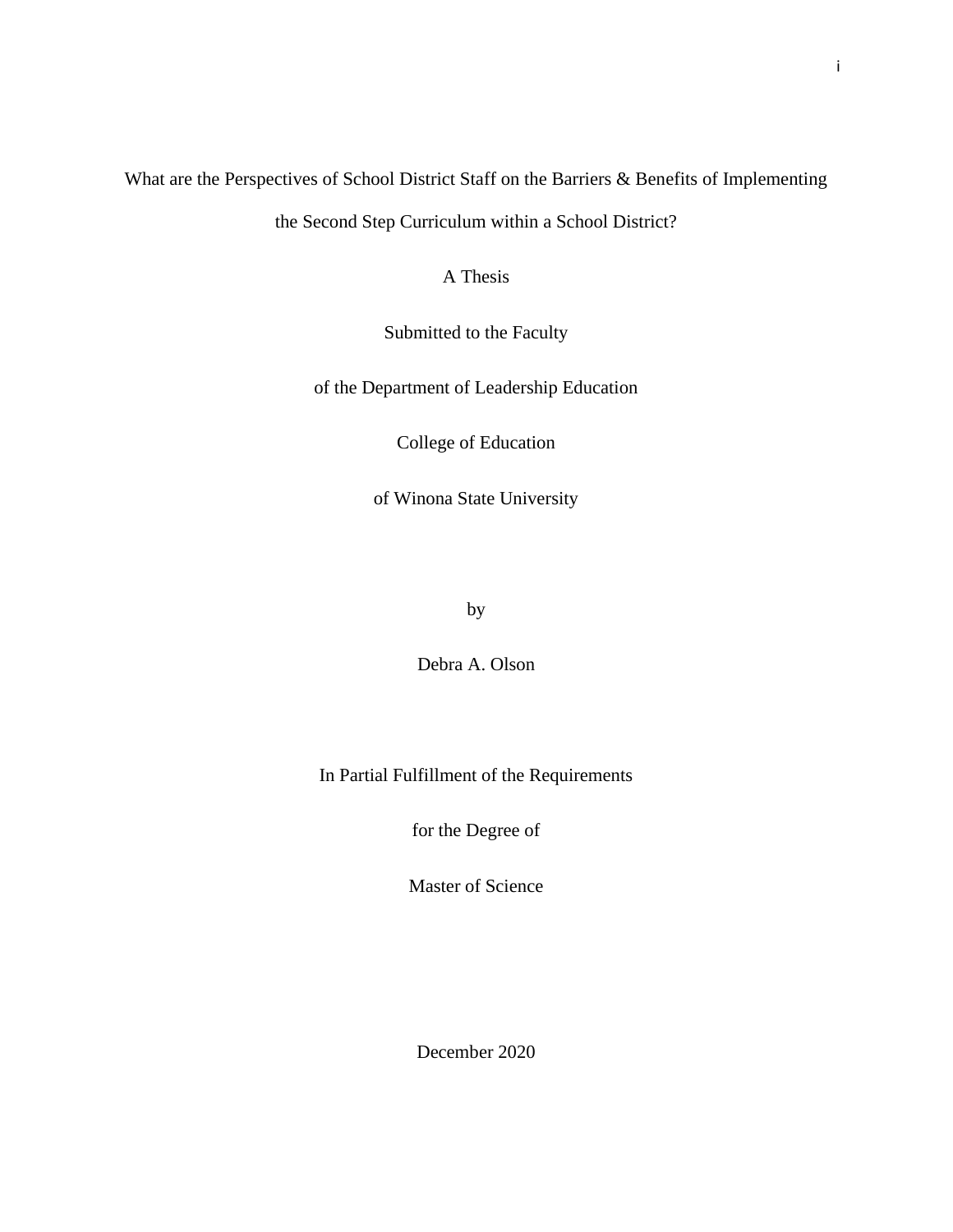#### **Abstract**

<span id="page-2-0"></span>This qualitative research set out to explore district staff members' ideals of implementing a social-emotional learning curriculum in their district. Interviews of individual staff members was the source of data for this study. Participants noted that the addition of the SEL program has had positive impacts on current students. Participants also indicated that, although, the addition of this program is necessary, it is also necessary that all staff have some type of training to better support the student population. Also mentioned by the participants was the need for teaching the program with fidelity and including the teaching throughout the day, not just a one lesson a week and done. Recommendations for further research include expanding the study to other school districts to validate and add to the findings of this study, while also assist in understanding the results. Additionally, further research should include a wider group of diverse populations within other school settings; including this diverse population may produce different results not seen in this study.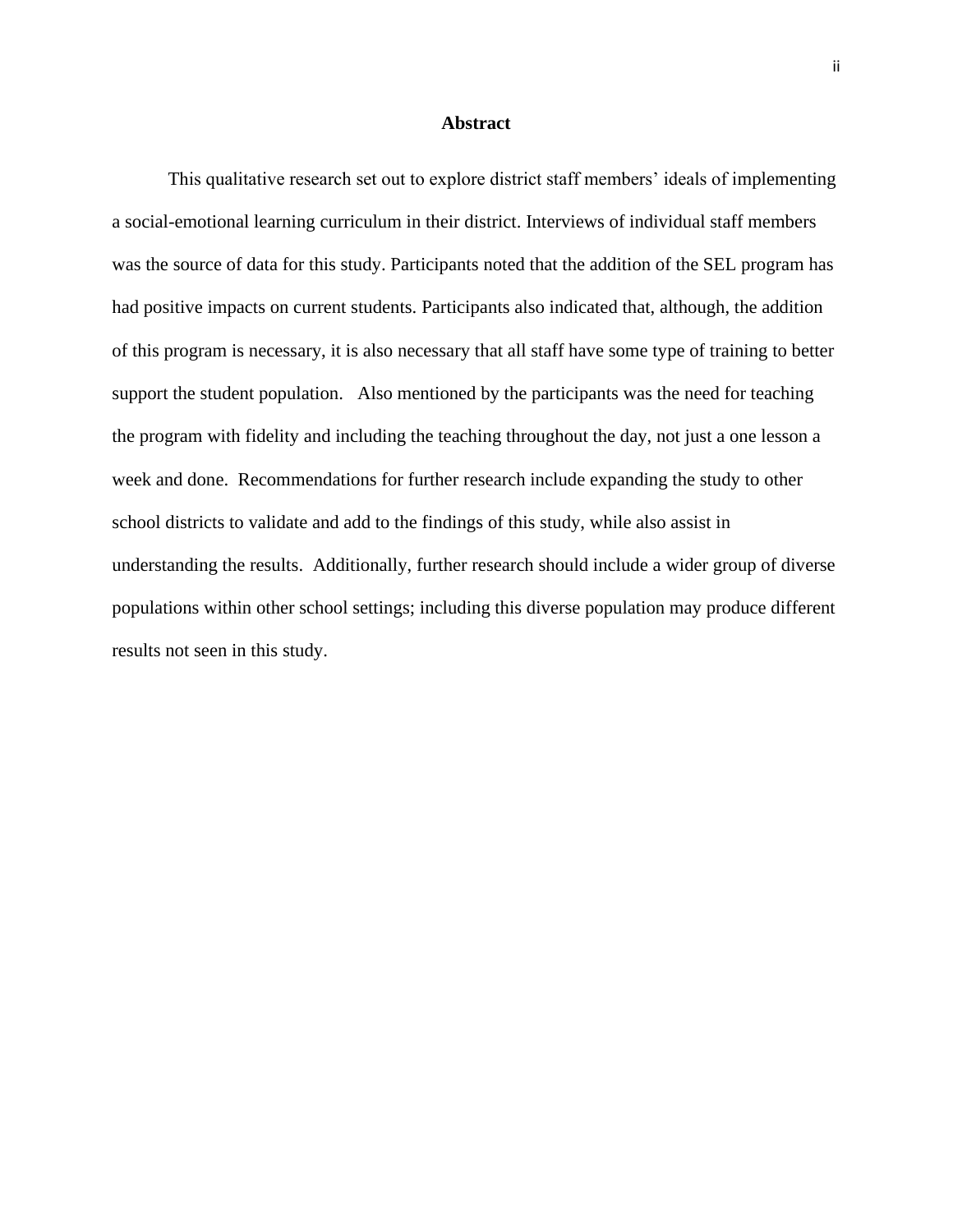# **Table of Contents**

| 11 |
|----|
|    |
|    |
|    |
|    |
|    |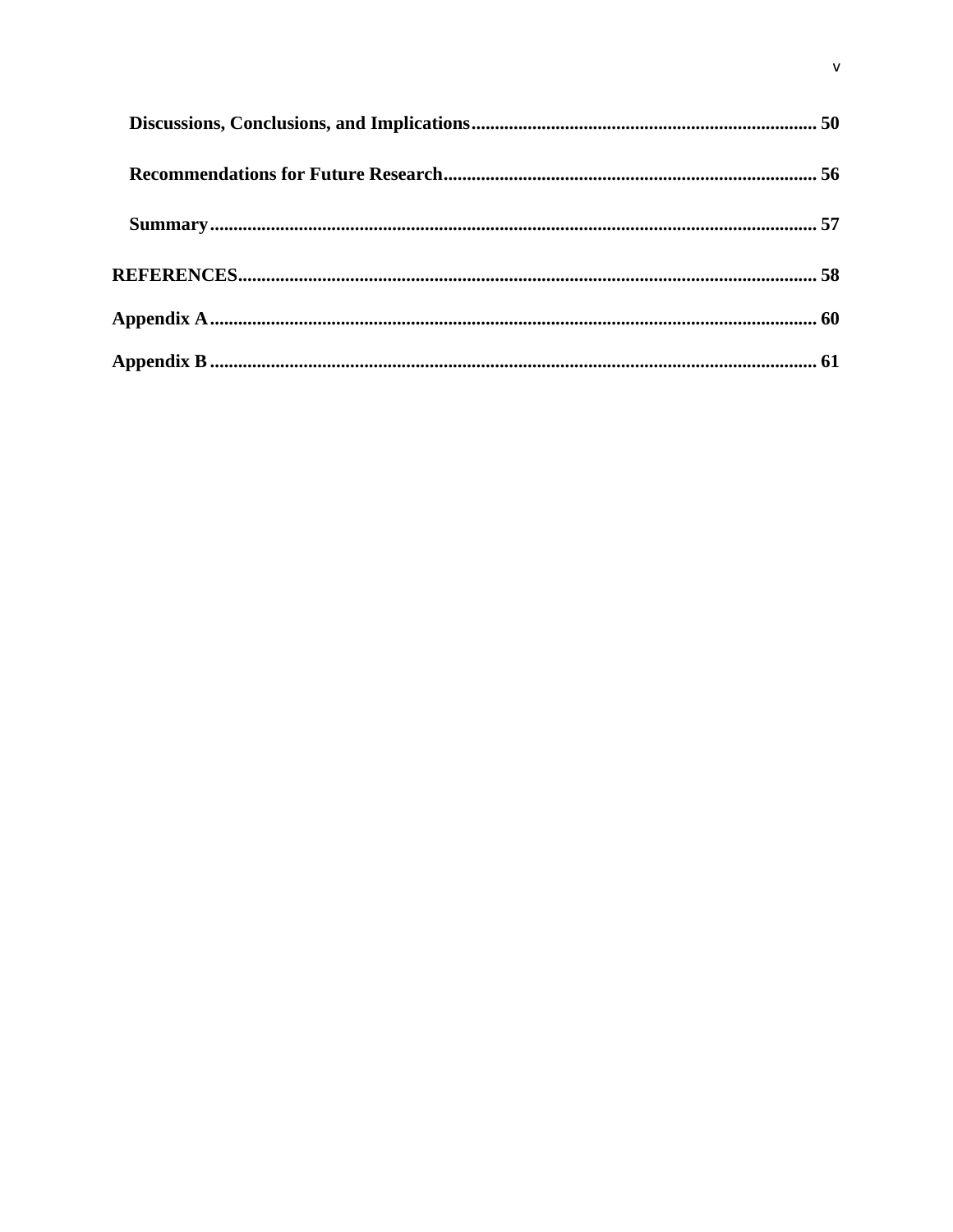#### **CHAPTER 1**

<span id="page-6-0"></span>By the age of 18, many children will face some level of trauma (Riley, 2018). When students are facing trauma or are showing a lack of social-emotional skills, school staff needs to be sure that they include them in the classroom, giving them opportunities to grow socially and emotionally (Riley, 2018). While many students are not labeled with a diagnosable disability, there are still many that face challenges every day (Elias et al., 2003). Today's schools not only need to offer traditional academic subjects, but they also need to include a robust socialemotional education, focusing on positive youth development (PYD) to all students (Meyers et al., 2019; Taylor et al., 2017). Administrators, teachers, special education staff, and other school staff feel they have a moral obligation to ensure all students receive the best education imaginable, not only academically but also by providing a rich social-emotional education (Ransford et al., 2009). Schools can choose from various social-emotional programs; when selecting these programs, schools can choose an entire plan or fragments of an application (Riley, 2018). There is an extensive selection of programs and curriculums that may be selected to teach social-emotional education. Some programs that may be chosen include Restorative Practices, Positive Behavior Intervention, and Supports (PBIS), Second Step, Responsive Classroom, and Morning Meetings. "If students leave our school walls with the capacity to selfadvocate, regulate emotions, and exercise empathy, they will be able to learn anything" (Riley, 2018, p. 17).

## **Statement of the Problem**

<span id="page-6-1"></span>Employing any new curriculum within a school faces many challenges; implementing a new social-emotional curriculum is no exception, "Roadblocks" will present themselves within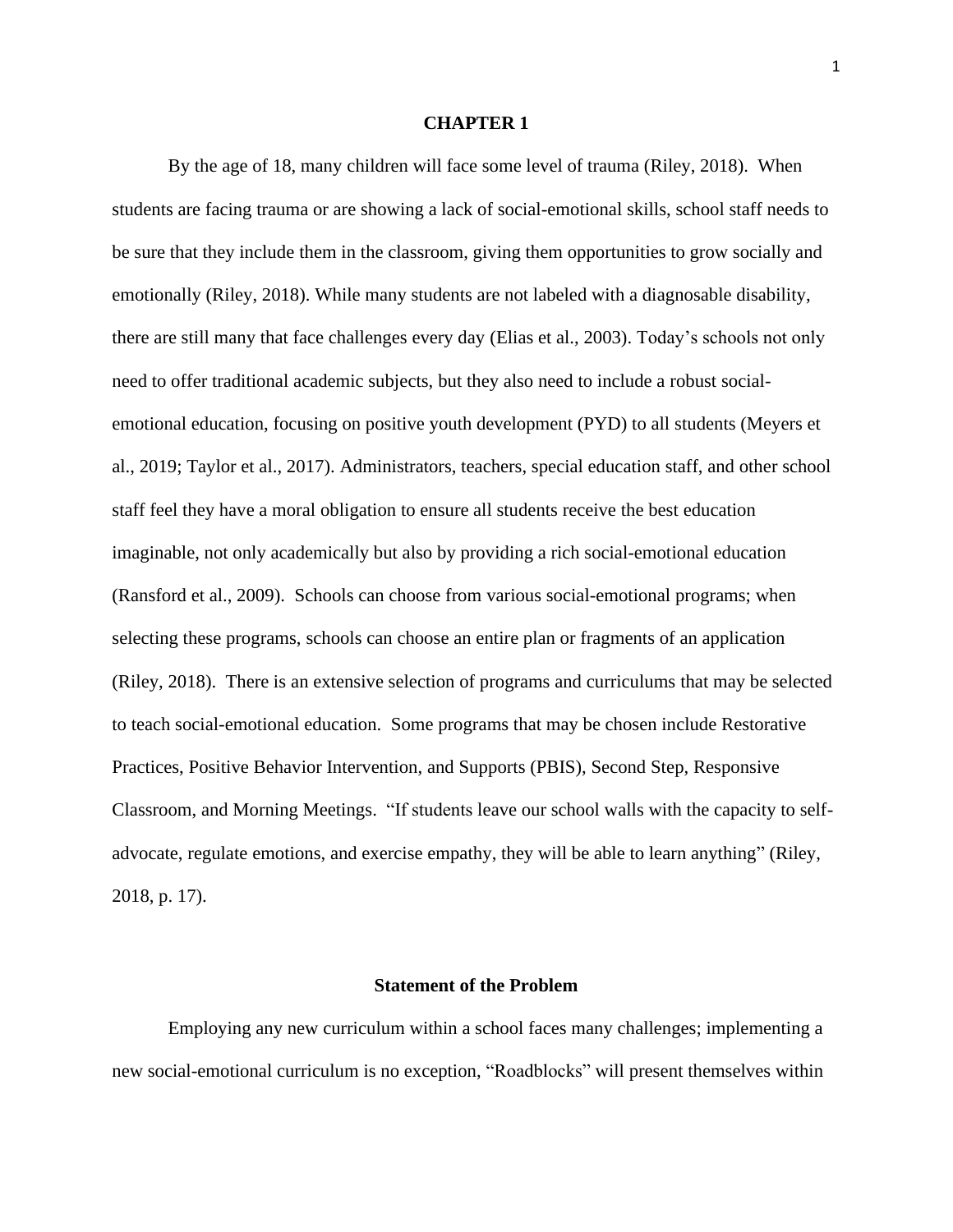any school (Grover & Gondek, 2018, p. 12). When implementing new programs, the success of the program is hugely dependent on the commitment of the teachers (Martinez, 2016). Teachers often receive little training and support during this implementation process (Martinez, 2016). While teachers need to maintain the culpability of students' performance on academics and standardized testing, they are also being asked to teach additional non-academic subjects (Martinez, 2016). One of these subject areas is intended to help our students develop the skills needed to manage their emotions, build positive relationships, and make reasonable decisions (Martinez, 2016).

#### **Background of the Problem**

<span id="page-7-0"></span>The employment of any curriculum within a school setting can present countless challenges (Martinez, 2016). Discussing the new programs with staff and allowing time for reflection can minimize some of the problems. When people decide to become teachers, they go into the profession with all intentions of helping the whole child and want to work towards the positive development of our youth, focusing on enhancing students' strengths and trying to decrease risk factors within their family, peers, school, and community (Taylor et al., 2017). Before making these changes, it is important to explore possible roadblocks that may be faced; these will fall within three different categories: mindset, instructional practice, and logistics (Grover & Gondek, 2018).

When talking about mindset, it is paramount to think not only about the child but also to consider the adults in the classroom. Teaching has been reported to be one of the most stressful occupations, and when you have a stressed-out teacher, this leads to students who are also feeling stressed (Schonert-Reichl, 2017). Schonert-Reichl (2017) states that "teachers are the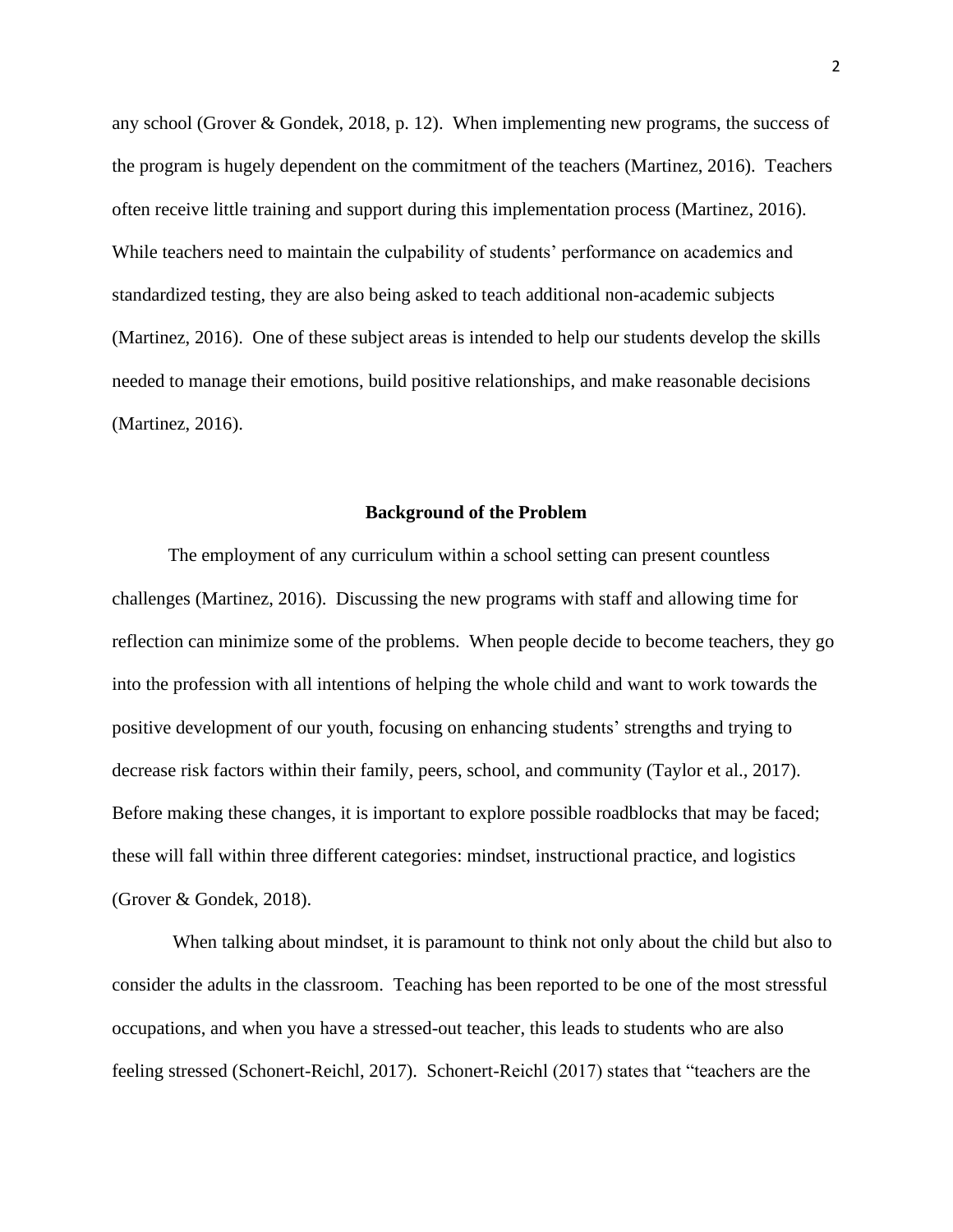engine that drives Social and Emotional Learning (SEL) programs and practices in schools and classrooms, and their social-emotional competence and wellbeing strongly influence their students" (p. 137). Schonert-Reichl goes on to say that "teachers are also at risk for poor socialemotional wellbeing" (p. 137). Besides having the mindset, teachers need to feel confident in what they teach their students; having this confidence will show in their lessons (Martinez, 2016).

Considering instructional practices, several barriers may present themselves to classroom teachers and special education teachers. An extremely critical issue is the scheduling of lessons for students. Any child participating in a social-emotional curriculum should be included in the full regular education classroom setting. Excluding any student with special needs can be very problematic in the long run. According to Grover and Gondek, these children need to learn specific skills such as interacting with their peers, socially interact with others, managing their emotions, and increasing their practice on how to be a productive member of their class (Grover & Gondek, 2018).

Social-Emotional Learning (SEL) is also known as Character Education Programs (CEP); these education types are becoming increasingly popular within districts. There are various program options from which to choose from that need to be selected and planned for before training and implementation can happen (Berkowitz & Bier, 2005). Once a program has been selected, districts may find there is inadequate funding and, or time to adequately train staff properly prior to implementation. (Berkowitz  $\&$  Bier, 2005). Therefore, the potential costs and time associated with a successful implementation should be considered by the planning team.

Research indicates as students enter middle school and high school, they become less connected to school due to their lack of social-emotional skills (Durlak et al., 2011). These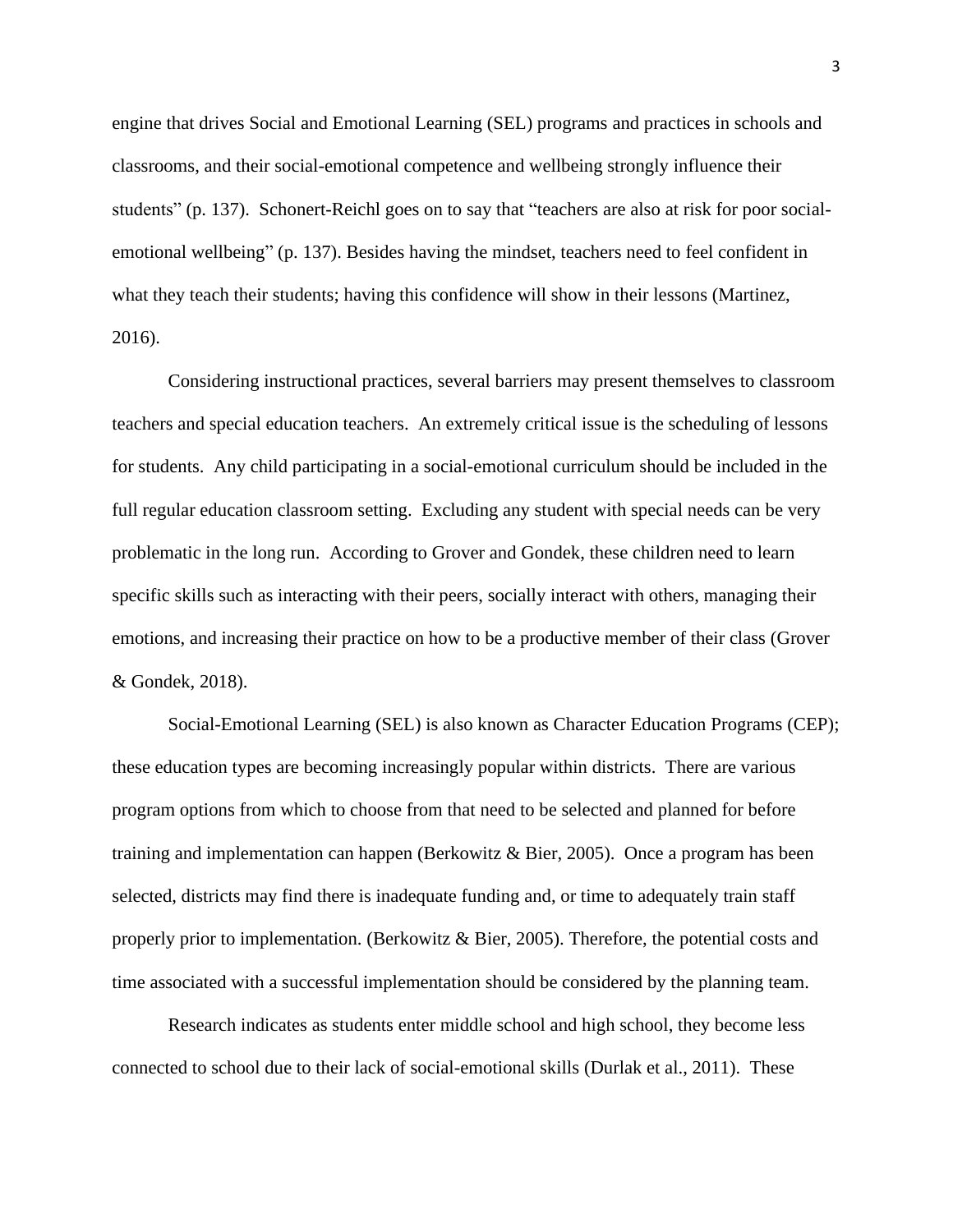students also report they feel teachers, staff, and peers do not care for them or care how they do in school (Durlak et al., 2011). Students that have reported a lack of caring are also at a higher risk for problem behaviors, depression, alcohol or drug use, violence, or sexual encounters (Durlak et al., 2011). Providing students successful education and allowing them to graduate with the requirements is only part of what is needed (Durlak et al., 2011).

#### **Purpose of the Study**

<span id="page-9-0"></span>The purpose of this study is to gather perspectives from district staff (administrators, teachers, instructional coaches, school counselors, school social workers, and other staff) on barriers and benefits of implementing the Second Step Curriculum within a school district. Research shows that the implementation of this type of curriculum has the advantages of reducing substance abuse, risk-taking behaviors, and problem behaviors (Taylor et al., 2017). Evidence has also shown that students who take part in these programs can significantly improve attitudes, social behaviors, and academic performance even after they no longer are partaking in a program (Meyers et al., 2019). Over time, studies have found that students in K-8 grade levels participating in social-emotional learning programs have displayed an improvement in their personal, social, and academic lives, both in school and in after-school settings (Payton et al., 2008).

#### **Theoretical Framework**

<span id="page-9-1"></span>"A theoretical framework serves as the foundation for your research study" (Lochmiller & Lester, 2018 p. 31). This framework conveys to the readers the position the researcher is taking (Lochmiller & Lester, 2018). SEL programs are said to be among the most effective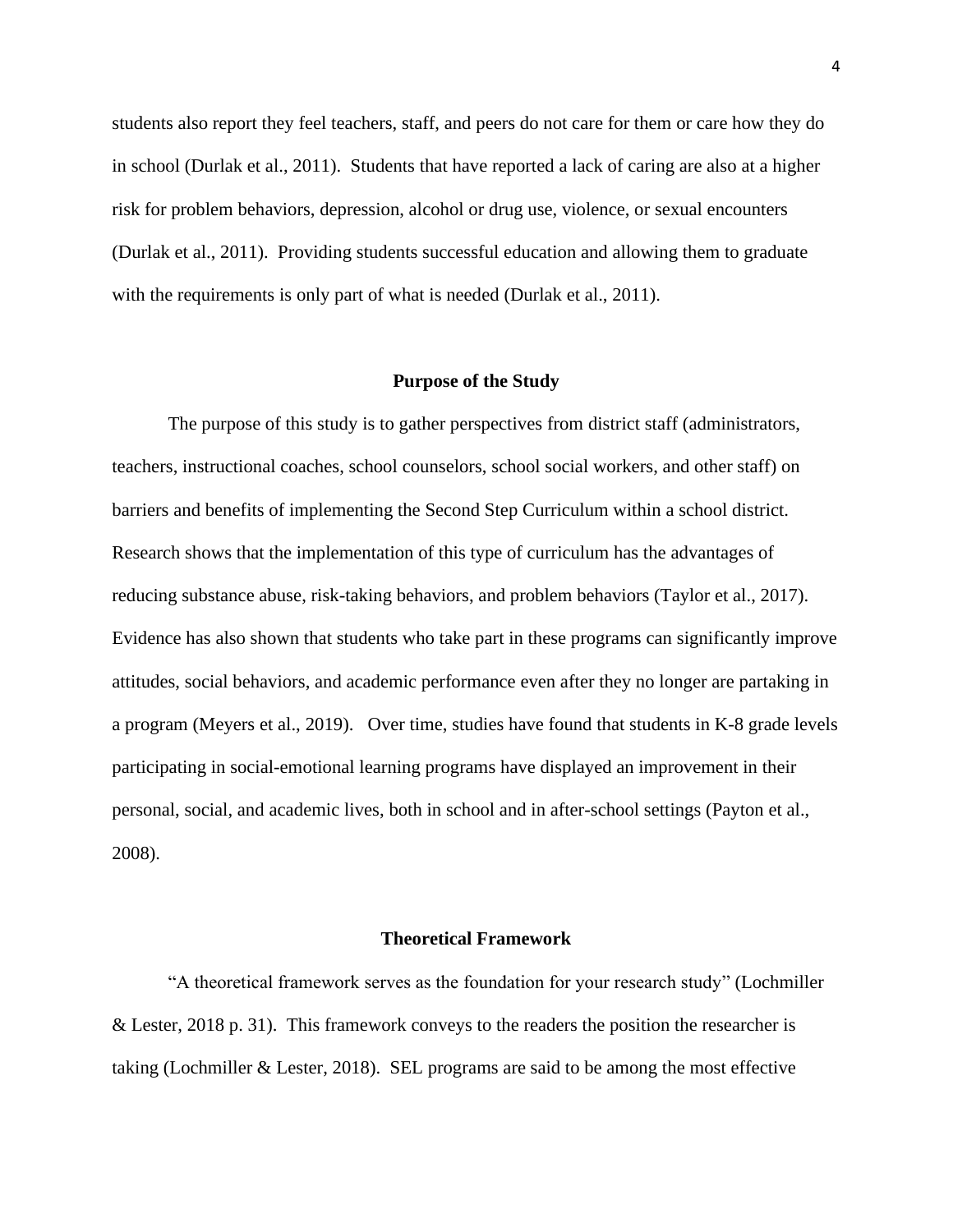programs focusing on youth development for school-aged children (Payton et al., 2008). These programs, when implemented in schools, have success in increasing students' academic performance, reducing stress, and fostering positive social behavior (Payton et al., 2008).

#### **Research Questions**

<span id="page-10-0"></span>The primary research issue being explored in this research study is, what are the perspectives of school district staff (administrators, teachers, school counselors, school social workers, and instructional coaches) on the impact of implementing the Second Step Curriculum with a school district? The following secondary research questions will assist in the primary research question:

RQ1: How do school district staff perceive the implementation of a Social-Emotional Learning Curriculum will benefit students, teachers, administrators, and staff?

RQ2: What is the impact as perceived by school district staff for implementing a Social-Emotional Learning Curriculum in the school building and across the district?

A semi-structured open-ended interview guide will be developed by the researcher for individual interviews based upon literature on organizational change. This interview guide will be presented in Chapter 3 and included in the Appendix after the research is completed.

#### **Research Design**

<span id="page-10-1"></span>This qualitative research sets out to explore district staff members' ideals of implementing a social-emotional learning curriculum in their district. Qualitative research looks to "understand social life as it unfolds in its natural environment (Lochmiller & Lester, 2018, p. 93). The purpose of this study is to gather perspectives from district staff (administrators,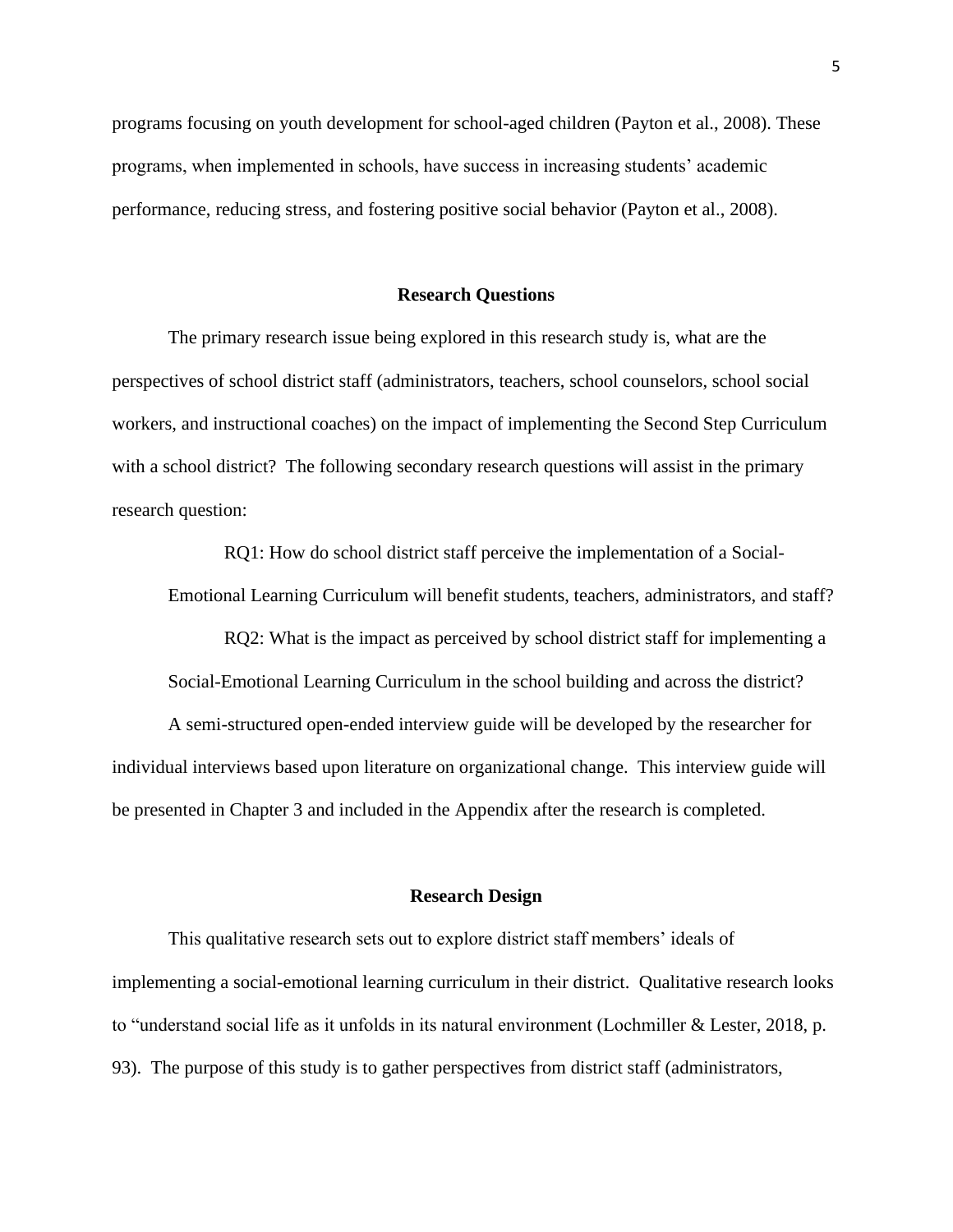teachers, instructional coaches, school counselors, school social workers, and other staff) on barriers and benefits of implementing the Second Step Curriculum within a school district.

#### **Definition of Terms**

## <span id="page-11-0"></span>**For the purpose of this study, the following operational definitions will be used.**

**English Learners (EL):** Based on district terminology refers to students not yet proficient in English.

**Learning:** Children gaining knowledge to put to use in the real world (Elias et al., 2003).

**Positive Youth Development (PYD):** Focusing on enhancing young people's strengths, establishing engaging and supportive contexts, and providing opportunities for bidirectional, constructive youth-context interactions (Taylor et al., 2017).

**PD: Professional development** based on district terminology.

**PGP: Professional growth plan** based on district terminology.

**Relationship Skills:** Establishing and maintaining healthy and rewarding relationships based on cooperation, resisting inappropriate social pressure, preventing, managing, and resolving interpersonal conflict, and seeking help when needed (Payton et al., 2008).

**Responsible Decision Making:** Making decisions based on consideration of ethical standards, safety concerns, appropriate social norms, respect for others, and likely consequences of various actions; applying decision-making skills to academic and social situations and contributing to the well-being of one's school and community (Payton et al., 2008).

**Self-Awareness:** Accurately assessing one's feelings, interests, values, and strengths; maintaining a well-grounded sense of self-confidence (Payton et al., 2008).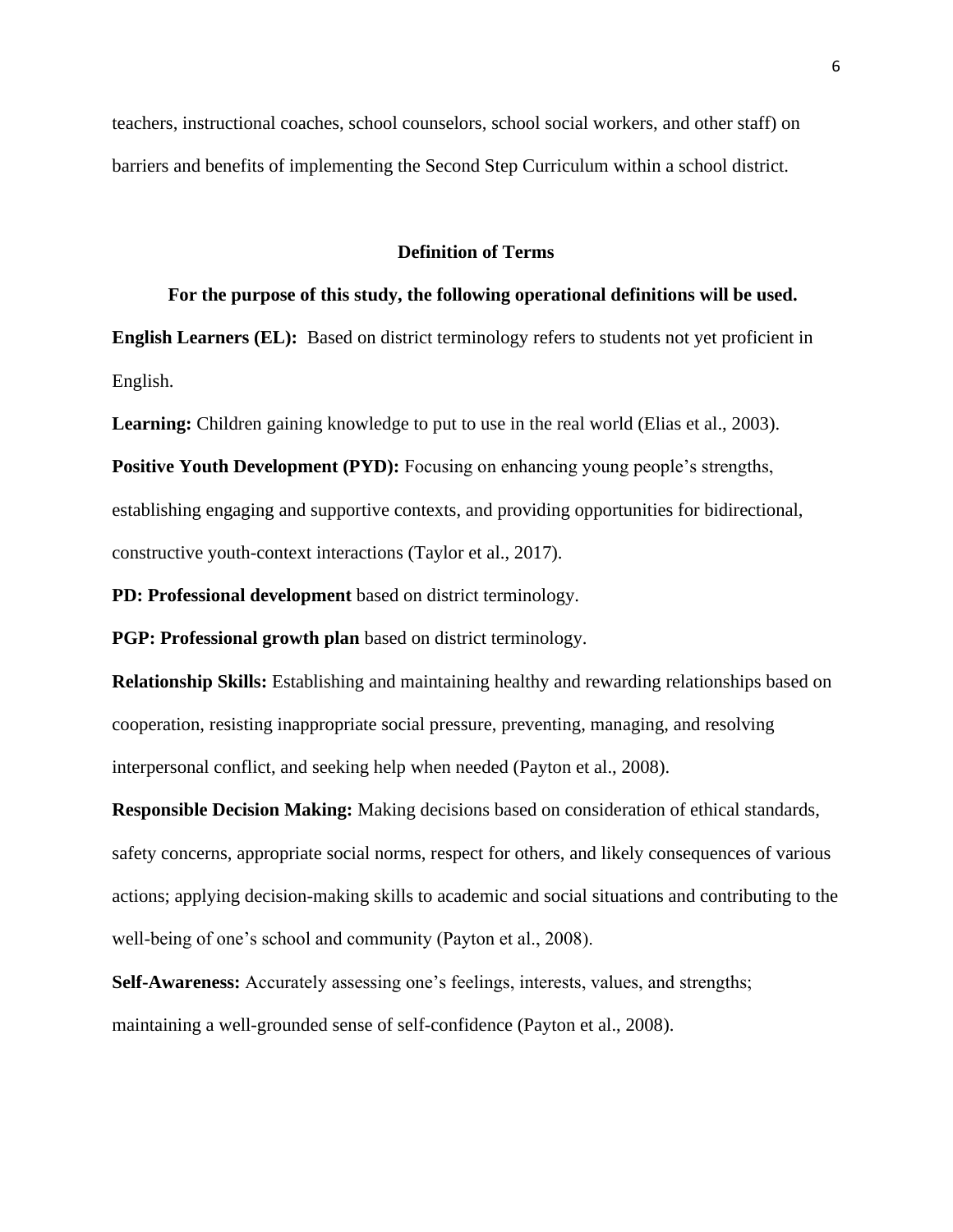**Self-Management:** Regulating one's emotions to handle stress, controlling impulses, and persevering in addressing challenges' expressing emotions appropriately, and setting and monitoring progress toward personal and academic goals (Payton et al., 2008).

**Social Awareness:** Taking the perspective of and empathize with others, recognizing and appreciating individual and group similarities and differences, and setting and monitoring progress toward personal and academic goals (Payton et al., 2008).

**Social-Emotional Learning (SEL):** The process through which children and adults acquire the knowledge, attitudes, and skills to recognize and manage their emotions, set and achieve positive goals, demonstrate caring and concern for others, establish and maintain positive relationships, make responsible decisions, and handle interpersonal situations effectively (Payton et al., 2008). **Trauma:** An event that is emotionally painful or distressful and often results in lasting mental and physical effects – have difficulty establishing relationships, paying attention, regulating emotions, and controlling behavior (Riley, 2018).

#### **Limitations of the Study**

<span id="page-12-0"></span>All participants will have a varied level of implementation experience with SEL. Participants will be asked to share their professional point of view based on their years of educational experience, their time in a classroom setting, and their time and experiences in a school setting. Participants will also respond to specific questions created by the researcher.

#### **Delimitations of the Study**

<span id="page-12-1"></span>This study is limited to two elementary schools in a Minnesota district of 18,000 students. One of the schools is using the Social-Emotional Curriculum (Second Step) with fidelity, this has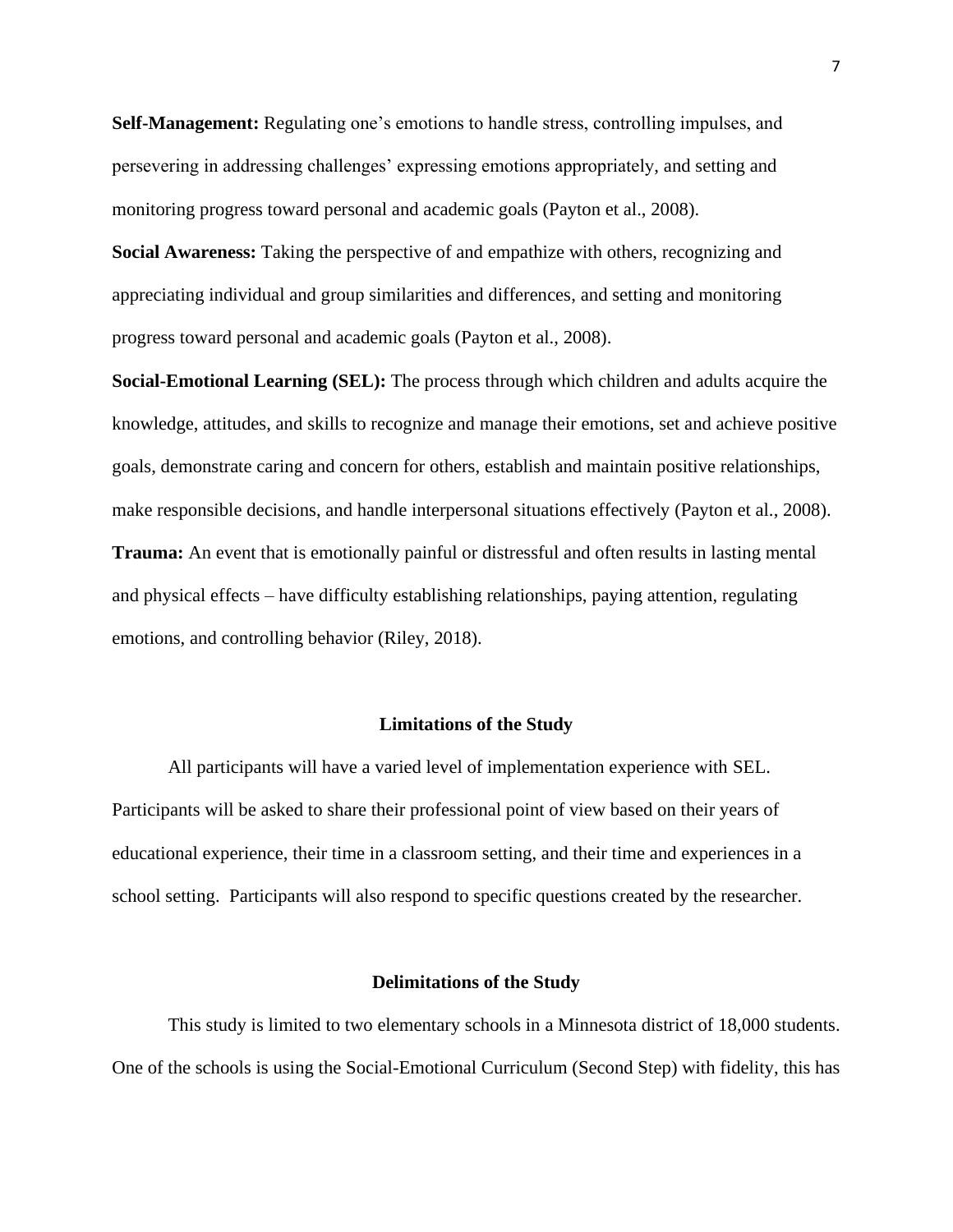been ongoing for five years, and the other school is just beginning their implementation of the curriculum. Participation in this study will include administrators, teachers, social workers, counselors, instructional coaches, and other school staff who have been using the curriculum in the school district. The participants will have varied experiences, some using the curriculum for as little as one year, while others up to six years, and some in between.

#### **Significance of the Study**

<span id="page-13-0"></span>"One-third of all children report experiencing some level of trauma by the time they are 16 years of age" (Riley, 2018, p. 15). It is imperative for our schools to help students facing trauma or life disruptions in a responsive manner while offering a level of social-emotional education (Desautels, 2020). By providing such education, students are given the opportunity to learn by feeling safe and know in their school (Desautels, 2020). While many of the students faced with trauma or life disruptions do not have an IEP or 504 plan, educators need to build relationships and foster a sense of attachment to the school community for these students (Desautels, 2020).

This study may be significant to other school district officials and teachers when looking at the addition of a social-emotional curriculum. This study's outcomes may guide others on what barriers may be seen while offering suggestions on how one might overcome these barriers. The study will also provide valuable input on curriculums that have or have not worked within the study setting. When looking at the participant's feedback, the researcher's goal is for individuals of similar positions within other school districts to get a strong sense of how to implement a program of this magnitude positively for their staff and students. Even though research has shown that implementing a robust social-emotional program can be beneficial to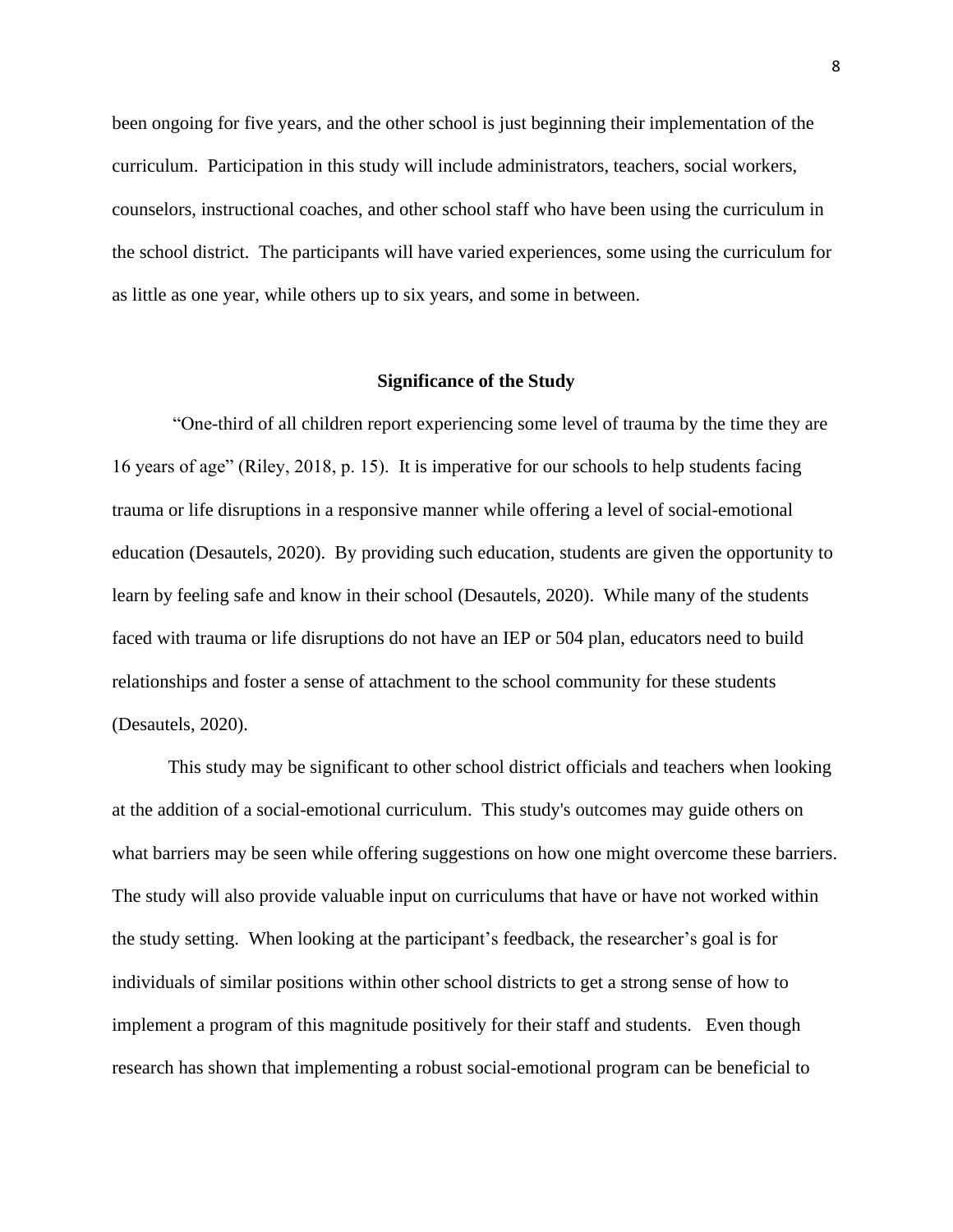students, after careful planning, schools must implement the program with fidelity. (Meyers et al., 2019). This study will support the readers in planning and implantation, highlighting the difficulties and how to overcome them; additionally, it will provide the positive attributes of the curriculum.

#### **Summary**

<span id="page-14-0"></span>This chapter provided the introduction of the study, the statement of the problem, along with the background of the problem. It also looked at the study's purpose, the theoretical framework of the study, three research questions, the research design, and definition of terms. Finally, we explored the significance of the research and its limitations as well as the delimitations of the study.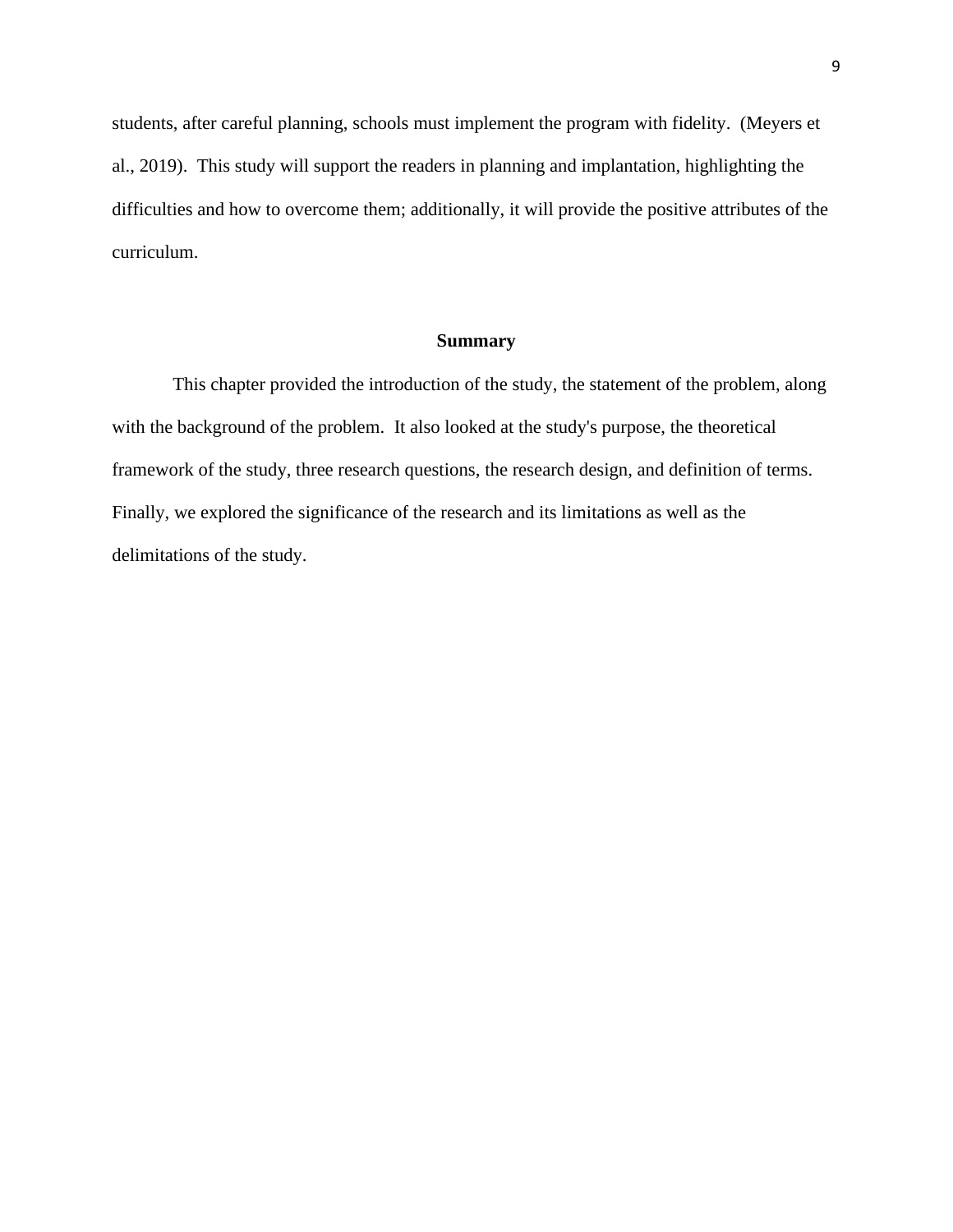#### **CHAPTER 2**

#### **Introduction**

<span id="page-15-0"></span>The purpose of this study is to gather perspectives from district staff (administrators, teachers, instructional coaches, school counselors, school social workers, and other staff) on barriers and benefits of implementing the Second Step Curriculum, an SEL curriculum within a school district. Research shows that the implementation of this type of curriculum has the advantages of reducing substance abuse, risk-taking behaviors, and problem behaviors (Taylor et al., 2017). While the benefits of social-emotional learning can be extremely valuable to students, there are still barriers that educators face (Grover & Gondek, 2018). Although implementing social-emotional learning can be positive, educators may experience a deficiency of support from their school or school district (Grover & Gondek, 2018). With and implementation of a program, the key to success is teachers having a healthy level of comfort with the content, ample training in place for staff, and a high level of commitment toward the program (Martinez, 2016).

Research shows a rise in violence in our schools and an increased level of bullying and harassment (Martinez, 2016; Riley, 2018). According to Martinez, such behaviors lead educators to look for program content that looks beyond the traditional language arts, math, science, and social studies curriculum. Classroom instruction focuses on incorporating social and emotional skill building alongside traditional education (Martinez, 2016).

Research shows the implementation of this type of curriculum has the benefits of reducing substance abuse, risk-taking behaviors, and problem behaviors (Taylor et al., 2017). When individuals decide to become educators, they go into the profession with intentions of helping the whole child (Taylor et al.). Teachers work towards the positive development of youth, focusing on enhancing students' strengths and decreasing risk factors within their family,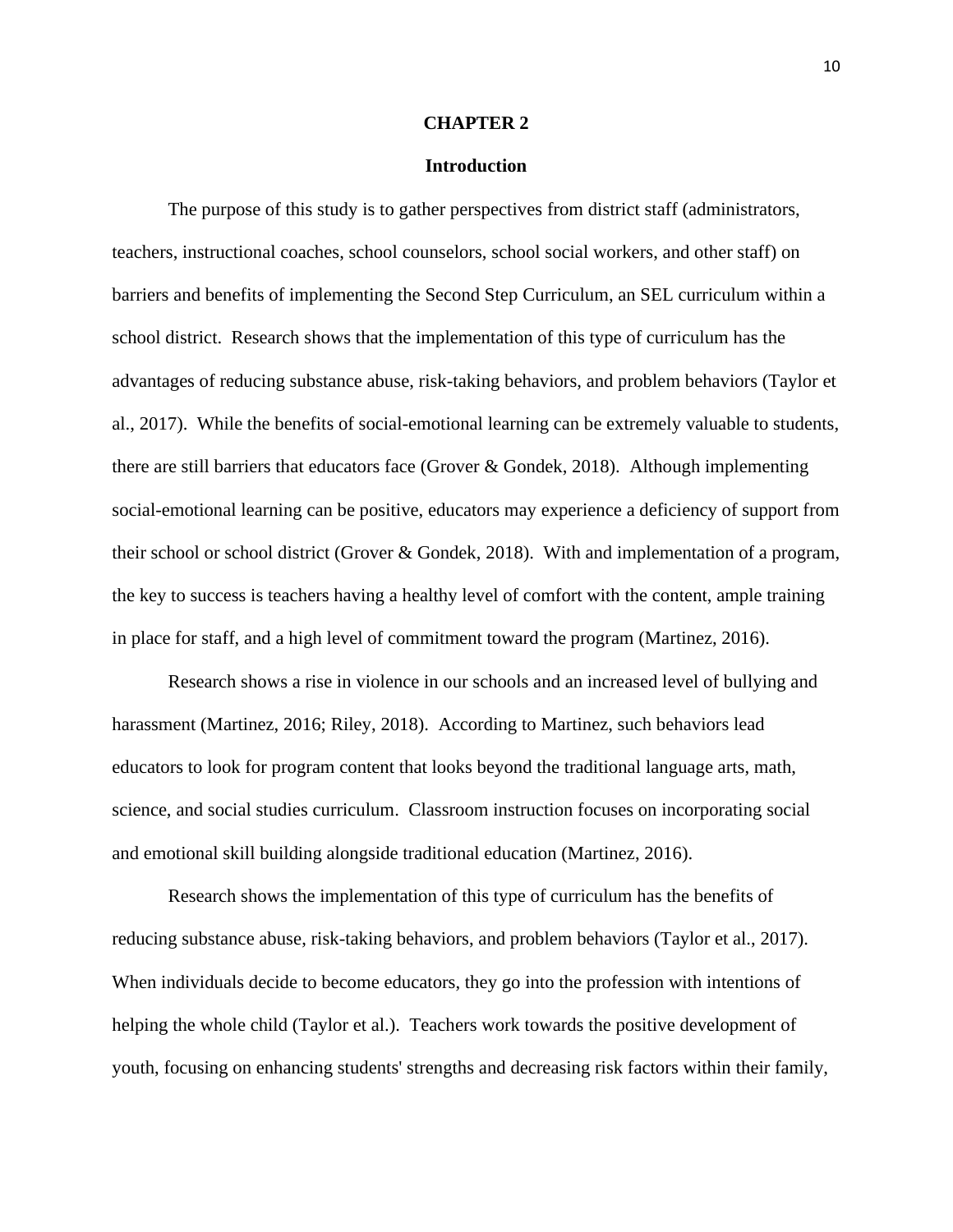peers, school, and community (Taylor et al.). With the implementation of an SEL Curriculum, staff will have the opportunity to work with their colleagues and find effective ways of teaching this new curriculum. Students will be introduced to many tools to aid in balancing their socialemotional learning. Over time, it will be essential to identify, within a district, if the research holds that Social Emotional Learning programs are the most effective of youth-development when offered to school-age youth (Payton et al., 2008).

Research indicates as children enter middle school and high school, students become less connected to school due to their lack of social-emotional skills (Durlak et al., 2011). These students also report feeling that teachers, staff, and peers don't care for them or care how they do in school (Durlak et al., 201). Students that have reported the lack of caring are also at a higher risk for problem behaviors, depression, alcohol or drug use, violence, or sexual encounters (Durlak et al., 2017). Providing students a successful education and allowing them to graduate with the requirements is only part of what is needed (Durlak et al., 2017). "SEL programs are among the most successful youth-development programs offered to school-age youth (Payton et al., 2008)". Ensuring successful implementation of an SEL program is vital to its success and the success of students'.

#### **Historical Background**

<span id="page-16-0"></span>Many schools rely on school psychologists and other support staff to fix students who are often removed from a mainstream educational setting due to social inabilities (Elias et al., 2003). Building relationships with students, both socially and emotionally, is critical (Elias et al., 2003). Forming such relationships based on individual needs will help create ways to help these students to co-exist and have positive roles within their school day (Elias et al., 2003).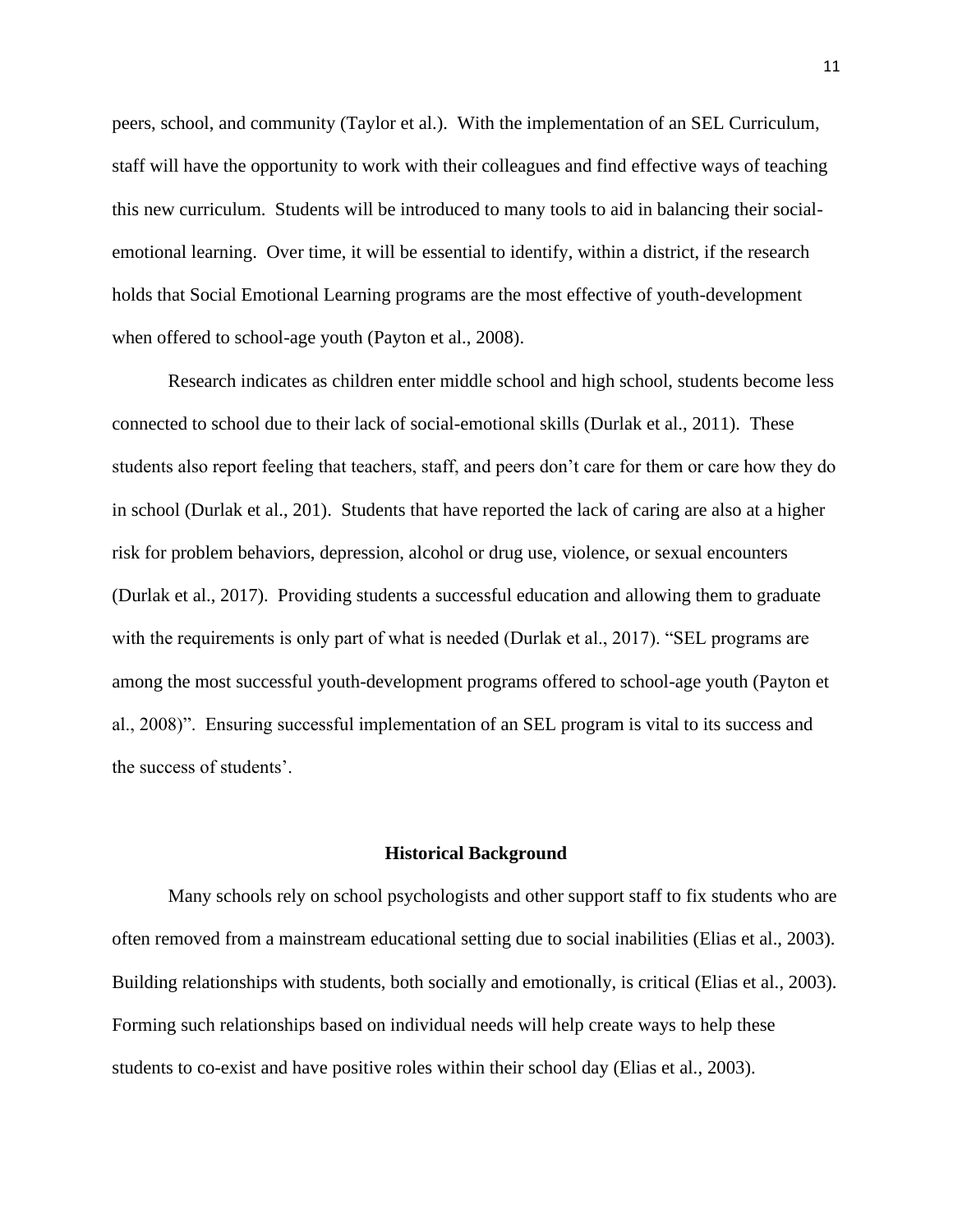#### **Choosing Programming**

<span id="page-17-0"></span>Reviewing programs can be a daunting task. When a district considers new applications, it is essential to evaluate those programs that foster positive social behaviors, school performance, and attitudes toward self, school, and others (Payton et al., 2008). Equally as important is looking for programs that will lessen conduct problems and emotional distress (Payton et al., 2008). Critical skills to the success of social-emotional programs include children's ability to calm themselves when angry, create friendships, resolve struggles courteously, make responsible and safe choices, and be able to contribute in a positive way to the community, both at school and away from school (Payton et al., 2008).

Implementation of social-emotional programs will add to teachers' workloads; however, teachers feel positive with this approach to student learning (Ransford et al., 2009). Many educators believe they have an ethical, moral, and professional obligation to not only support students academically but also to encourage them socially and emotionally (Ransford et al., 2009).

The key to implementing a new program relies on administrative support, training, and coaching the individuals who will be presenting and teaching the curriculum (Ransford et al., 2009). When teachers witness a strong buy-in from the administrative team, by seeing monitoring, a dedication to the resource, a verbal commitment, and participation, much more fidelity will show in implementing the program (Ransford et al., 2009). Training and coaching are vital to the success of a new program (Payton et al., 2008). Those on the receiving end of the coaching will be able to deliver the program with much more fidelity (Ransford et al., 2009). Training and coaching allow for continued professional development and continuous improvements in the delivery of material (Ransford et al., 2009).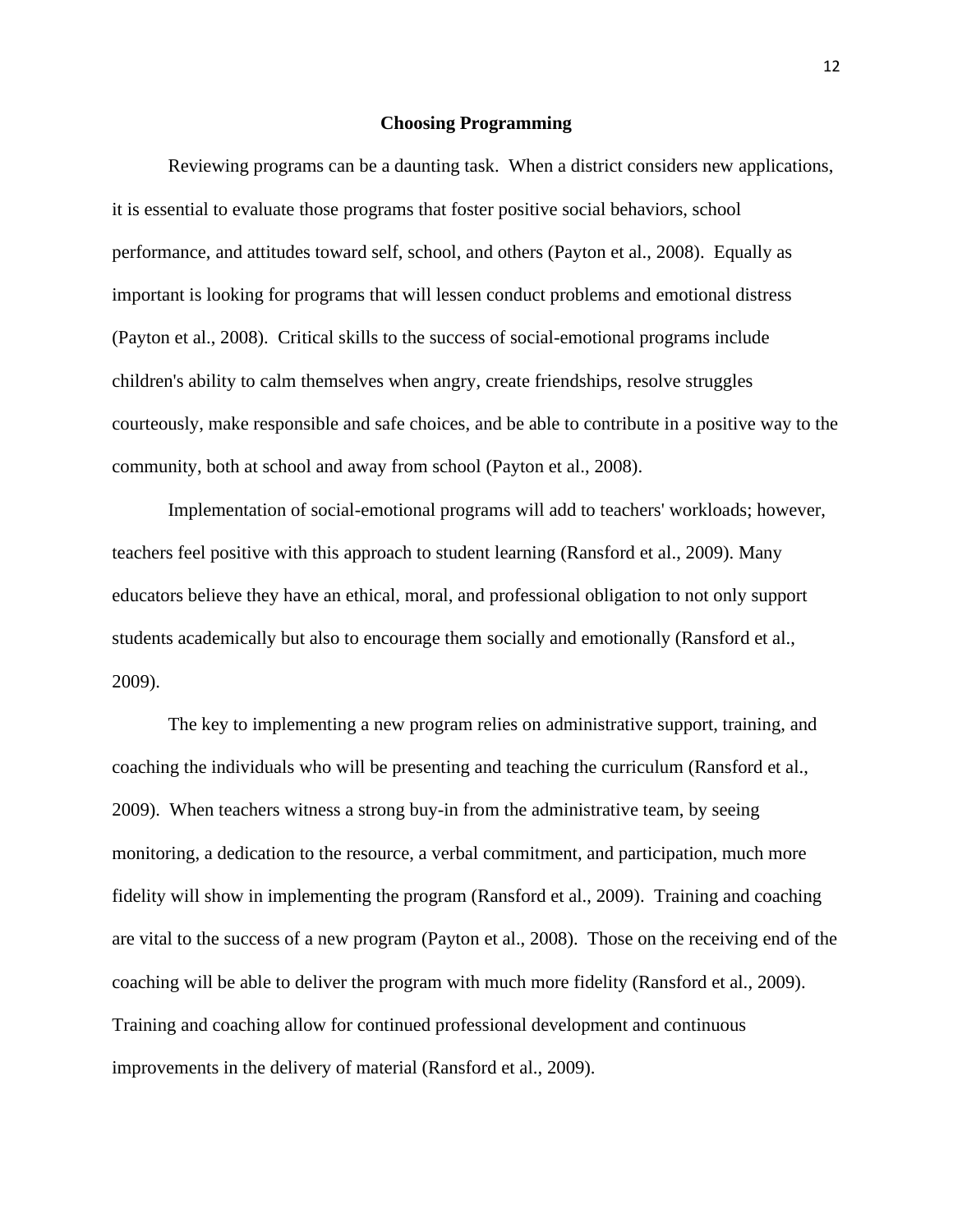"Teachers are the engine that drives social and emotional learning (SEL) programs and practices in schools and classrooms, and their social-emotional competence and wellbeing strongly influence their students (Schonert-Reichl, 2017, p. 137)." When teachers work to implement an SEL curriculum effectively, they are working to ensure students' emotional wellbeing (Payton et al., 2008). Classrooms that nurture robust teacher-student relationships afford deeper learning as well as resilient social and emotional development among students (Schonert-Reichl, 2017).

#### **Benefits**

<span id="page-18-0"></span>Research has shown that students with the ability to manage their emotions, problemsolve successfully, and work collaboratively with others have a higher level of academic success (Elias et al., 2003). Giving students these opportunities to participate in an SEL Curriculum will help to decrease risk-taking behaviors and will afford more engagement and a higher level of attachment to school (Elias et al., 2003).

Many educators are becoming much more interested in implementing some socialemotional education, focusing on social, emotional learning within their district (Berkowitz & Bier, 2005). Finding the balance for students using an SEL program has been found to improve students' attitudes and their connectedness toward school (Payton et al., 2008). Students also show increased academic performance, improved beliefs of themselves and others, and improved social-emotional skills (Payton et al., 2008). Payton shares that "SEL programs are among the most successful youth-development programs offered to school-age youth" (p. 4).

It is essential to know that the addition of an SEL program can increase the academic performance of all students, regardless of socio-economic status, racial or ethnic background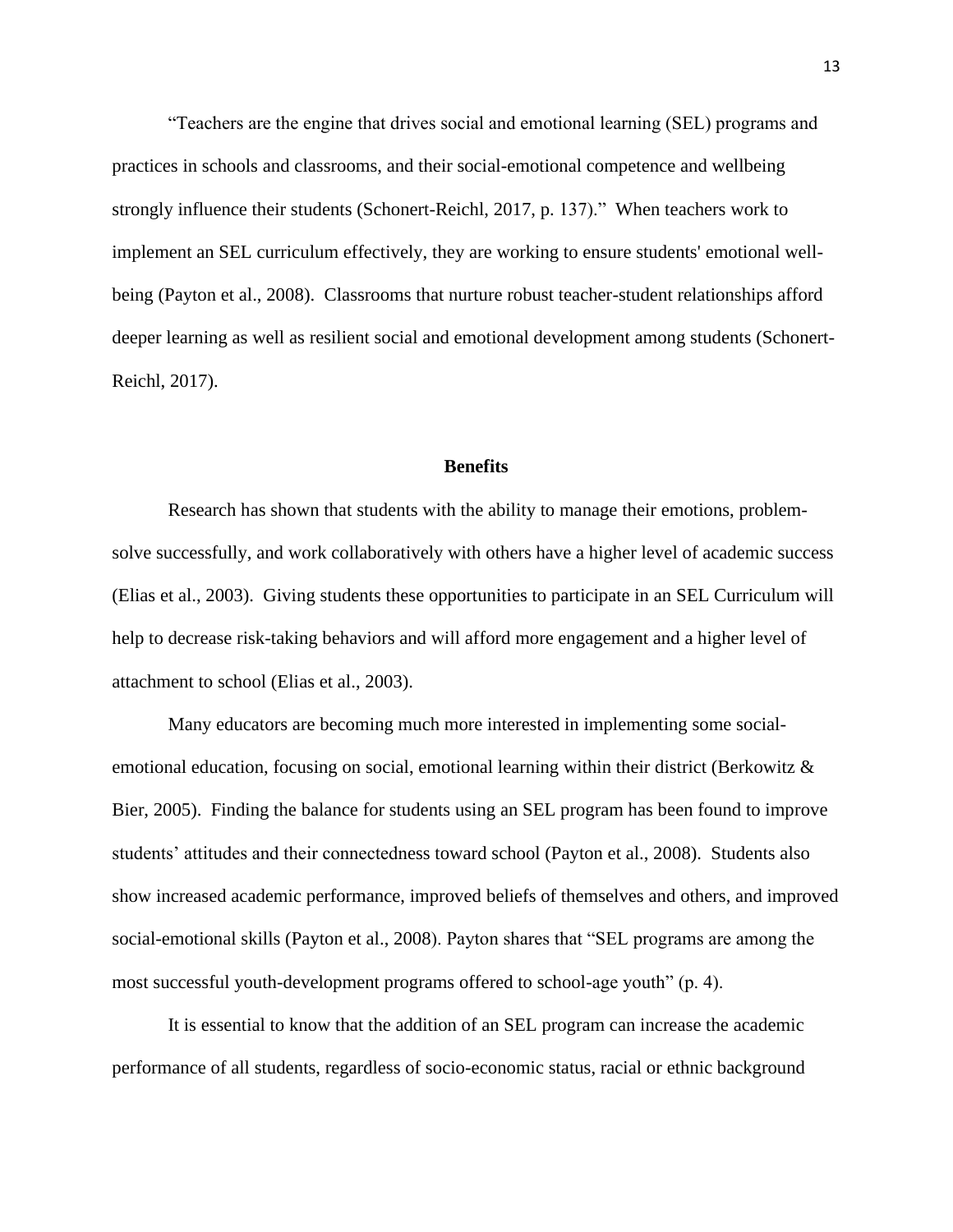(Payton et al., 2008). Students have shown a theoretical gain on test scores of 11 to 17 percentile points while participating in an SEL program compared to an average student not afforded similar opportunities (Payton et al., 2008). Schools that have implemented an evidence-based SEL program have seen a considerable improvement in academic performance, attitudes, and behaviors; these improvements continue to be observed even after students have no longer participated in these programs (Meyers et al., 2019).

When students learn, they learn within a partnership; this partnership includes teaching staff, other school staff, peers, and their families (Durlak et al., 2011). Students' emotions can both support or obstruct an academic work ethic, commitment to school, participation, and ultimately the success they will experience in school (Durlak et al., 2011).

Research has shown that there is validation that SEL can be taught and measured (Schonert-Reichl, 2017). Implementing SEL will ensure the positive development of students, lessening problematic behaviors, increasing social skills, as well as improved academic performance (Schonert-Reichl, 2017). These skills can then be transferred into lifelong lessons, giving students the skills needed to succeed in higher-level education or securing employment after graduation (Schonert-Reichl, 2017).

#### **Challenges**

<span id="page-19-0"></span>Once an SEL Curriculum has been selected, staff turnover must be low (Elias et al., 2003). Starting a new curriculum requires fidelity and consistent staff presenting the material; this will ensure staff has the knowledge to deliver the content (Elias et al., 2003). The delivery of the material to students can often not go as planned (Elias et al., 2003). There can be various reasons that lead to derailed lessons, children become disengaged, classrooms become chaotic, or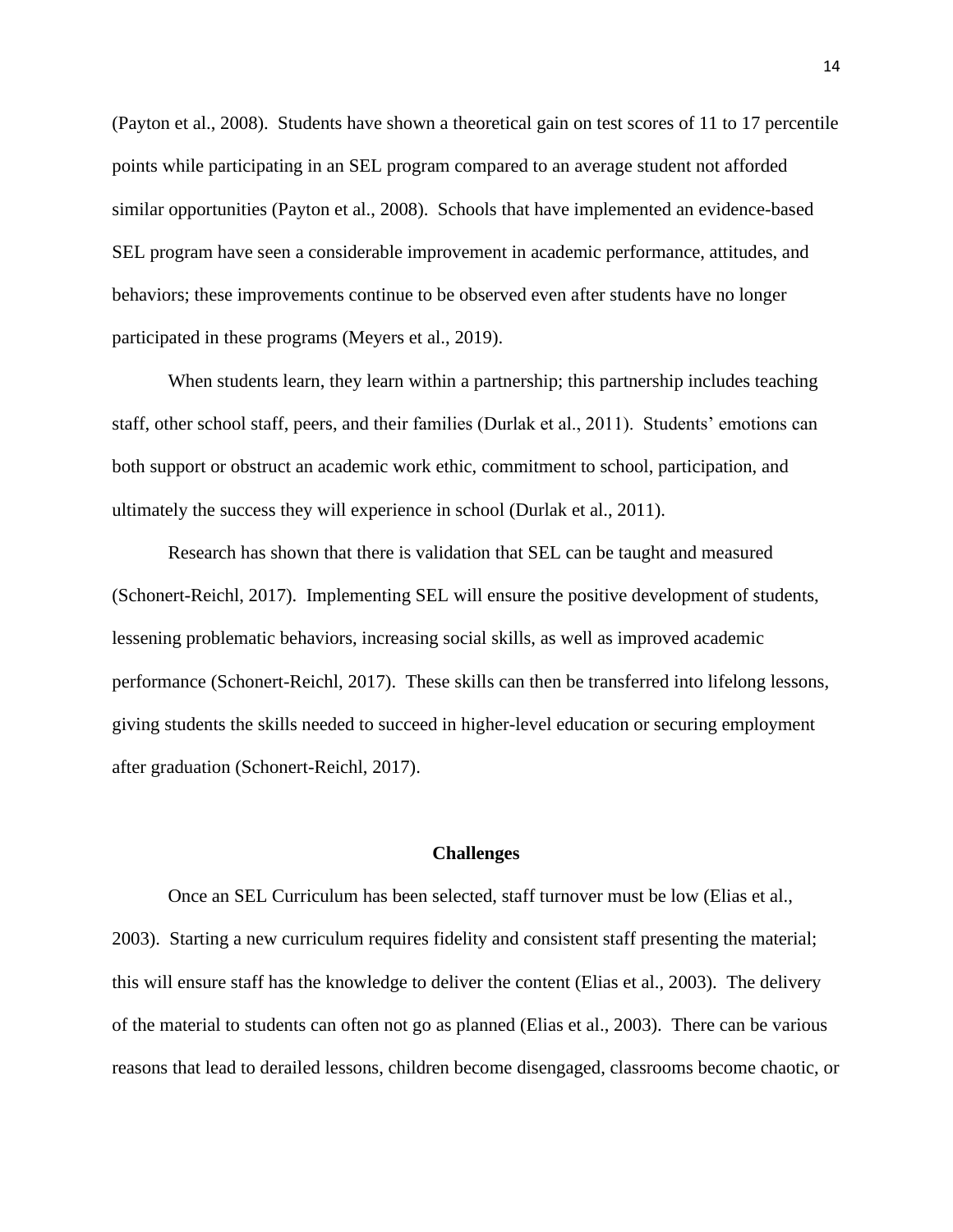the material may be beyond the children's developmental level (Elias et al., 2003). The implementation also needs to fit into an academic day carefully; now and again, finding that right fit can take time and careful planning (Elias et al., 2003).

Teacher burnout rates are becoming increasingly prevalent in education due to the high demands of educators, the delivery of additional social-emotional curriculums, and other prevention interventions (Ransford et al., 2009). When defining professional burnout, it is the repeated exposure to stressors within the workplace environment, including a lack of school organization or poor classroom behavior (Ransford et al., 2009). School employees often experience emotional fatigue, a feeling of low individual accomplishments, and a sense that lessons are lacking personalization (Ransford et al., 2009). Fatigue is experienced differently among teachers. When emotional resources become depleted, teachers feel physically and emotionally unable to provide students what they need (Ransford et al., 2009). Additionally, there can be a perception of negative feelings towards colleagues, which can cause poor attitudes towards other colleagues and students (Ransford et al., 2009).

Unfortunately, teachers are also at risk for reduced social-emotional well-being (Schonert-Reichl, 2017). Teaching is reportedly one of the most stressful jobs; this stress can carry-over into the classroom and can cause students likewise to be stressed (Schonert-Reichl, 2017). The role teachers' play in implementing social-emotional training has recently come into question (Schonert-Reichl, 2017). Schonert-Reichl reports, "if we don't accurately understand teacher's wellbeing and how teachers influence students' SEL, we can never fully know whether and how to promote SEL in the classroom (p. 138)."

It is a frequent problem that funding for the implementation of social-emotional programming can be inadequate (Berkowitz & Bier, 2005). This funding relates to both the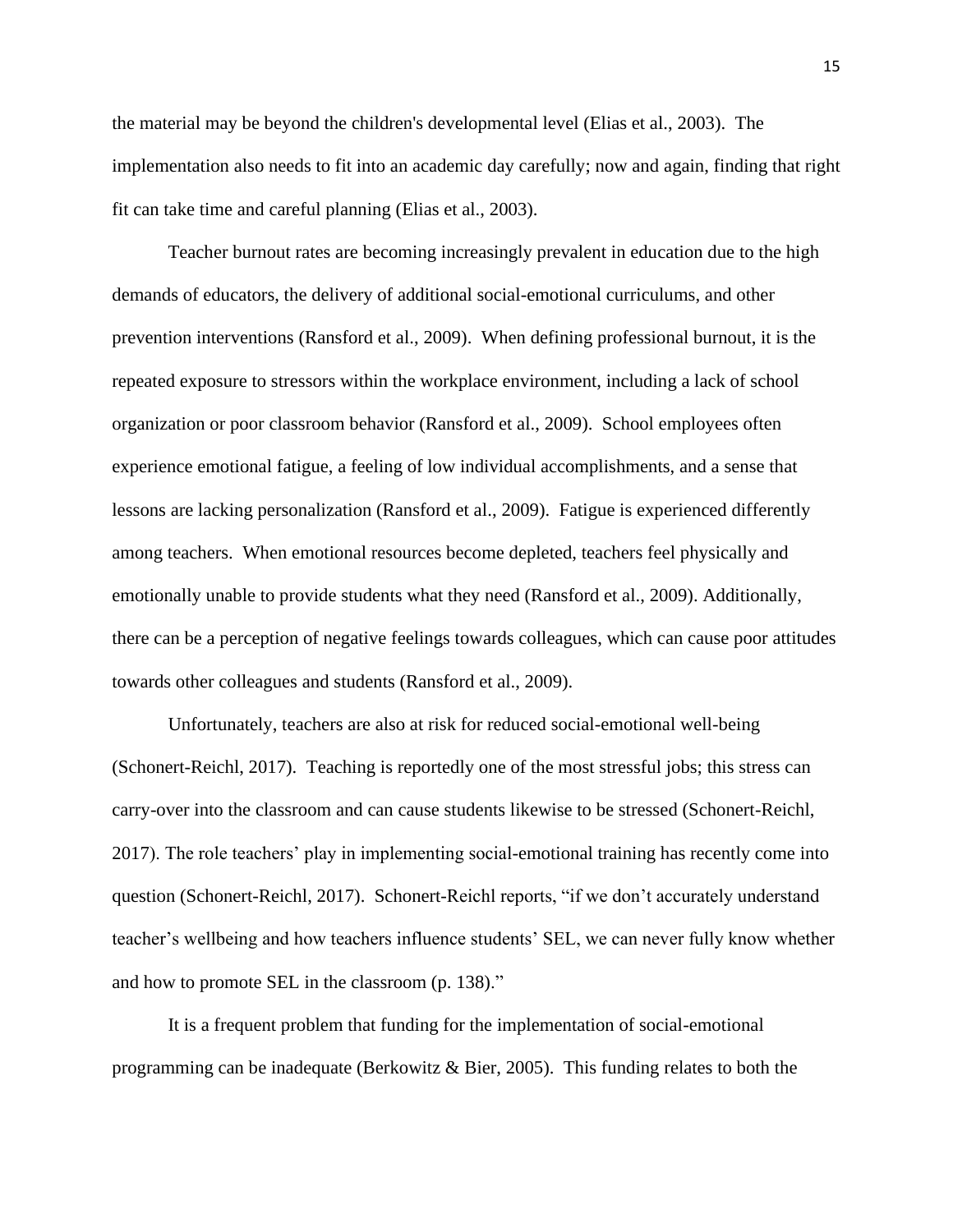actual purchase of a program and sustaining funding and support for the program (Meyers et al., 2019). When choosing such a program, it is important to define why this education is essential and what students need to learn from this education (Berkowitz & Bier, 2005).

Other barriers regarding students faced during the implementation of social-emotional programs include how to address students who become embarrassed and how can the needs of all students be met (Grover & Gondek, 2018)? Additional obstacles faced in teacher preparation for social-emotional planning include the time set aside for preparing lessons, delivery of the experiences, and can a co-teaching model be successful (Grover & Gondek, 2018)? Scheduling a new curriculum into an already tight master schedule can cause significant conflicts when coteaching with special area staff (Grover & Gondek, 2018). School staff must recognize this work's value and intentionally create a master schedule around the new SEL Curriculum (Grover & Gondek, 2018). Once implementation occurs, it is necessary for the program to be followed with fidelity and continuously improve the delivery of the program as well as practices within their classrooms (Meyers et al., 2019). It is vital to integrate the SEL program into various schoolwide structures, policies, and routines across grade levels (Meyers et al., 2019).

Challenges often facing schools that implement a social-emotional program include varying levels of academic and social abilities for students, a culturally diverse population of students, as well as the full range of motivations students have for learning (Durlak et al., 2011). As students move to higher grade levels, the less engaged some of them become in their education (Durlak et al., 2011). Unfortunately, there is also a higher level of high-risk-taking behavior (including substance use, sex, violence, depression, and attempted suicide) that can impede school performance and potentially endanger future life successes (Durlak et al., 2011).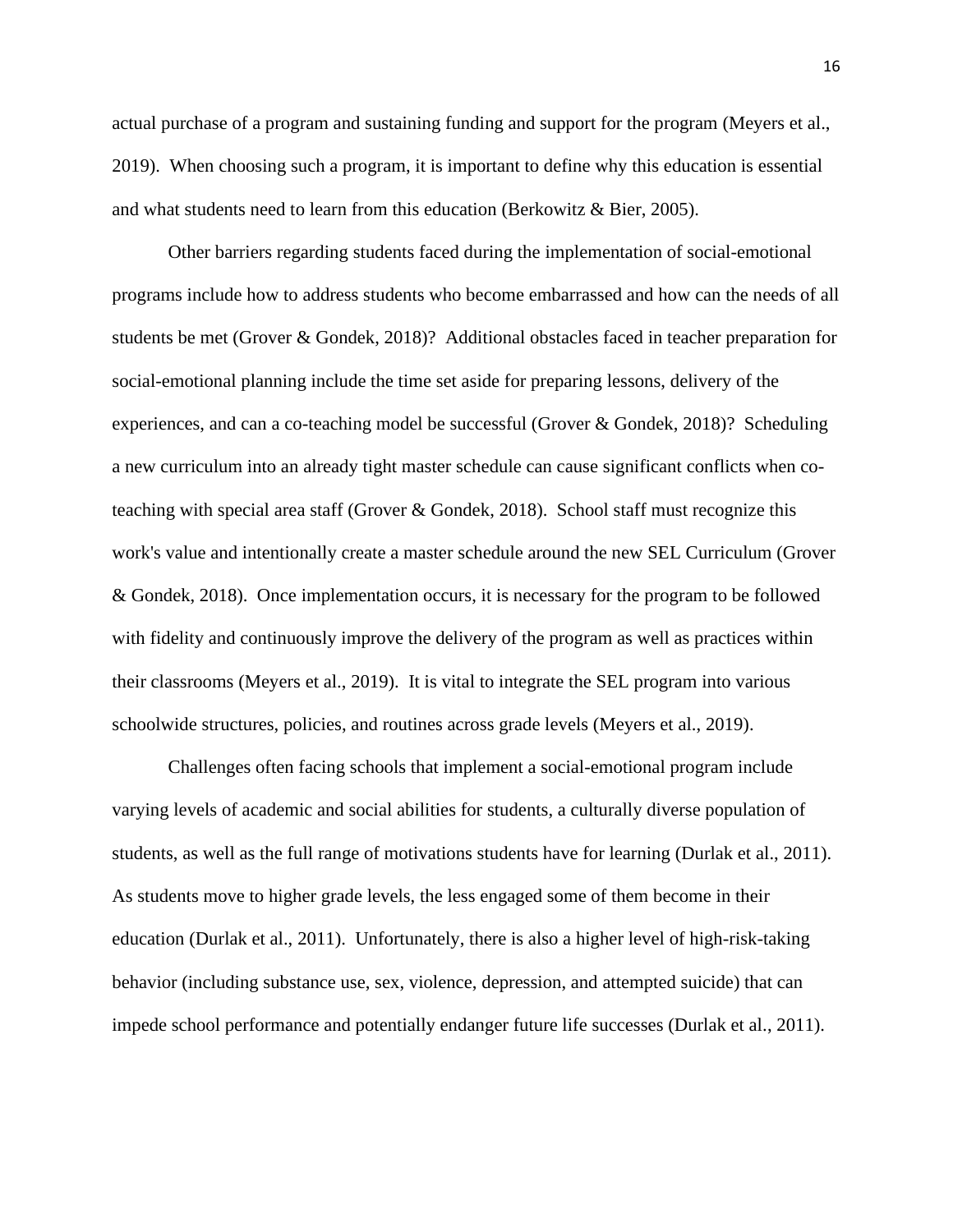Reports indicate that one-third of our students have experienced some form of trauma by the age of sixteen (Riley, 2018). These students show signs of mental and physical effects, including troubles with relationships, showing symptoms of attention deficit, regulating emotions, and maintaining safe and controlling behaviors (Riley, 2018).

#### **Theoretical Background**

<span id="page-22-0"></span>Providing students with positive youth development (PYD) nurtures the strengths they already have allows for positive interactions among peers (Taylor et al., 2017). PYD also focuses on building positive social skills and attitudes and building relationships (Taylor et al., 2017). Similarly, it also helps acquire positive social supports and allows for opportunities where students can display the skills they have practiced (Taylor et al., 2017). Social-emotional learning has many of the same qualities as PYD (Taylor et al., 2017). These qualities support students' and adults' ability to apply skills learned to improve social relationships, ethical behavior, and work productively (Taylor et al., 2017).

A semi-structured open-ended interview guide (SOIG)will be developed by the researcher for individual interview-based up literature on organizational change (Lochmiller & Lester, 2018). Using this method of interviewing will allow the researcher the flexibility to ask clarifying questions of the participant if necessary (Cohen & Crabtree, 2006). While conducting the interview, it is crucial for the interviewer to have knowledge of the topic being discussed while also allowing the participant to share their knowledge without feeling threatened (Leech, 2002). Following this format will allow for a rich conversation, allowing the participant to share their expertise at the same time, allowing the interviewer the ability to clarify any misunderstood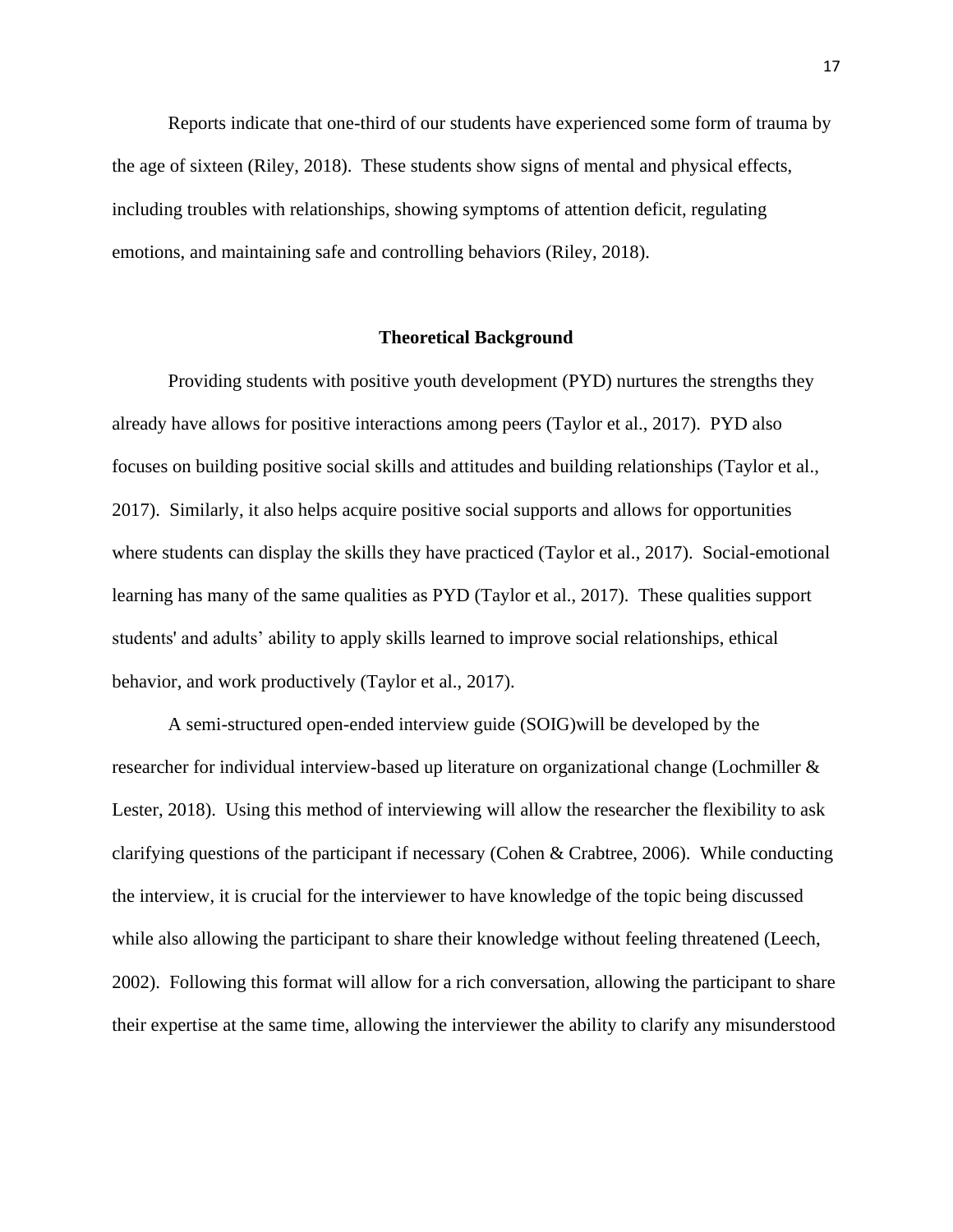information (Leech, 2002). This interview guide will be presented in Chapter 3 and included in the appendix after the research is completed.

#### **Connection to Research**

<span id="page-23-0"></span>There can be many benefits as well as barriers for school district staff when implementing a new curriculum. Finding a balance to meet the needs of staff and students may prove to be a challenge. Social-emotional learning instruction can be valuable when concentrating on restorative practices through evidence-based programs, such as Second Step Curriculum (Riley, 2018). The purpose of this study is to gather perspectives from district staff (administrators, teachers, instructional coaches, school counselors, school social workers, and other staff) on barriers and benefits of implementing the Second Step Curriculum within a school district. Research shows that the implementation of this type of curriculum has the advantages of reducing substance abuse, risk-taking behaviors, and problem behaviors (Taylor et al., 2017). Over some time, it will be essential to identify, within a district, if the research holds that Social Emotional Learning programs are the most effective with youth-development when offered to school-age youth (Payton et al., 2008).

This study will provide the perspectives of school district staff on both barriers and benefits of implementing the Second Step Curriculum within a school district. The research will also offer the perspectives school district staff have on the value the Social-Emotional Curriculum has on an individual building as well as at the district level.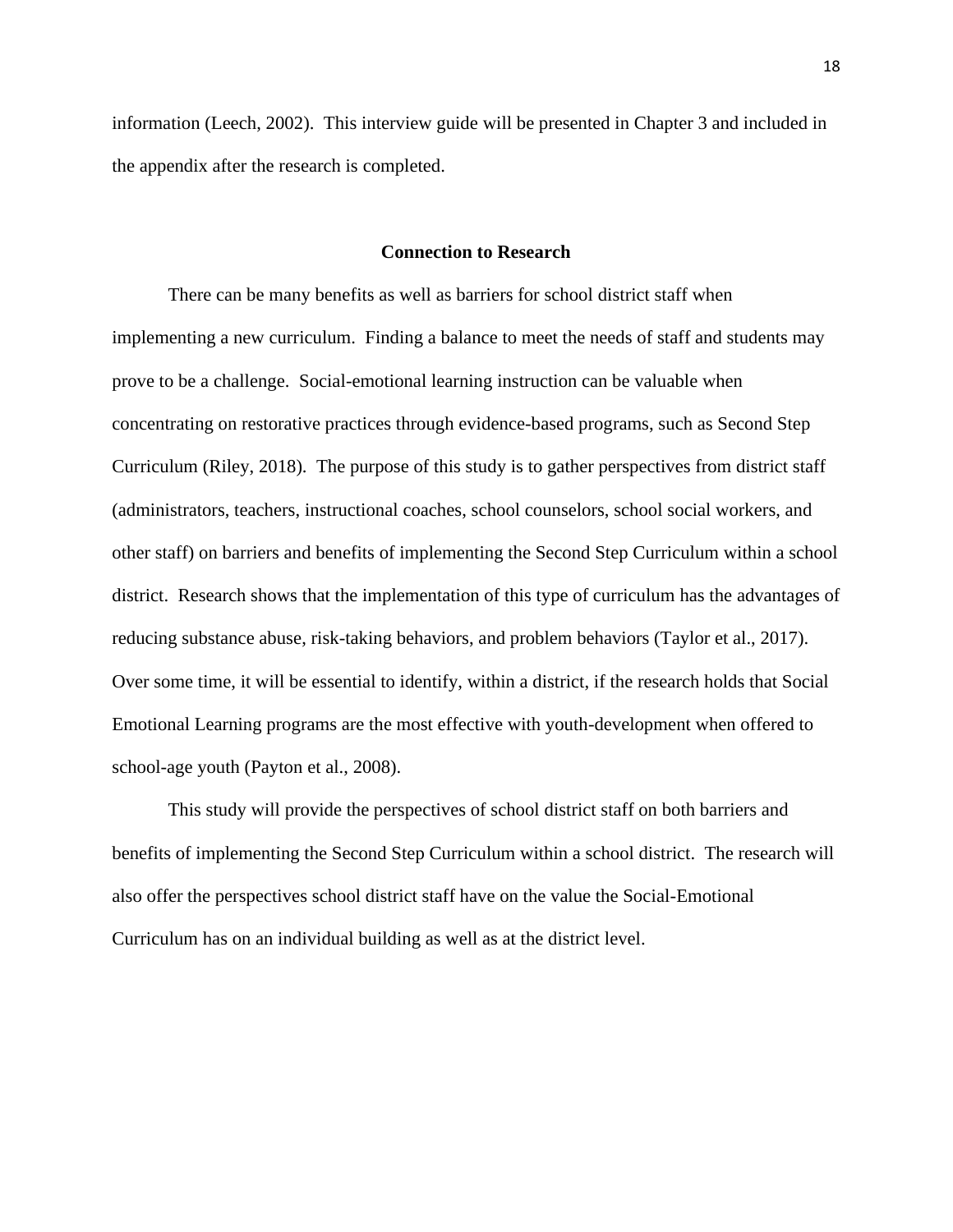#### **Summary**

<span id="page-24-0"></span>This chapter provided a review of the literature pertaining to the Second Step Curriculum. While research is substantial that the implementation of an SEL Curriculum can offer a positive and lasting impact on students, it is still unclear how this transition can be seamless with educators. Looking more deeply into a school district with implementation underway will help to provide insight from educators on how to make the change valuable to both the staff and students of the school district. Collecting data from a diverse population of educators will guide others to successfully implement a new SEL Curriculum. Considerable research needs to be done before districts can choose a suitable curriculum for their students'. In Chapter 3, the research methodology and procedures will be present for the conduct of this study.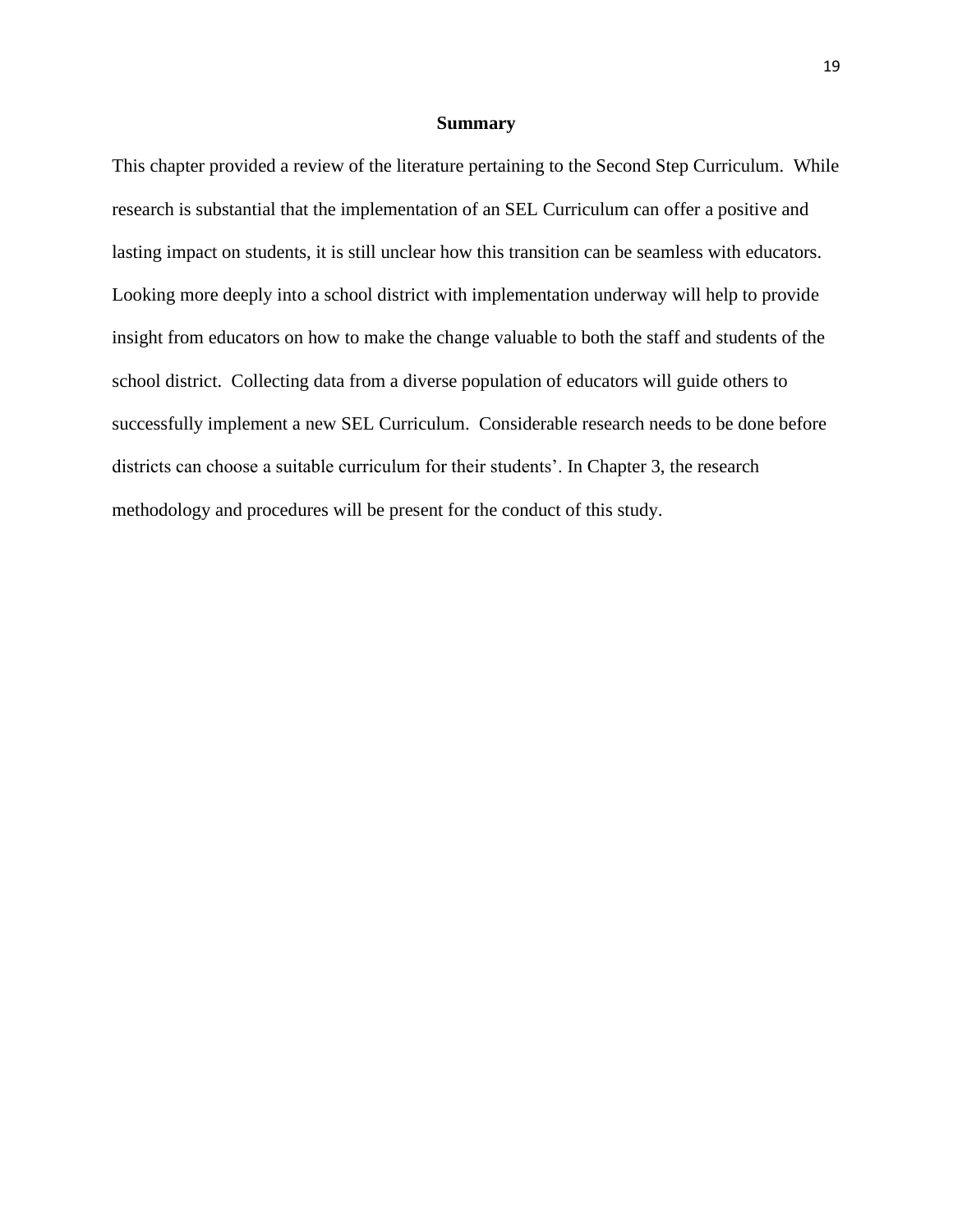#### **CHAPTER 3**

<span id="page-25-0"></span>Employing any new curriculum within a school district faces many challenges. Implementing a new social-emotional curriculum is no exception. Roadblocks to curriculum development will present themselves within any school (Grover & Gondek, 2018). The purpose of this study is to gather perspectives from district staff (administrators, teachers, instructional coaches, school counselors, school social workers, and other staff) on barriers and benefits of implementing the Second Step Curriculum within a school district. This chapter discusses the research processes, including research design, the rationale for the method, research questions, setting, sampling, selection of participants, and the researcher's role, instrumentation, Institutional Review Board (IRB) Process, data collection, and data analysis.

#### **Research Design**

<span id="page-25-1"></span>This qualitative research design will explore district staff members' perceptions about implementing a social-emotional learning curriculum in their school district. The purpose of this study is to gather perspectives from district staff (administrators, teachers, instructional coaches, school counselors, school social workers, and other staff) on barriers and benefits of implementing the Second Step Curriculum within a school district. The research will consist of in-depth interviews and look at multiple individuals' experiences (Lochmiller & Lester, 2018). The researcher will then analyze the data gathered based upon a phenomenological approach using grounded theory.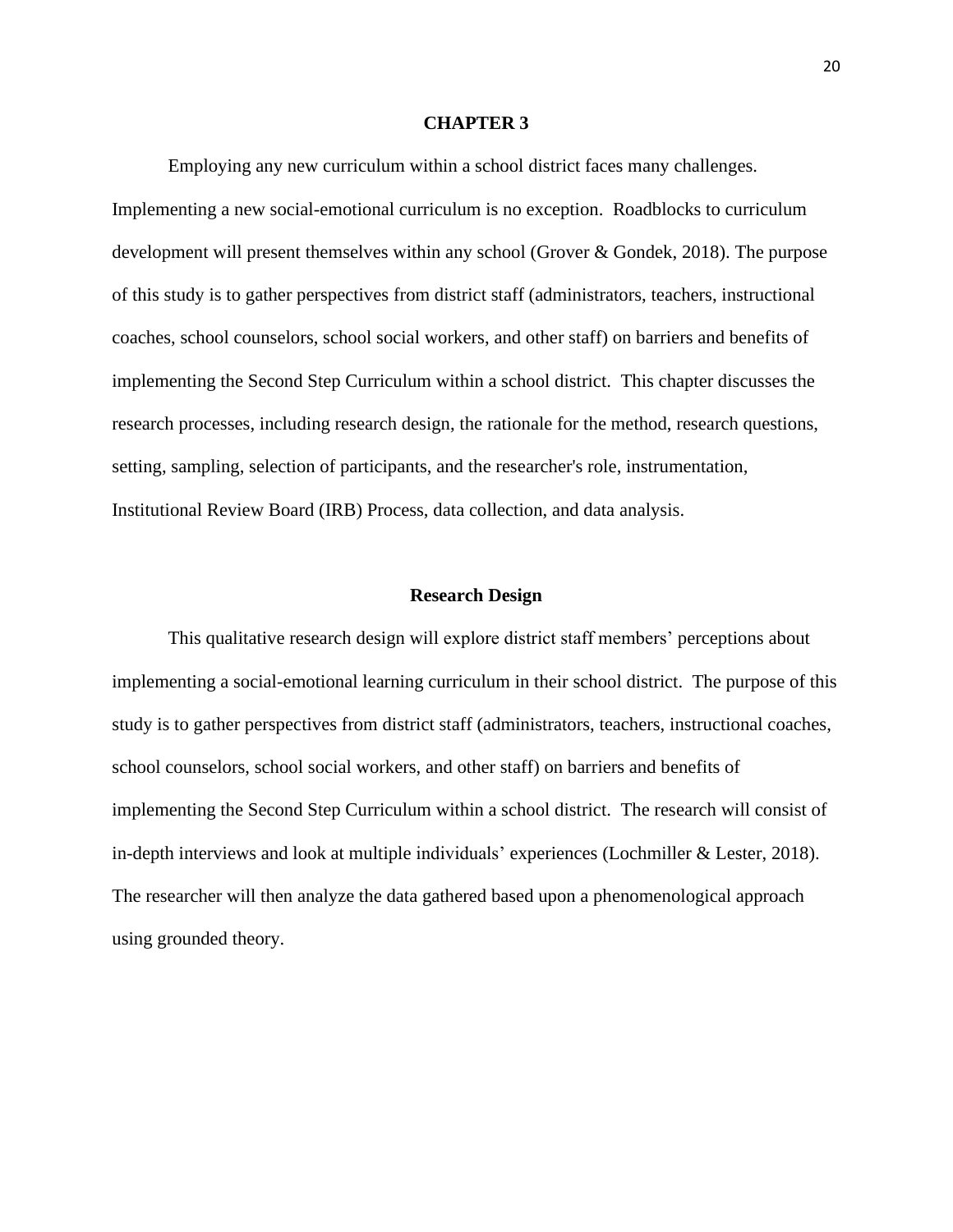#### **Rational for the Method**

<span id="page-26-0"></span>Using the Grounded Theory method will allow the researcher to focus on the process, actions, and practices our participants are taking while using a social-emotional program (Lochmiller & Lester, 2018). The researcher will be able to understand the views and perspectives of a variety of participants through this study.

While interviewing participants with a semi-structured open-ended interview guide (SOIG), this will allow the researcher flexibility to ask clarifying questions during the interview. This method will also allow for an interview to take place using a more conversational manner, allowing the participant to provide additional information they feel is necessary for clarity (Lochmiller & Lester, 2018).

#### **Research Questions**

<span id="page-26-1"></span>The primary research question being explored in this research study is, what are the perspectives of school district staff (administrators, teachers, school counselors, school social workers, and instructional coaches) on the barriers and benefits of implementing the Second Step Curriculum with a school district? The following secondary research questions will assist in the primary research question:

RQ1: How do school district staff perceive the implementation of a Social-Emotional Learning Curriculum will impact students, teachers, administrators, and staff?

RQ2: What are the barriers and benefits as perceived by school district staff for implementing a Social-Emotional Learning Curriculum in the school building and across the district?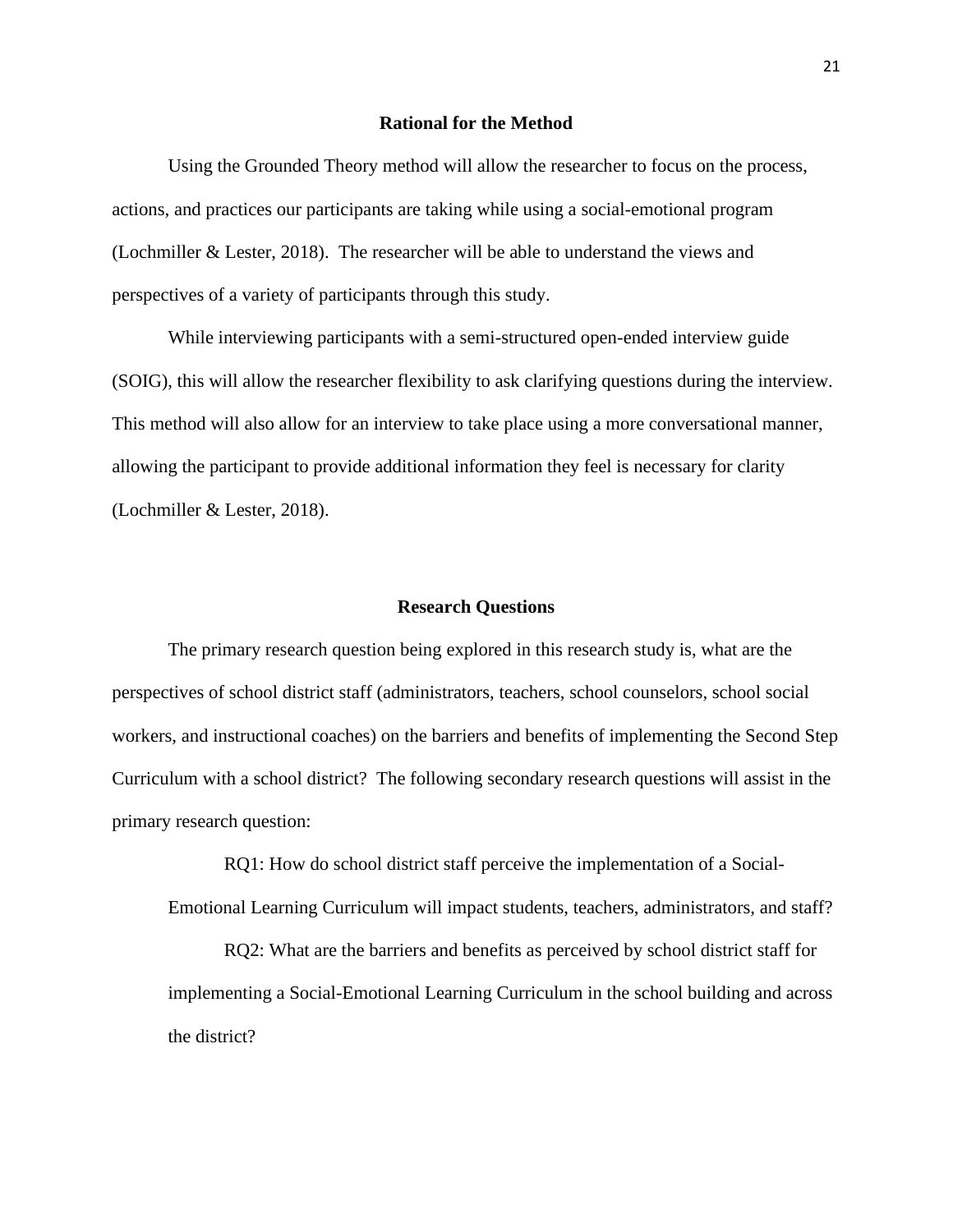#### **Setting**

<span id="page-27-0"></span>The participants of the study will include educators from a public school district located in the Midwest. This school district employs over 3,000 staff members; 63.3% of these educators hold a master's degree or equivalent degree. As one of the largest districts in this mid-western state, 18,200 students are educated each year: in seventeen elementary schools, four middle schools, three high schools, and one alternative learning center. Two different elementary buildings within the district will be selected. There is other leadership in each of these two buildings.

#### **Sample**

<span id="page-27-1"></span>Study participants will be educators that include both men and women of varied ages, ethnicity, having various levels of education, as well as years of experience. Participants will consist of principals, teachers, instructional coaches, school social workers, school counselors, and other school staff from within the two selected schools in the district. All participants work with elementary school students in a public setting. These participants will be given a choice as to whether they will participate in the study.

#### **Selection of Participants**

<span id="page-27-2"></span>When choosing participants, purposeful sampling will be used. These individuals will be selected based on their knowledge and experience of SEL Curriculums (Palinkas et al., 2015). Also, participants will be selected based on their willingness and availability.

Participants will be from the same public-school district but two different district sites. The first group will be educators who are in the foundational phase of the SEL Curriculum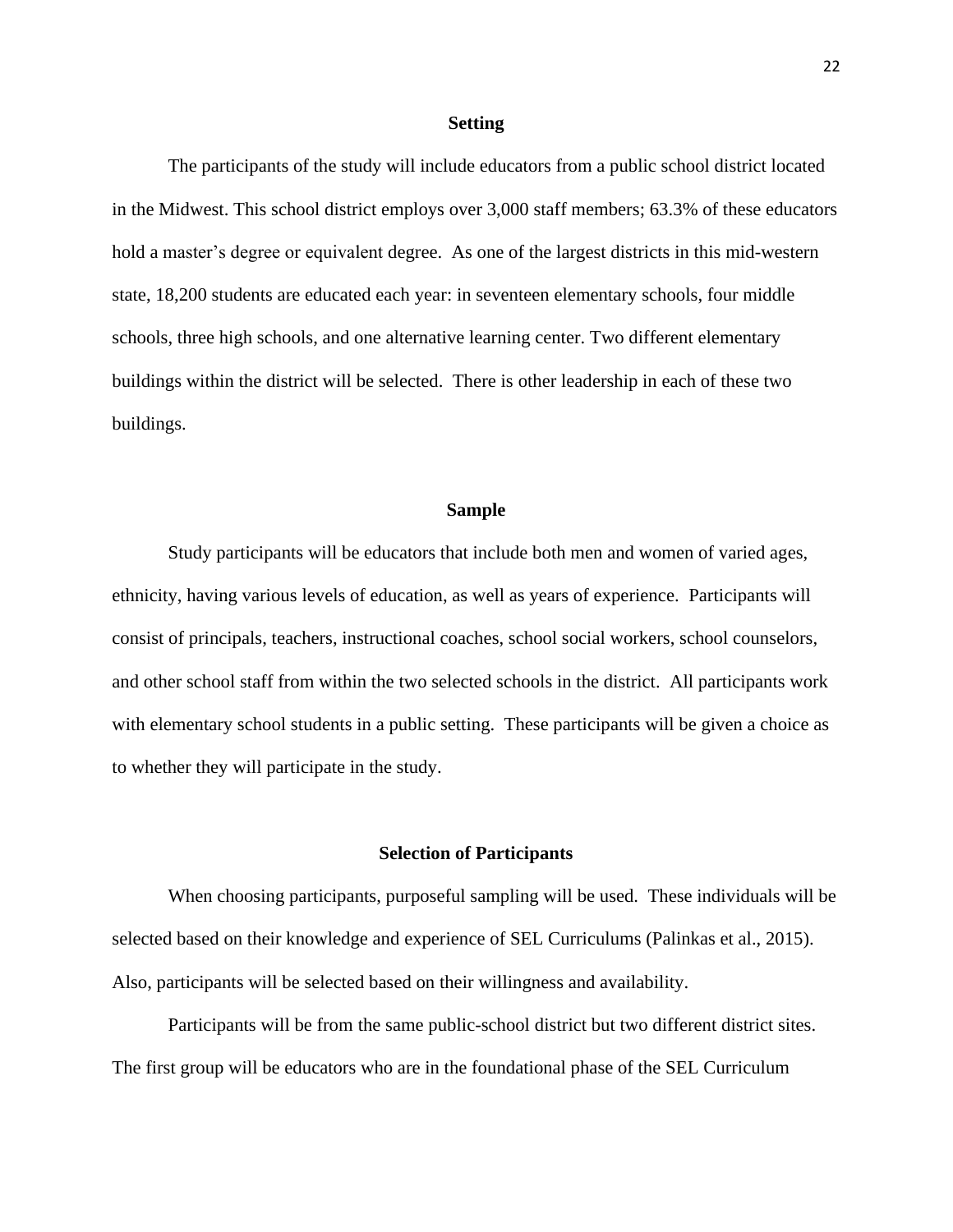implementation. The foundational stage is the building with less than one year of experience using this particular curriculum. The second group will be in the knowledgeable phase of the SEL Curriculum, having used the curriculum with fidelity for five years.

The researcher will contact potential participants through e-mail or phone call and ask for their help in this study. Once participation is confirmed, the researcher will provide the participant's survey questions in a scheduled interview. Participants will be informed that this interview will in no way affect their employment, and all responses will be kept confidential.

#### **Role of the Researcher**

<span id="page-28-0"></span>The researcher was a non-traditional student while completing her undergraduate work, graduating at the age of forty. Before college, earlier years were spent being a mother, wife, and doing volunteer work with her children's activities in schools, community, and church. Her career with the school district began as a secretary for eight years at a local high school while attending college. A teaching career started with two years of teaching second-grade students, then spending the next eight years teaching fourth grade. After being in the classroom and starting graduate studies, she was inspired to step out of her comfort zone to help teachers. In the new role as an Instructional Coach in an elementary setting, much work is being done assisting teachers. There have been many changes in the eighteen years of working as a school district employee. There is a high level of passion in helping children be successful, as well as finding ways to assist teachers and other staff members in aiding in the success of the students. The research will be face to face interviews, transcribed, and analyzed before being reported. Transcripts and data will be sent to participants for review for meaning and verification. A peer will be asked to review the coded data and themes exposed by the researcher to ensure the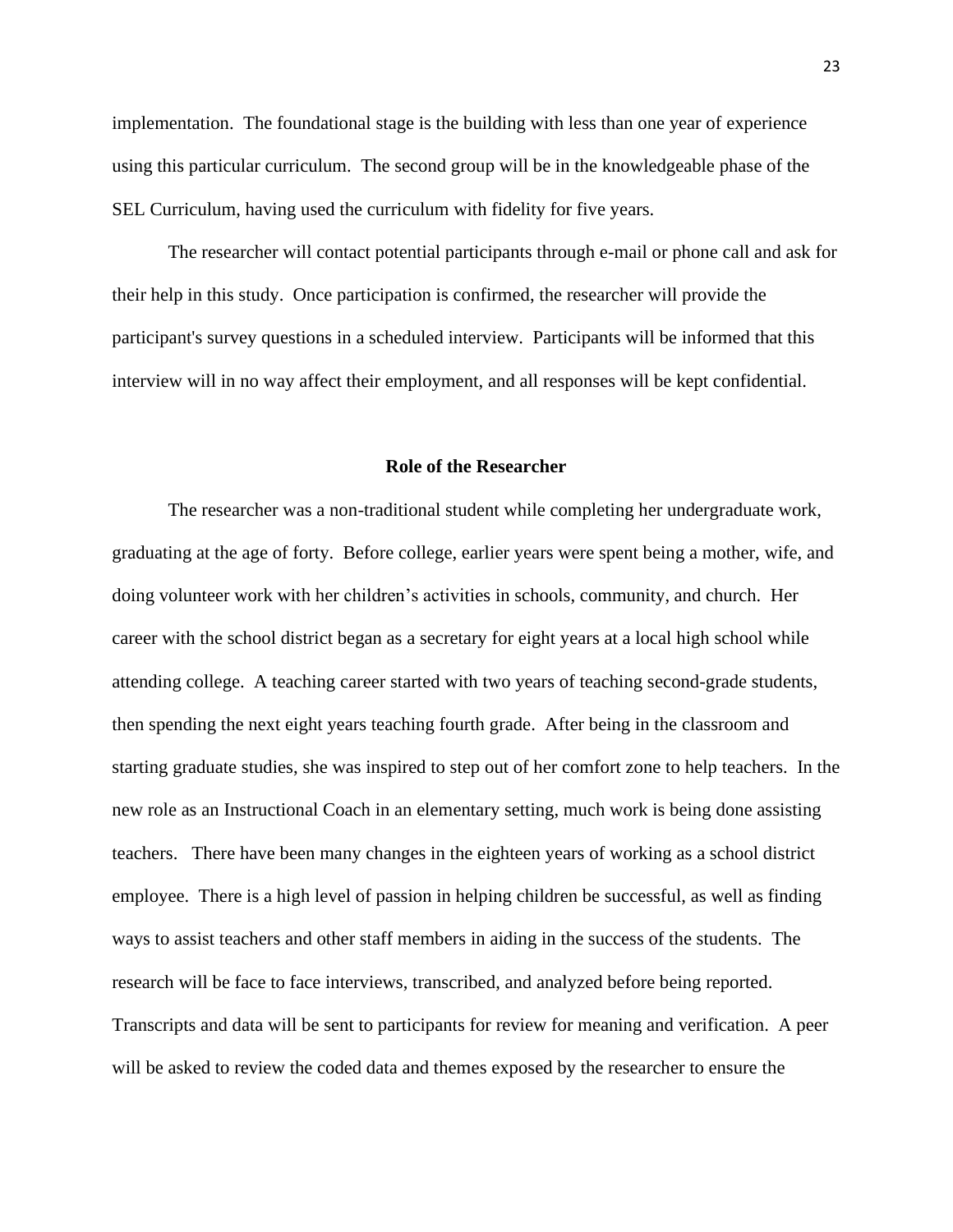integrity of the analysis. Once the data is ready to report, it will be published as-is presented to the researcher.

#### **Instrumentation**

<span id="page-29-0"></span>In qualitative research, a practitioner-scholar will be the one doing the primary research by collecting the data, as well as interpreting and making sense of the collected data (Lochmiller & Lester, 2018). This type of research typically has "less distance between the researcher and their data" and can also be more "subjective" when interpreting the data (Lochmiller & Lester, 2018, p. 93). These researchers are very close to their research and become extremely familiar with the framework (Lochmiller & Lester, 2018). A semi-structured open-ended interview guide (SOIG) will be developed by the researcher for individual interviews based on organizational change literature. The SOIG consists of the following questions, given to each participant in the same order. Prompts will be used for gaining clarity and understanding of the response at the time the question is asked.

Semi-Structured open-ended interview guide:

Question 1… Demographics:

- a) What is your age:
	- 18-24 years old
	- 25-34 years old
	- 35-44 years old
	- 45-54 years old
	- 55-64 years old
	- 65 years or older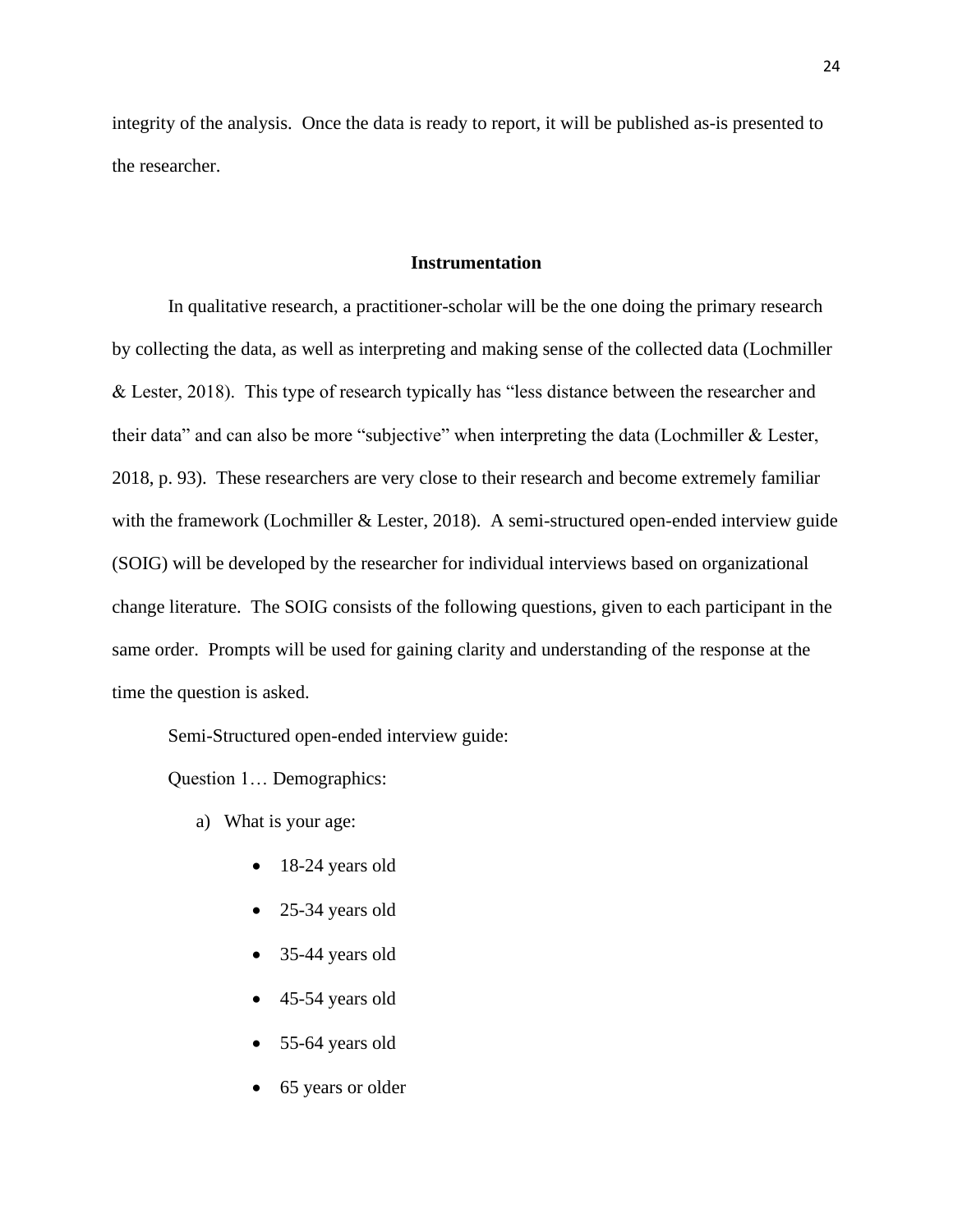- Prefer not to answer
- b) Gender:
	- Male
	- Female
- c) Years of experience:
	- 1-10 years' experience
	- 11-15 years' experience
	- 16-20 years' experience
	- 20-25 years' experience
	- 25 or more years' experience
	- Prefer not to answer
- d) Ethnic origin:
	- White
	- Hispanic or Latino
	- Black or African American
	- Native American or American Indian
	- Asian/Pacific Islander
	- Other
	- Prefer not to answer

Question 2… What barriers did you face with scheduling the instruction of the Second Step Curriculum? Will you be teaching the lessons, or will you have another staff member leading the lessons?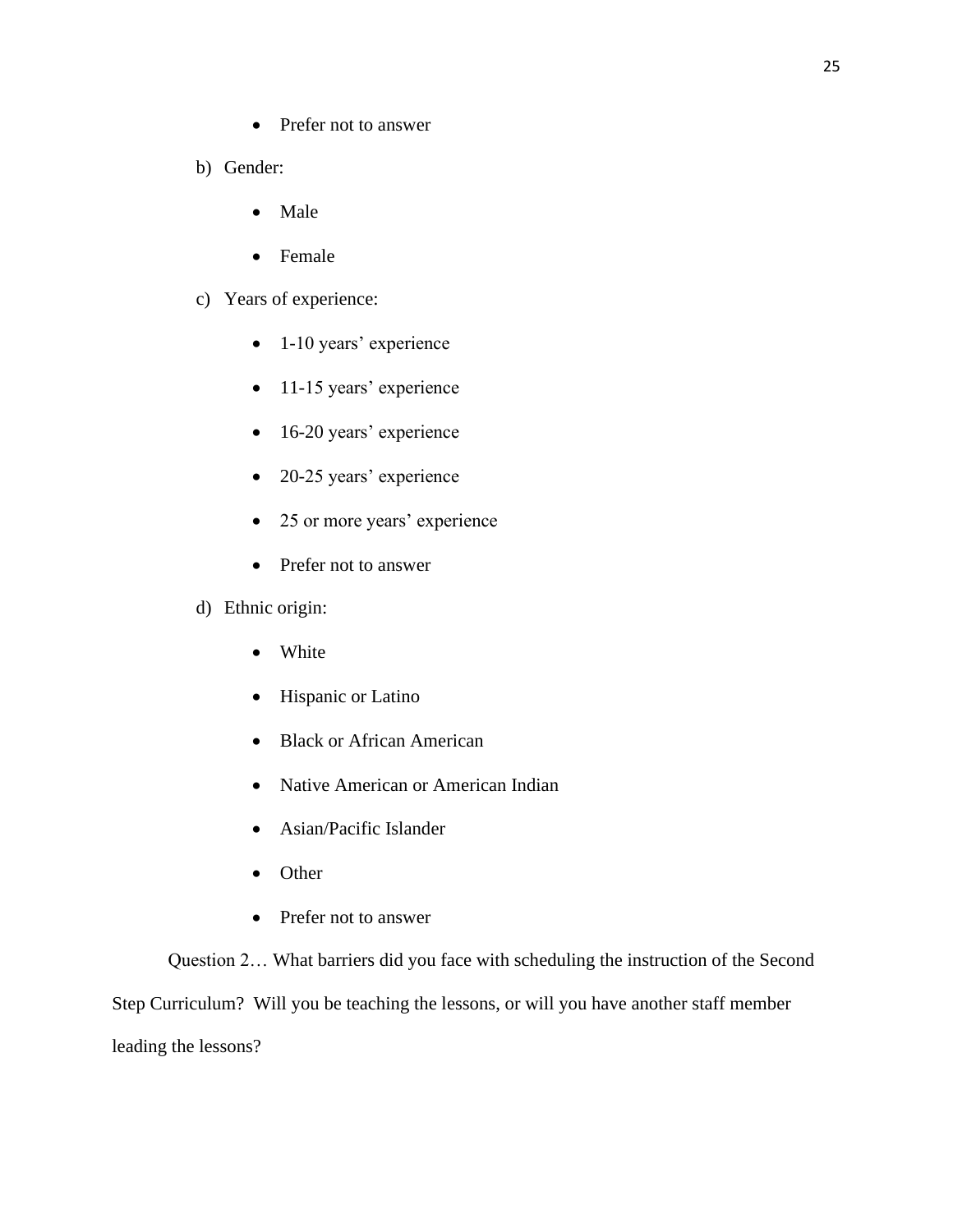Question 3… How has the implementation of the curriculum supported your schools' mission statement?

Question 4… Have you seen the value in this added curriculum? Do you believe anything can be done to enhance the value of the program?

Question 5… What barriers have you seen with ensuring all students are being taught the Second Step lessons? Are special education students, ESL students, or students with other needs given the same instructions as other students?

Question 6… Do you feel you can be supported differently from the district level? Or do you think you have been given adequate support?

Question 7… Was the training you received enough to implement this new curriculum successfully? What more could have been added?

Question 8… Do you believe the Second Step Curriculum is a valuable program that has been added? Is there another program you feel would have been a better fit?

Question 9… Please provide any additional information regarding your thoughts on the Second Step Curriculum and the impact on students.

Thank you for participating in this study.

#### **Institutional Review Board (IRB) Process**

<span id="page-31-0"></span>Before contacting, selecting, or communicating with potential participants or collecting any form of data, IRB approval will be obtained from the WSU Institutional Review Board. Getting approval will consist of completing the Winona State University IRB education program, completing the protocol form, as well as any other documents needed. Once all materials are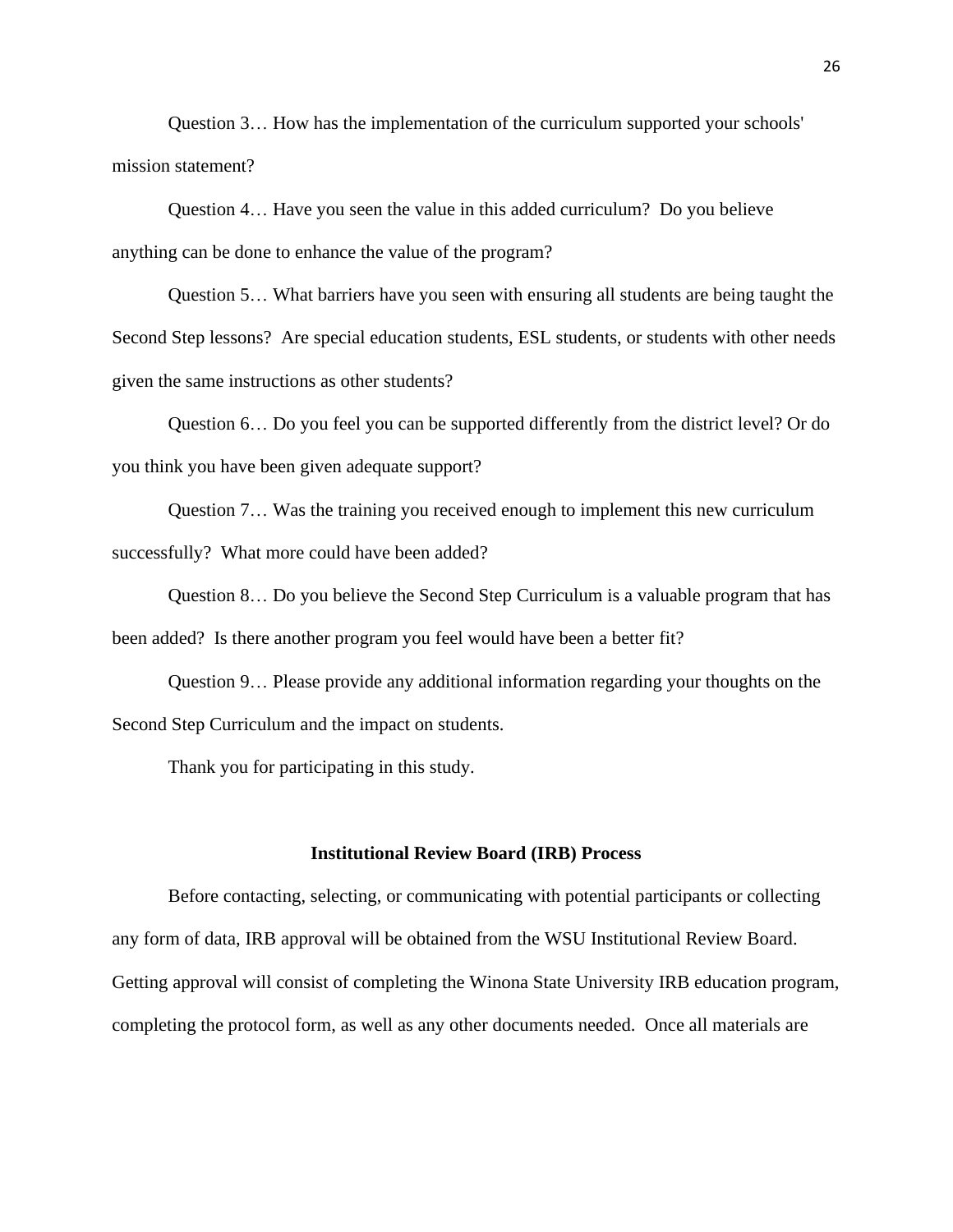collected, the package will be submitted for IRB review through IRBNet. The researcher will follow any recommendations by the IRB administrator or reviewer.

#### **Data Collection**

<span id="page-32-0"></span>Once IRB approval has been obtained, the research will commence. Recruitment of the volunteer participants will begin. This qualitative research will be done by collecting data through interviews, observations of staff, and other documentation. The meetings will be conducted as one-to-one interviews with all participants; if approved, there will be observations for triangulation to authenticate the validity of the discussions.

One-to-one interviews will be used to gather data. This data will be collected as a series of questions presented in the SOIG. The SOIG will be administered to each participant individually by the researcher. These participants will be scheduled at mutually agreed upon individual times. Once the interviews have been finalized, the data will then be transcribed and analyzed using the Grounded Theory.

Observation notes taken by the researcher will be used to examine Second Step Curriculum practices put into place, staff instruction while implementation is happening, as well as observing staff interactions. These observations will help the researcher analyze the data with higher fidelity and triangulation. Authors Lochmiller and Lester (2018) describe triangulation as a way to validate procedures when practitioner-scholar looks at using evidence across multiple types of data. This method allows numerous data points to help generate a concrete case for the analysis of the reported data.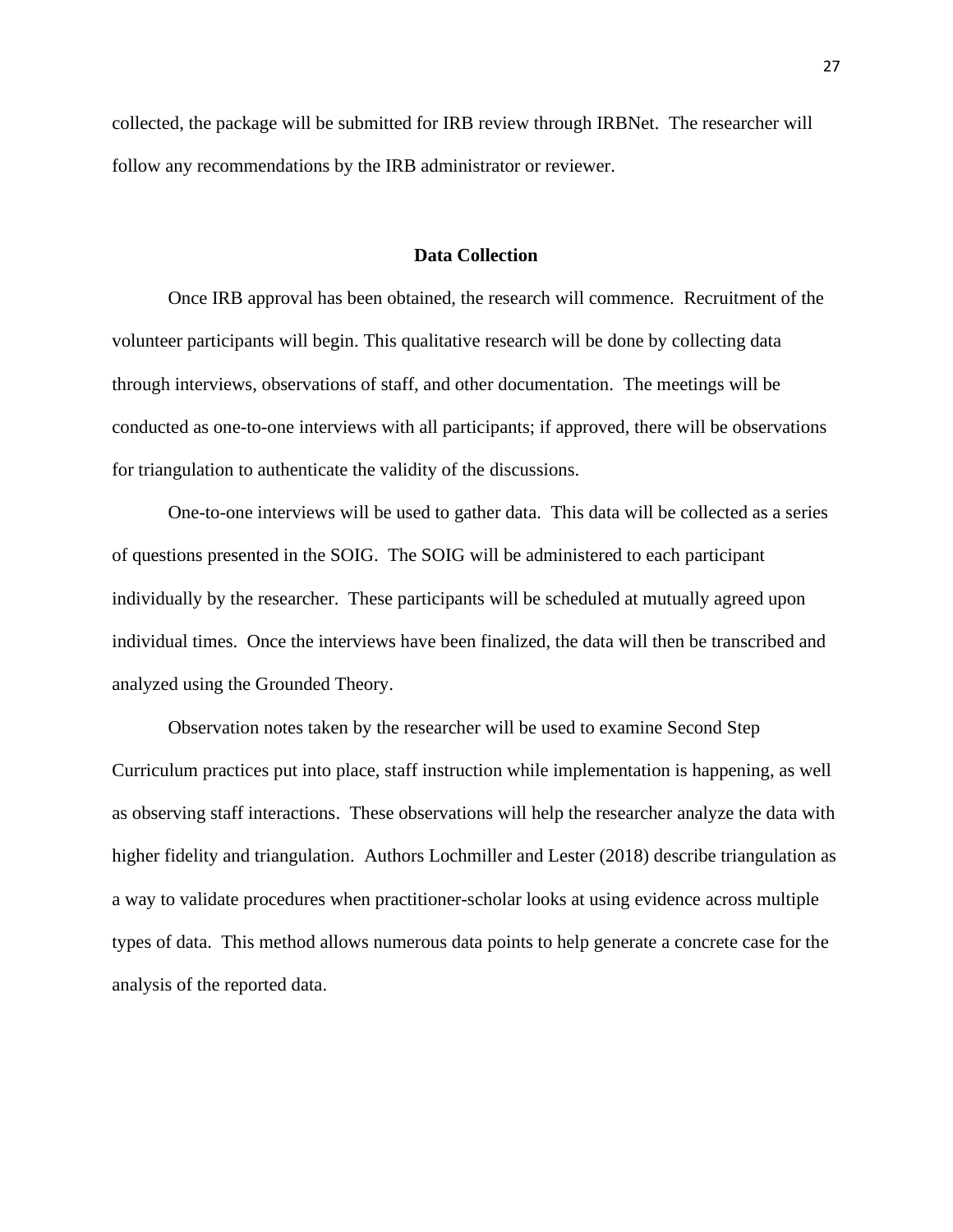#### **Data Analysis**

<span id="page-33-0"></span>In this research, we will explore the individual parts of the curriculum's implementation, along with the relationships, and how this will function within the district (Lochmiller & Lester, 2018). The research will look at both barriers and benefits and will be reported accordingly. The data collected will be coded and analyzed for patterns using the Ground Theory for analyzing data (Lochmiller & Lester, 2018). This method codes the text of the transcripts into selective, axial, and thematic codes to allow emergent theory to answer the research questions.

#### **Summary**

<span id="page-33-1"></span>In this qualitative study, it will be determined what school staff believe to be the benefits and barriers faced during the implementation of a Social-Emotional Curriculum in the elementary school setting. Chapter four will present the study results, and Chapter five will share findings and conclusions, implications, and recommendations.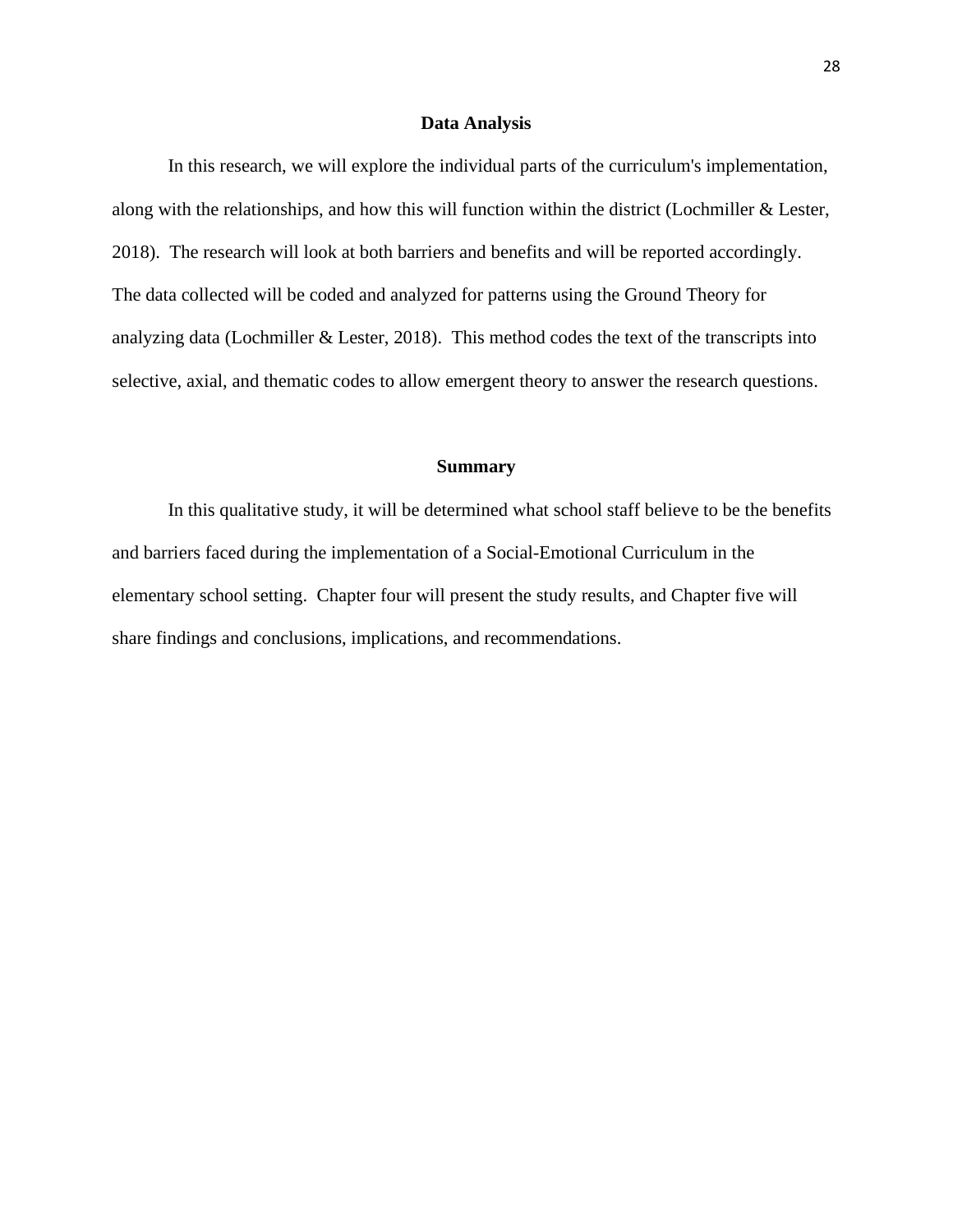#### **CHAPTER 4**

#### **Results/Findings**

<span id="page-34-1"></span><span id="page-34-0"></span>In this chapter, the data collected by the study participants will be examined. Delving into the implementation of the Second Step curriculum as adopted into their district, their experiences will be studied. As seen by staff of this SEL curriculum, the benefits, as well as feedback regarding barriers they observed during this implementation process, will be explored and reported on.

#### **Description of Sample**

<span id="page-34-2"></span>Sixteen educators from a public school district located in the Midwest participated in the study. The participants who participated were from two different elementary schools within the school district, as well as from the district lead office. Participants were professionals with a span of ages and gender, varied years of experiences, and an array of positions held. The four graphs below provide the participant demographics.

#### *Figure 1*



*Age of Participants*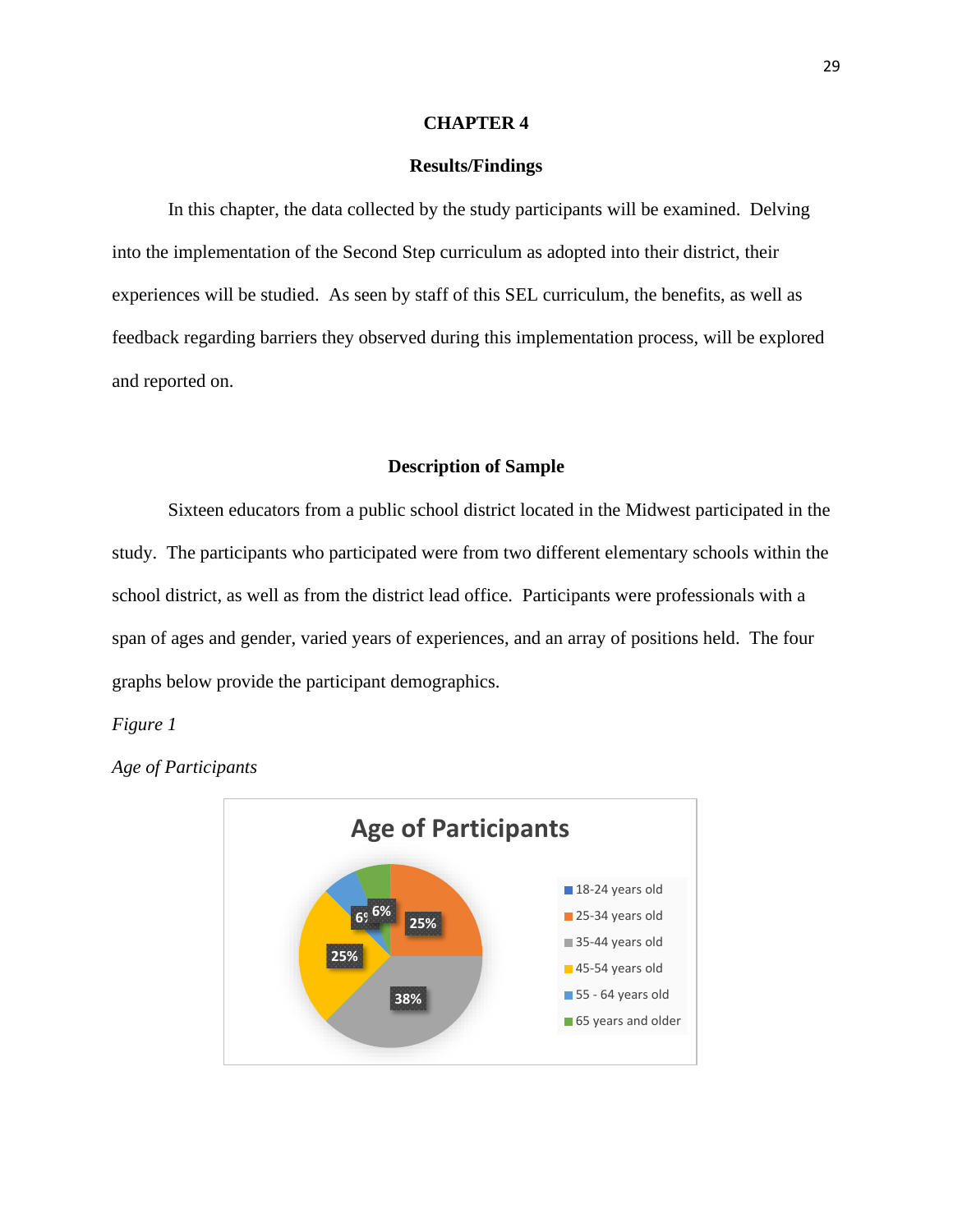# *Figure 2*

*Gender of Participants*



# *Figure 3*

*Participants Years of Experience*

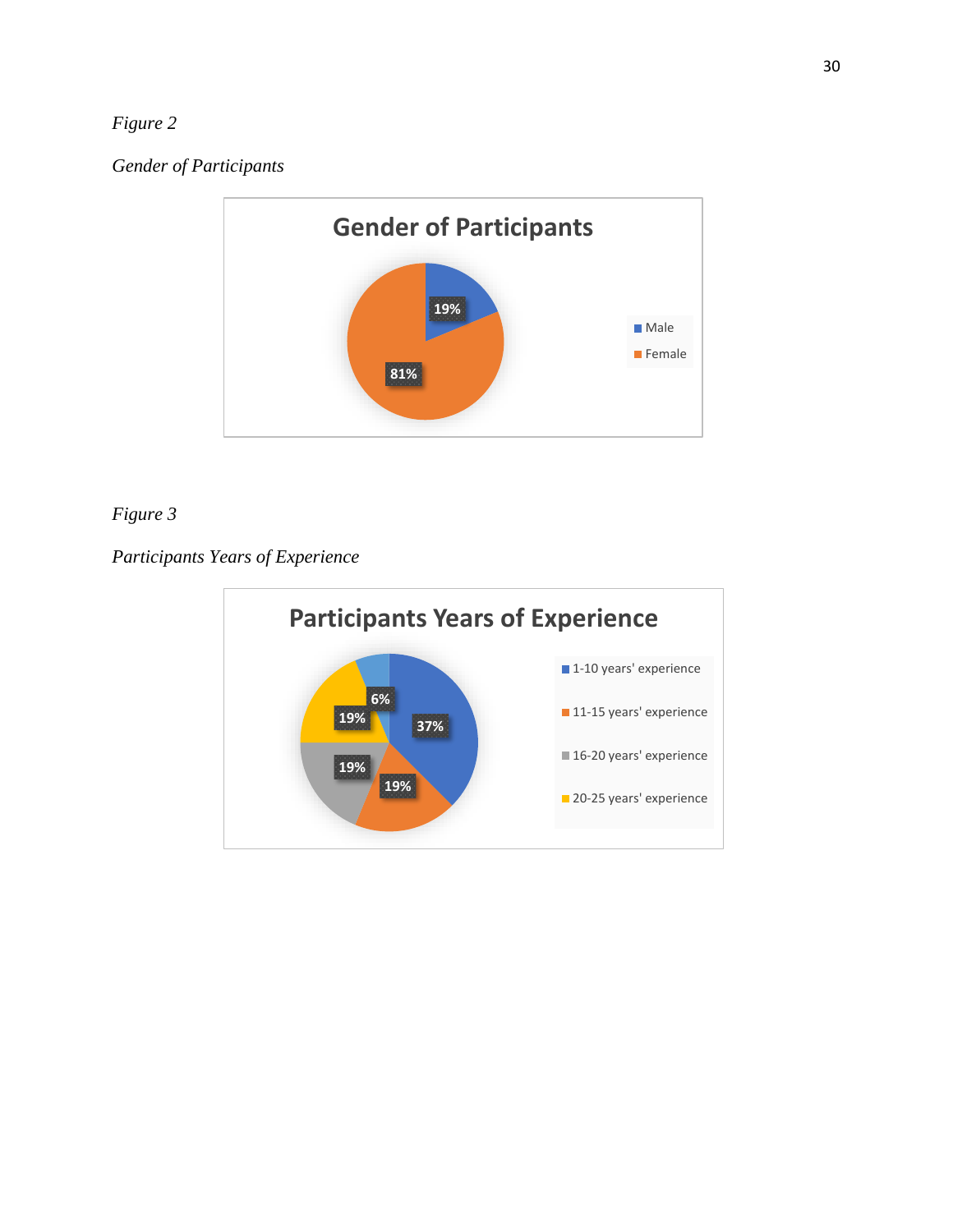#### *Figure 4*

#### *Participants Position*



#### **Data Analysis**

<span id="page-36-0"></span>**Question 2…** What barriers did you face with scheduling the instruction of the Second Step Curriculum? Will you be teaching the lessons, or will you have another staff member leading the lessons?

Most participants felt the most significant barriers were fitting a new curriculum into an already full schedule. P1 stated, "starting into the new year, it was difficult finding a chunk of time that was not already dedicated to something else. It was difficult to ensure something else did not suffer while trying to fit in this new curriculum." P9 indicated, "finding a consistent time was the biggest barrier, but once it fits in the schedule, it worked well." "Time is the biggest barrier for our staff when it comes to implementing a new curriculum," responded P10. P14 shared, "At first, we only had one kit, so that was an issue, as was finding the time to teach new lessons. As with anything, when you add something, something else must go." P8 also shared that, "We were the first school to have an elementary counselor and the first to work with Second Steps, our school loved it, they wanted it and made it easy to schedule lessons. The most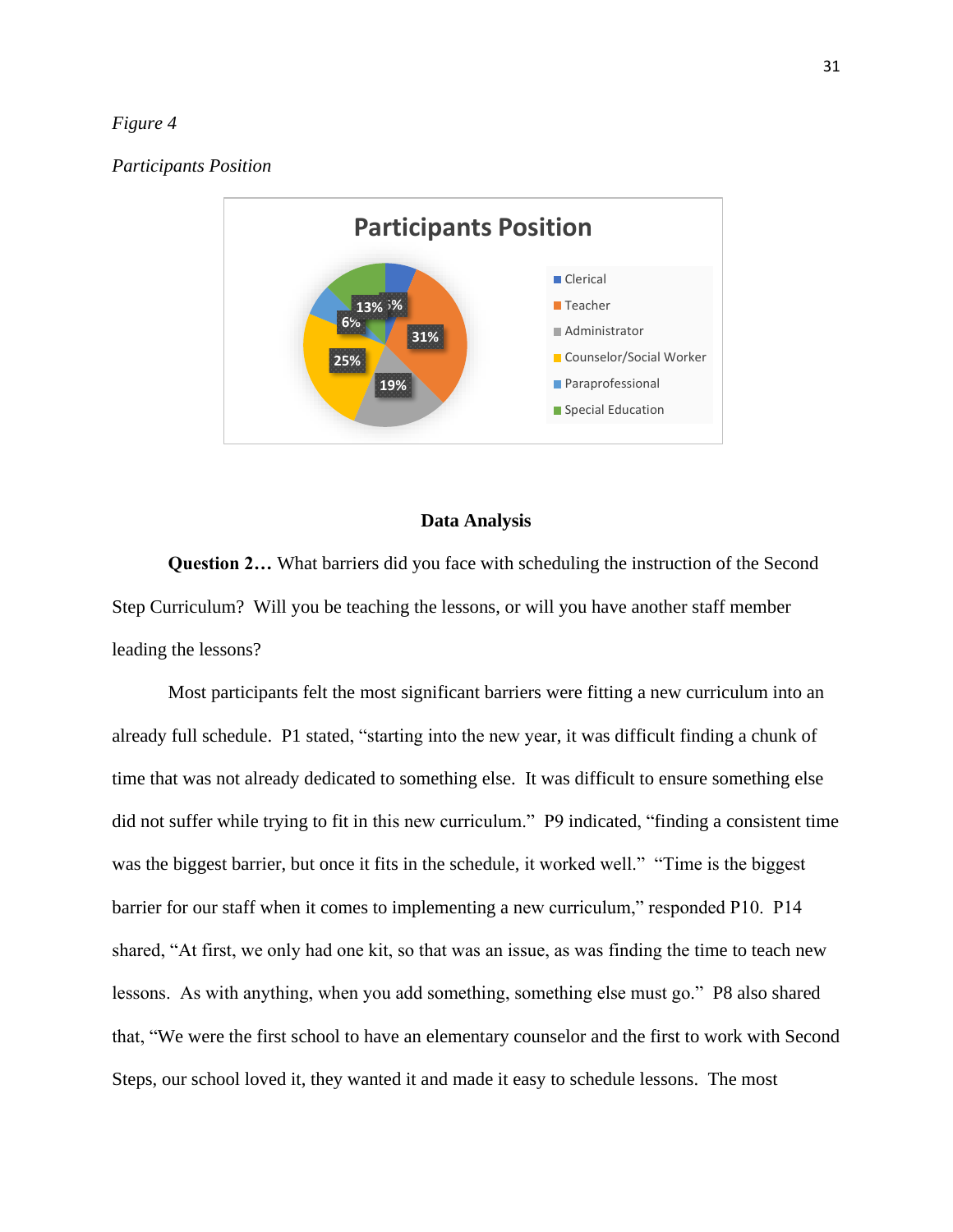difficult thing was to find a time for scheduling and finding that time in the week or during the day that the students are there and not getting pulled. It is really that the timepiece when there are so many other things that the teacher needs to get done, finding that half-hour once a week or once a cycle with everyone present can be difficult." P11 also shared, "The barriers I saw were teachers were not provided additional planning time with the added curriculum. It was also difficult to find where in the schedule, this new curriculum could take place."

Teachers also had some barriers regarding feeling nervous or unprepared to teach this content to their students. P7 said, "thinking about the implementation, I had the barriers of feeling nervous about how to start this new program but having the support of the counselors was reassuring, especially for the first few lessons. We started with counselor led lessons and then transitioned to classroom teachers teaching the lessons while implementing the follow-up lessons throughout the week. I also was not sure that the students would buy into it, but now having that year behind me, those barriers are behind me."

When asked who was teaching the lessons, many of the participants responded that they were grateful to have had the opportunity to observe a counselor teach the lessons before them having to present the material to their students. P8 shared, "It was nice; our counselor taught all the lessons; it was like a mini counseling session that was scheduled once a cycle for half an hour." Similarly, P10 said, "I felt it was important for the teacher to teach the lesson, but I also feel that it is just as important for the counselor to be the right-hand person in this program. I liked how we started the implementation with our counselors introducing the lessons. This allowed them the opportunity to get in front of the class and then can become support for the teachers." P11 reported, "In some of our classes, the counselor taught the lessons; in other classes, it was a co-taught model, while in other classes teachers taught lessons independently. It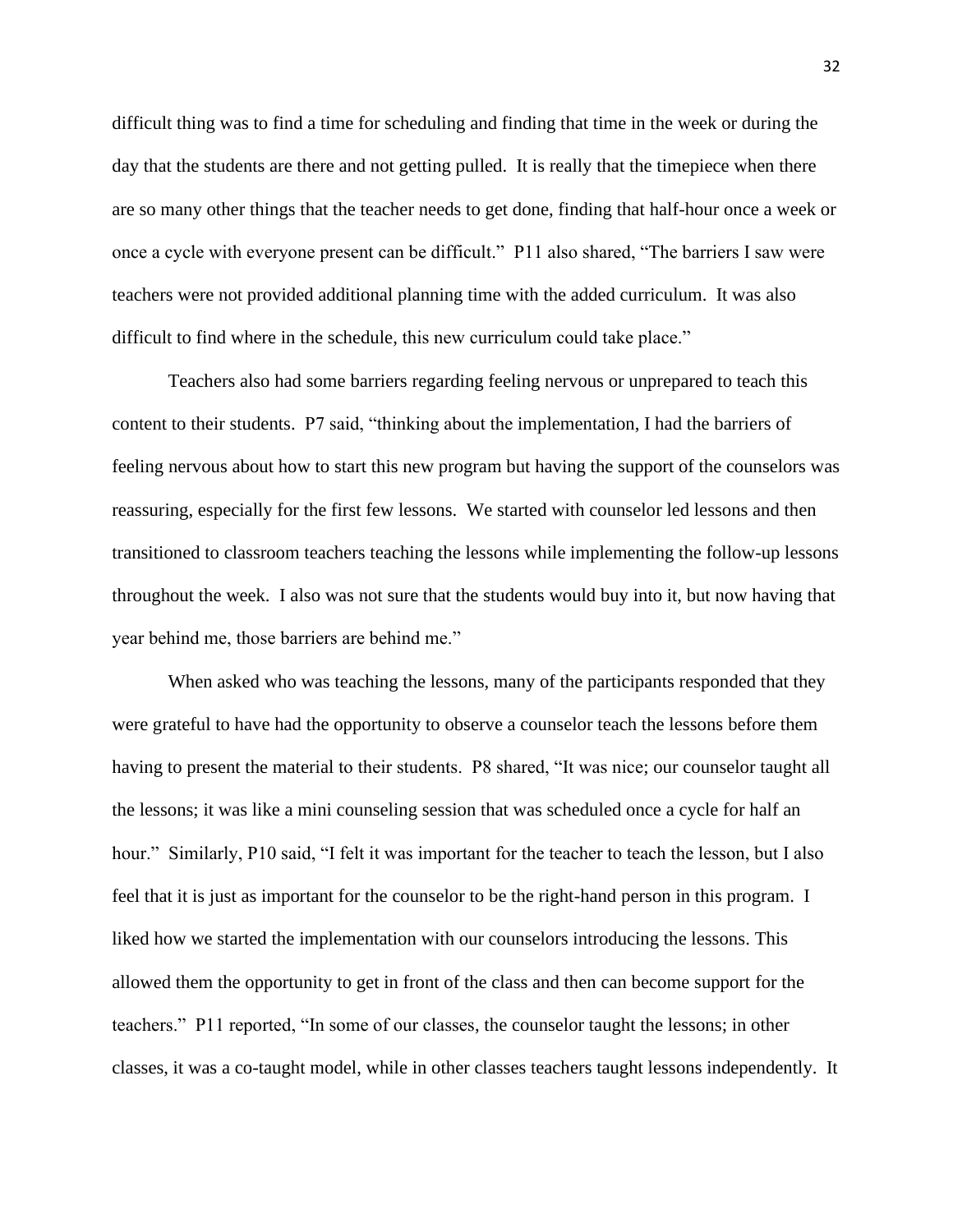was nice to have the counselor teach some of the lessons as this allowed her to meet and get to know the students. I do feel that the lessons have more success when taught by the classroom teacher for the simple reason that he/she can pull in more day-to-day experiences and examples of the curriculum."

**Question 3...** How has the implementation of the curriculum supported your school mission statement?

All participants in the study agreed that the addition of the new SEL curriculum supported our schools' mission statements very well. Building relationships is a large part of the mission of most of our district buildings. P2 shared, "The curriculum fits well, especially since we stress relationship at our building level. When you talk about character, problem-solving, and empathy, it all ties into relationships. This curriculum is encouraging kids, teaching them to learn how to listen, how to understand feelings that they have, all while keying into themselves and each other, which ties into relationships." P8 also shared, "At our school, we are very much relationship-driven. The mental health of our students and social-emotional needs are a top priority. Second Step does a great job with that, in that it is looking at the mental health of our students, working on those coping skills, and trying to build up those skills for them." "The implementation of the curriculum fully supports our mission statement of building relationships. It is trying to build meaningful, sustainable relationships with kids and the kids with each other," this shared by P10.

This same feeling was also felt at the district level. P3 agreed, "It aligns well with the district mission statement to lead, inspire, empower, and challenge all students. We also looked at the Strategic Priorities that were developed through input from our community. A lot of skills that are explored in those different strategic priorities about resilient learners, ethical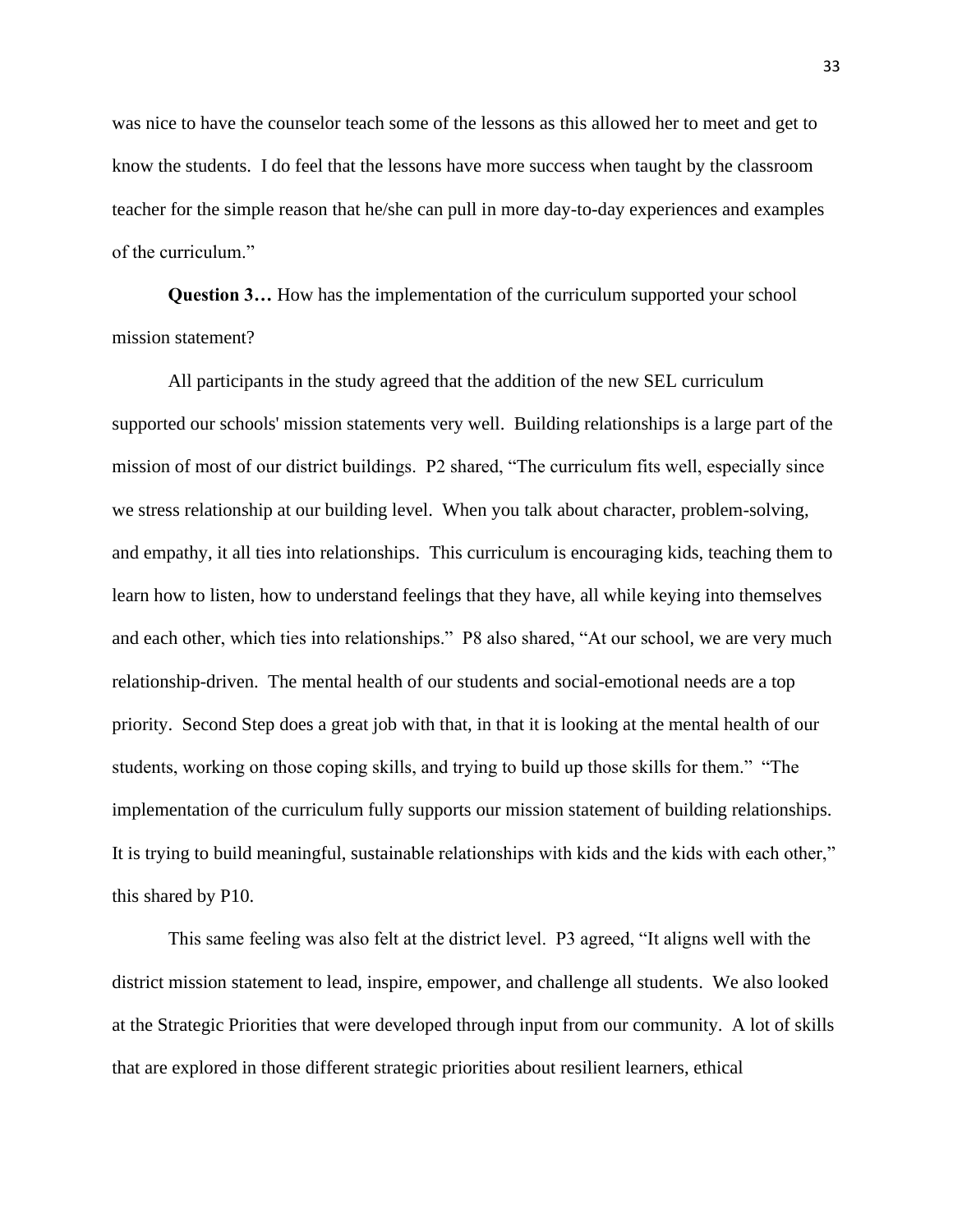contributors, critical thinkers, skilled communicators, effective collaborators, and success-ready individuals are taught in the Second Step curriculum. It is not just about their academic growth, but it is also about having the ability to work with others and being contributing members of their community."

Similarly, P5 said, "This is fitting the needs of our district's graduate profile (Ethical Contributor, Critical Thinker, Skilled Communicator, Effective Collaborator, Resilient Learner, Success-Ready Individual). This is helping with our student's mental health needs. Teaching SEL skills ties into all the district level lead, inspire, challenge, and empower mission goals. Teacher's social-emotional skills are the foundation for having and maintaining healthy relationships and being respectful. It is the foundation for being successful and empowering one and another." P12 and P14 respectfully shared, "None of the things are possible without a strong SEL curriculum. As we know more, all students need to have more than just academic skills; those include SEL skills." "Our entire mission statement is geared around building relationships, so this SEL curriculum lends itself very well to our mission statement."

**Question 4…** Have you seen the value in this added curriculum? Do you believe anything can be done to enhance the value of the program? (Figure 5 below shows a graph of staffs' perception in adding this curriculum.)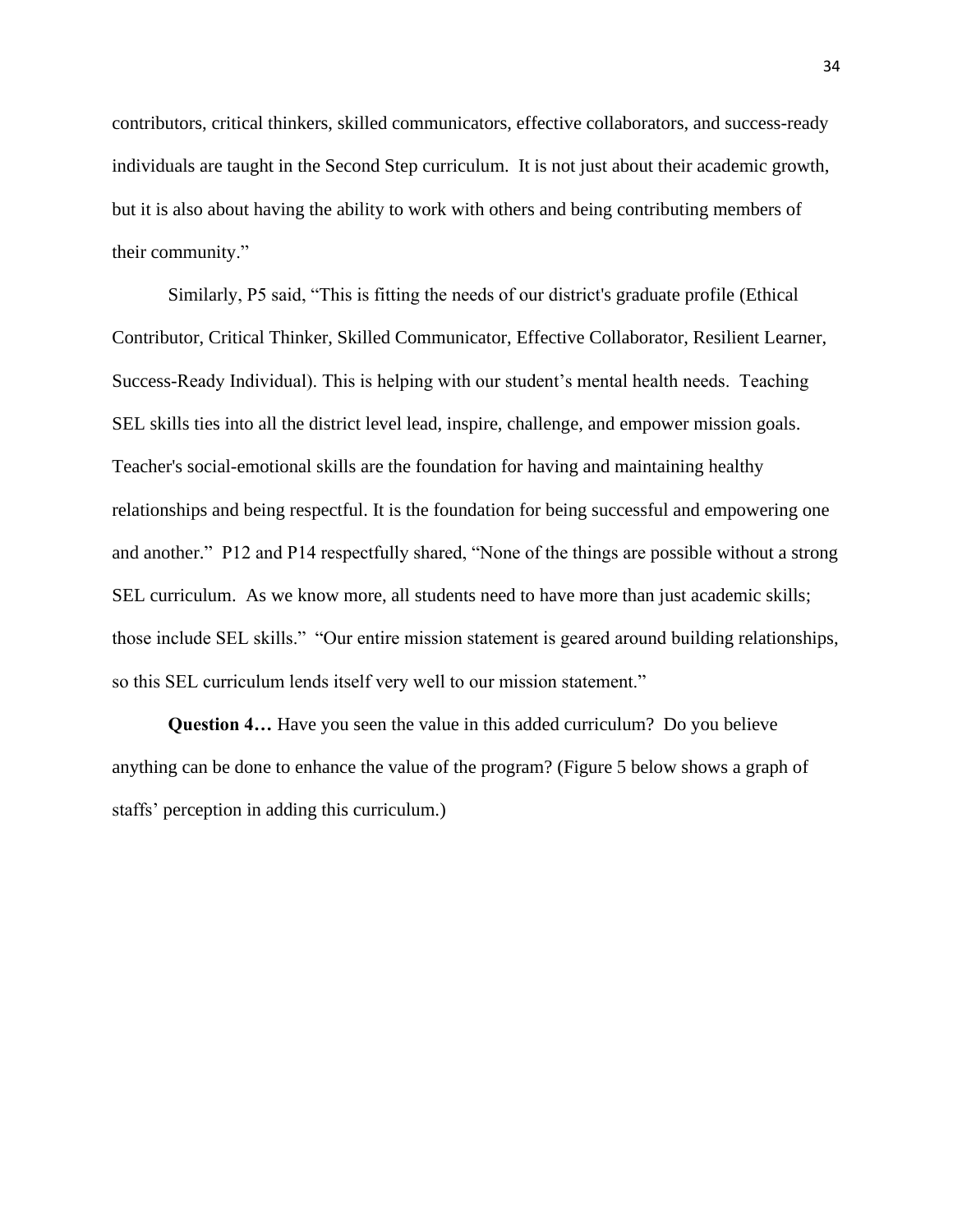#### *Figure 5*



*Staff response to finding value in adding this curriculum*

Fourteen participants felt value in this added curriculum, "Yes, there is a value," was the response from those fourteen individuals. The other two participants had mixed feelings on its value; however, none of the participants reported not seeing any value. ALL participants reported seeing some value or said that they are confident over time they will see value in adding this SEL curriculum. As with adding anything new, we can always do things to enhance the value of a program; it is realizing that and growing from the need we are seeing.

In addition to the comment of "yes, there is a value" by fourteen of the participants, P3 said, "When we talk about SEL, there is often a question about what curriculum you are referring to. When I think about the broader umbrella of implementing SEL, explicit instruction is one important component. Still, it serves the overall purpose of building the social-emotional skills of our students and staff while creating a culture and a place where students can build those skills. SEL curriculum (Second Steps specifically) is most helpful in that it provides us a common language in order to be able to talk about the SEL skills. We then know what the skills are that we are working on. We want to see it infused within academics, be it across grade spans, we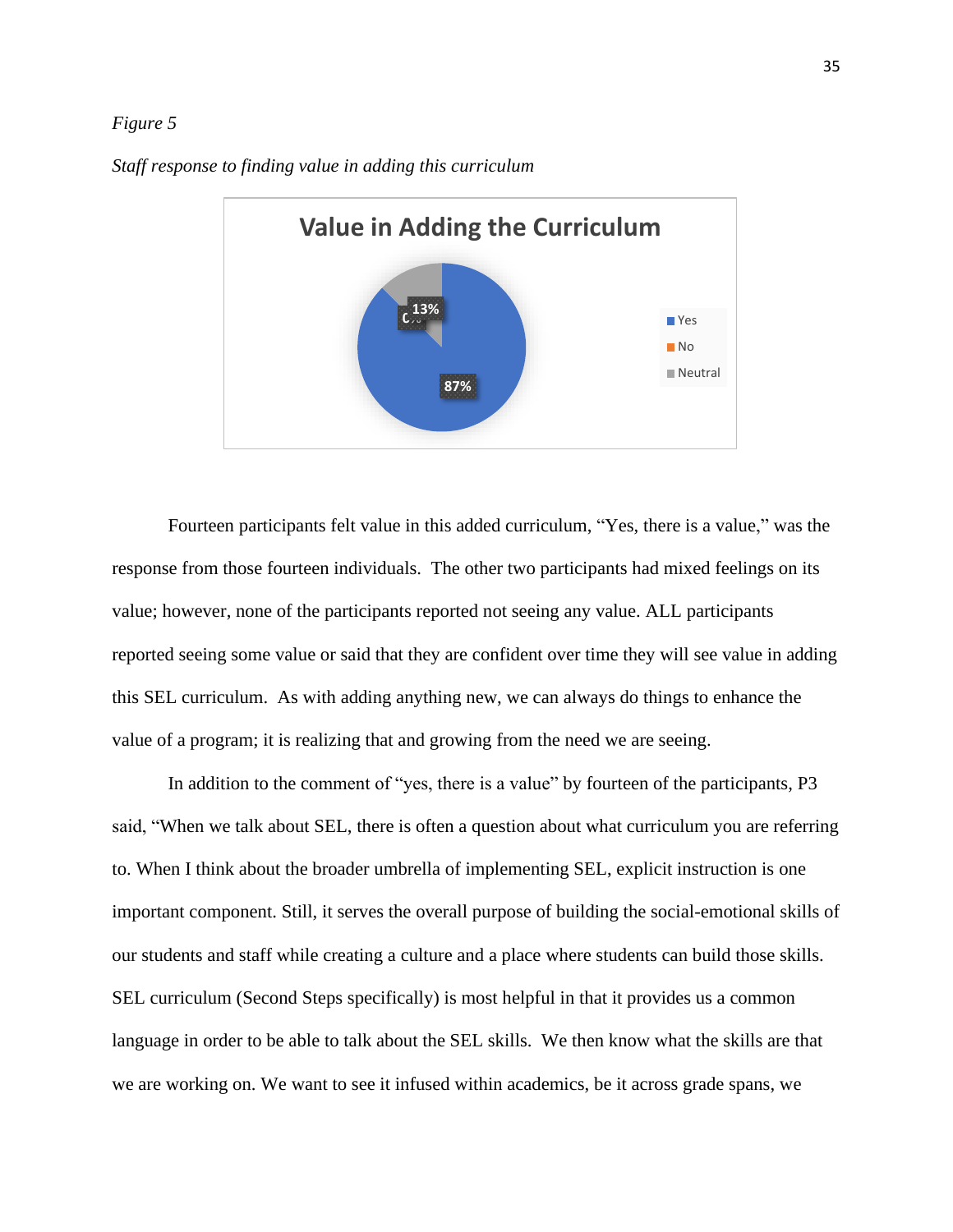want to see it out on the playground, in specials, in conversations with an admin. It gives us the language to be able to build skills." P4 shared, "our building is so unique, we do not always have someone in house to help with behavior needs. The staff does all the steps they need before the problem goes to the office. We are seeing teachers in the halls with kids talking things out, coming up with other ways to deal with situations." P10 also added, "It has streamlined some of our social-emotional needs. It has given a nice platform for staff to springboard from. Before this, it was piecemealed together. I hear things like common language and see kids reacting to that common language." From P13, it was shared, "there is a great value in the curriculum. I feel like there are too many kids coming into school today that do not have those basic foundational social skills, knowing how to work with each other, how to accept differences, and knowing how to solve problems." "I see that everyone is using common language, and there is a lot of good peer interactions," said P16.

Those participants who did not report seeing value at this point feel that we will see the value over time. P1 declared, "I am not seeing the immediate value; however, over time, I do believe it will be valuable." Additionally, P9 shared, "Yes and no, I see some of the kids learn from it, they point out examples during class and will talk about it, while others don't take a whole lot from it and they could do without it."

Many participants reported how they felt the instruction of this curriculum could be enhanced. P2 shared several ideas for improving teaching, "build a partnership of the family unit and with the school and community unit, widen who we impact and get information to, include PTA to help families use similar language to what we are using with their children at school, and include information into our Listening Posts and Newsletters. I also encourage teachers to incorporate more of the follow-up lessons within the classroom and try to incorporate the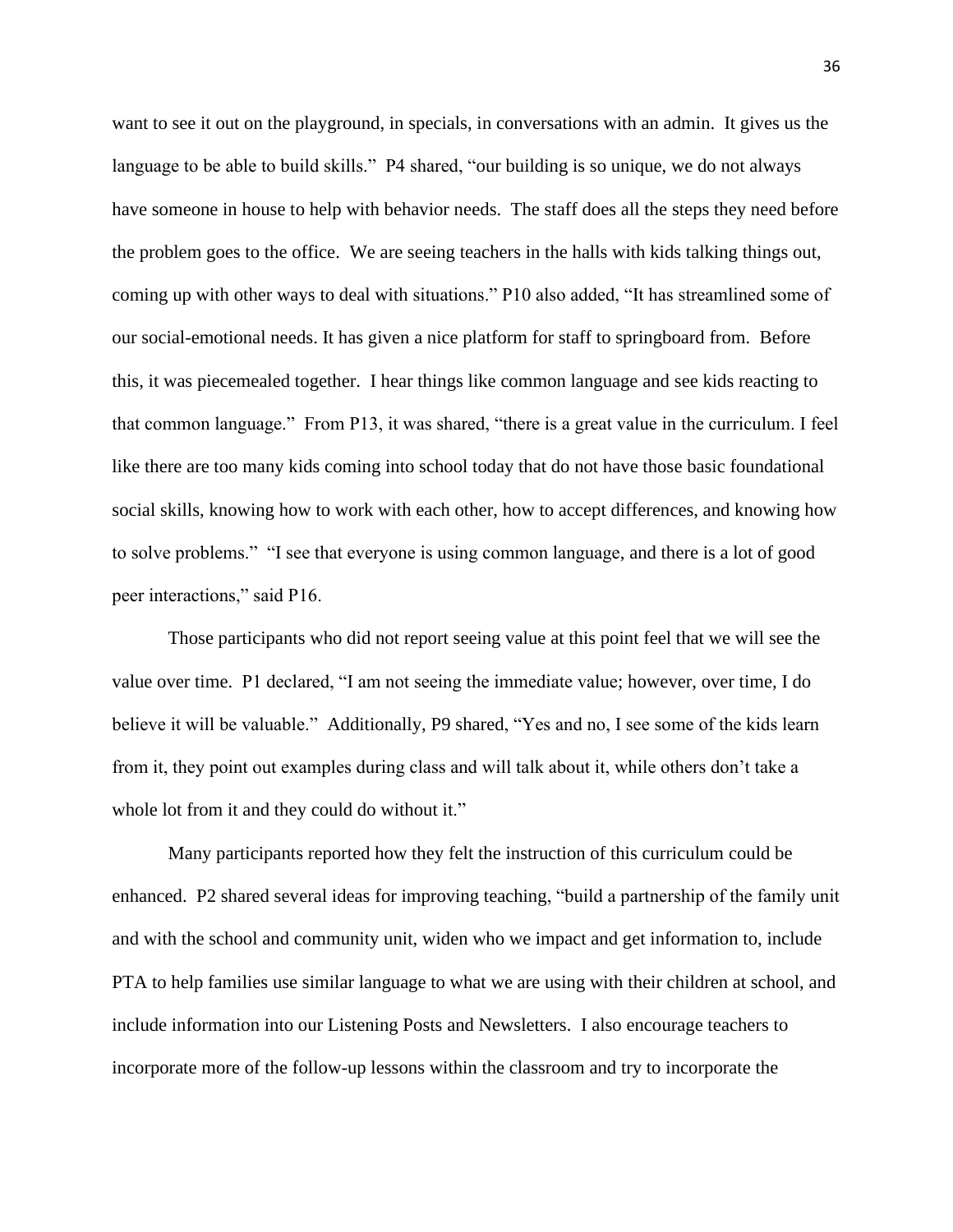language into other academic areas." P6 added, "we could use some more hands-on activities because there is a lot of sitting and talking, which is great. Still, sometimes kids do not have that attention span just to sit and talk. Allowing for more movement may increase more engagement for younger grades." P8 reported, "We are looking at ways to enhance the program specifically for more culturally responsiveness. As Second Step looks to improve their culturally relevant teaching to the curriculum, it is important for those teaching the lessons to bring in their own experiences based on the needs of their student population. The Second step lessons are intertwined within restorative circles. Some grade levels have made it their mission to incorporate Second Step into their academic lessons as well. Second Step is incorporated into the building blocks of our school." P12, P14, and P16 all shared similar feelings in enhancing this instruction, "I think it would be great if we see aspects of Second Step woven into all parts of a student's day. We do not want to use only our stand-alone Second Step lessons and maybe a couple of brain builders here or there; we would like to see it incorporated into other academic areas or our special areas. Our goal is to weave them throughout the day because that is what SEL is, all day all the time and not just a one-time lesson." "As far as enhancing the value, I feel like a lot of people feel like this is something extra to do and do not see the value in it. I can see both sides of it; it just depends on what you see or feel you need (or what the kids need). It would just be nice if everyone just actually did it, and did the whole thing, not just a part of it." "I think that using follow-up lessons would very much enhance the program."

**Question 5…** What barriers have you seen with ensuring all students are being taught the Second Step lessons? Are special education students, ESL students, or students with other needs given the same instruction as other students?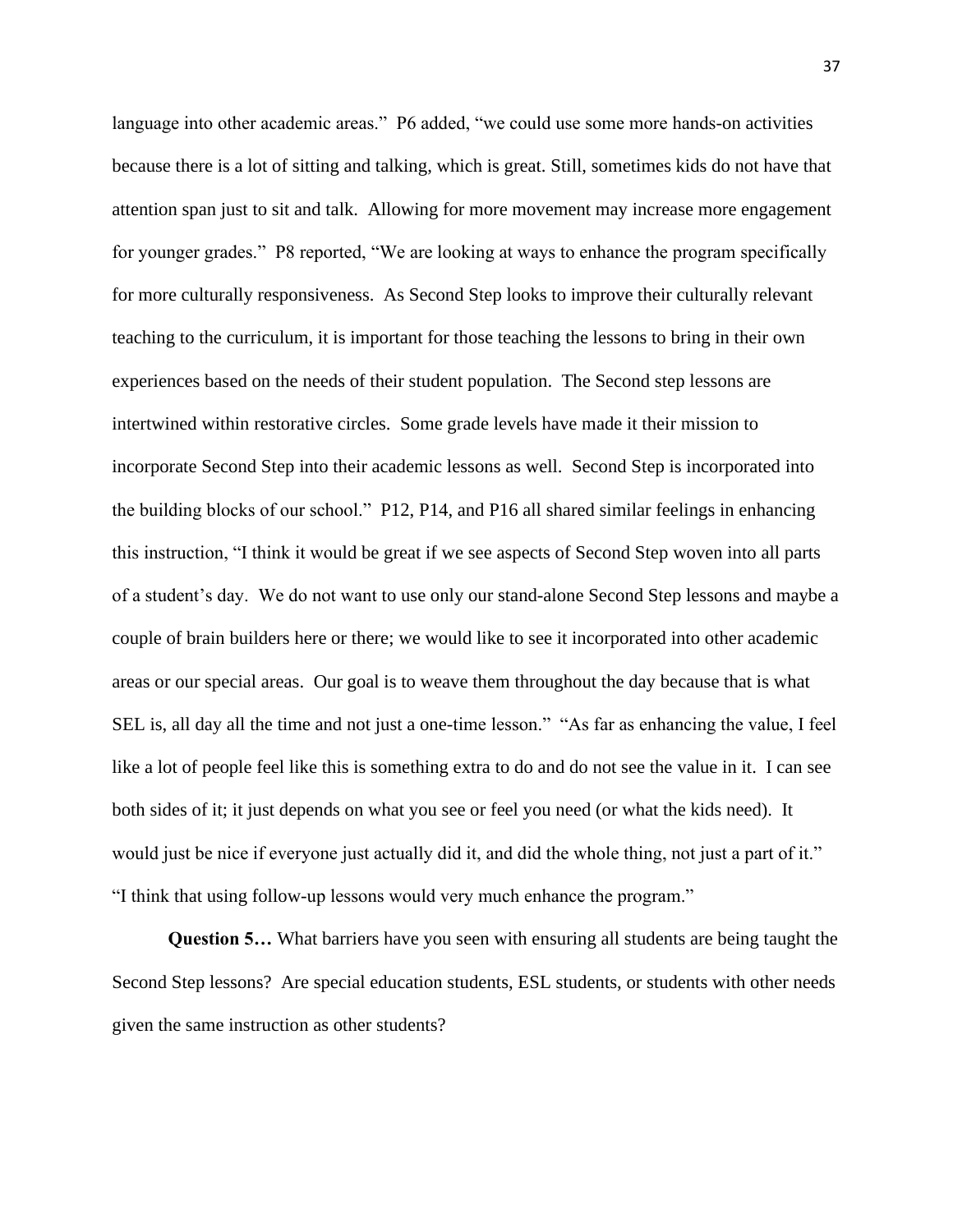When looking at barriers to ensure all students had the same instruction, nine participants felt that not all students were able to be present during the core instruction time. Many believe special education students, EL students, and students with additional needs miss some of the core instruction. These students need to be present for the core instruction, but they need additional support based on their individual needs in many cases.

P3 reflected, "we want to see our groups of students, such as our special education students, our EL learners, and others receiving support to receive SEL instruction at the core level. These students may also benefit from other levels of support. We want these students to have access to the general education curriculum within their classroom from their classroom teacher. With special education, one way we talked about Second Step was it maybe preteaching a lesson, allowing them to be familiar with the vocabulary. They can then have a conversation with their case manager to understand what the concepts are, so when they get to the classroom lesson, they know it, and it gives them a place to shine. It might also mean that we follow-up with the lessons using the language with some special education students (more of those who struggle behaviorally) to learn additional skills that they may need. Looking at lessons that might be coming later in the curriculum, if there is a student who is having difficulty with emotional regulation or anger management, we can pre-teach and practice some of these skills. This will allow students to continue to have a common language with their peers and across different school settings. With our EL learners, I think of their barrier mainly from a vocabulary standpoint. This is vocabulary that all people need, helping increase our emotional vocabulary. There is a lot of vocabulary around the SEL skills that are important for students to engage in their community but may not be taught in their academic vocabulary. Pre-teaching allows students to learn and understand the vocabulary; it also allows them the opportunity to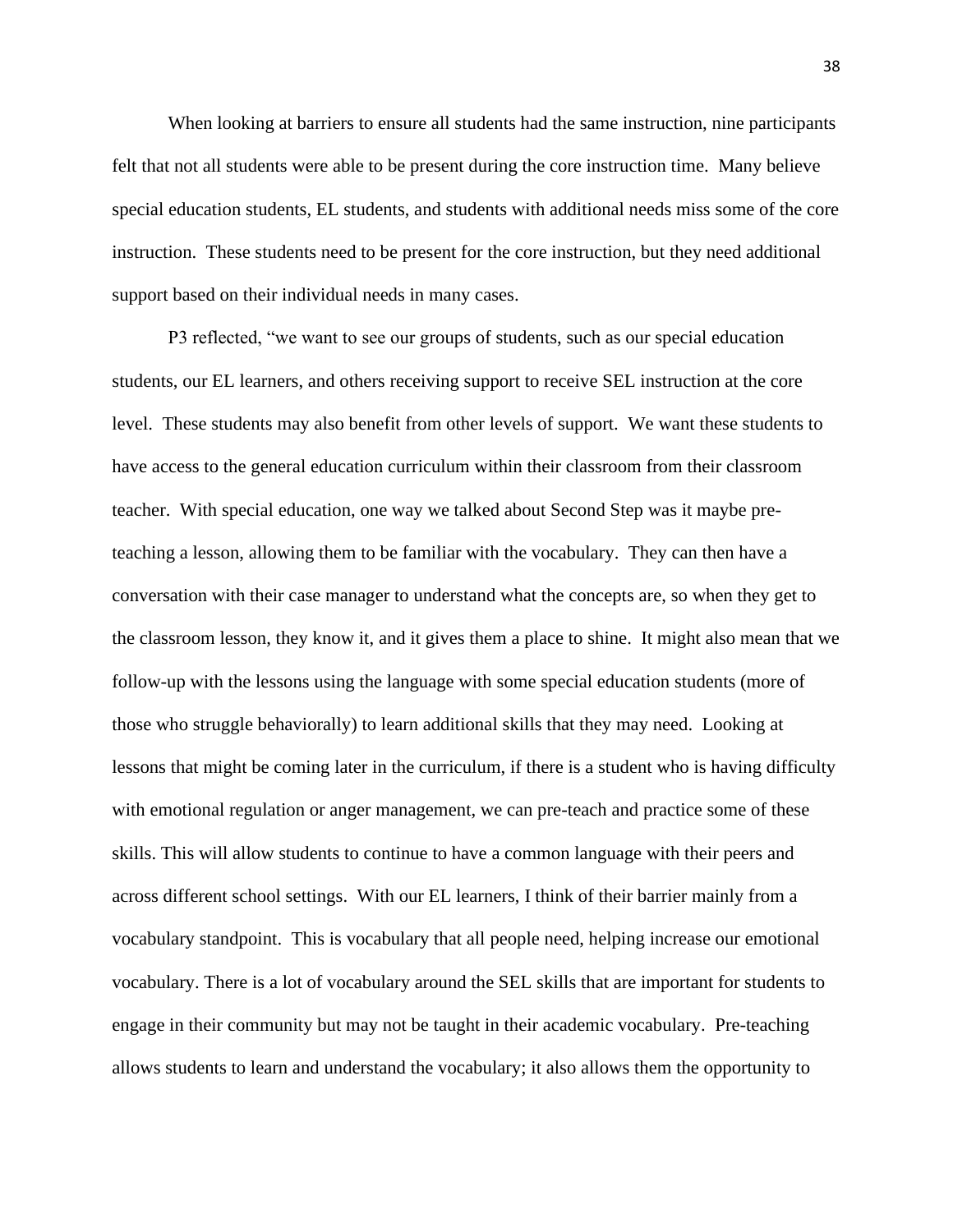have conversations with a trusted adult in a smaller setting " P5 said that, "one barrier we faced was that when the school counselor was teaching lessons, she found that many students with special education needs were being pulled out of her time, which is completely backward of how it should be, especially since most of these students have social-emotional goals on their IEP, but because of scheduling that is how it unfortunately fell. We need to make this priority; there are no pullouts during this time! Since this is a curriculum that builds year after year, if we are to see the impacts, all students need to hear all lessons and schedule them with fidelity." P7 added, "no special accommodations are made for special education students. Still, so many of these students have extra social skills goals in their IEP. Second Step in and of itself does not have recommendations to support students with specific social skills goals. It is more like a one size fits all. There are many visuals presented to kids, a lot of scenario type instruction, and videos. These allow students to see it; it helps alleviate some of the barriers like the language piece, but then comes the question, is it more of an Americanized thing? If I grew up in a different culture, would I have the same reaction as those in the video? It needs to be a bit more culturally relevant teaching." P8 also shared, "there is so much that must be packed in during the day. Students being pulled for EL services, reading/math support, special education, so it is finding the time that kids are in the classroom for those main lessons. Exciting to see that the teachers at our school see the curriculum's importance and are intertwining it throughout the day. Social skills are so important. Sometimes pullouts can be a barrier. Teachers are super mindful at the beginning of the year to choose when students are not getting pulled. There are always times when this will not work so that it can be a barrier." P12 shared, "in theory... all students should be receiving the same, plus…when we talk about universal SEL, every single student enrolled in our district should be receiving Second Step lessons. Students with additional needs, which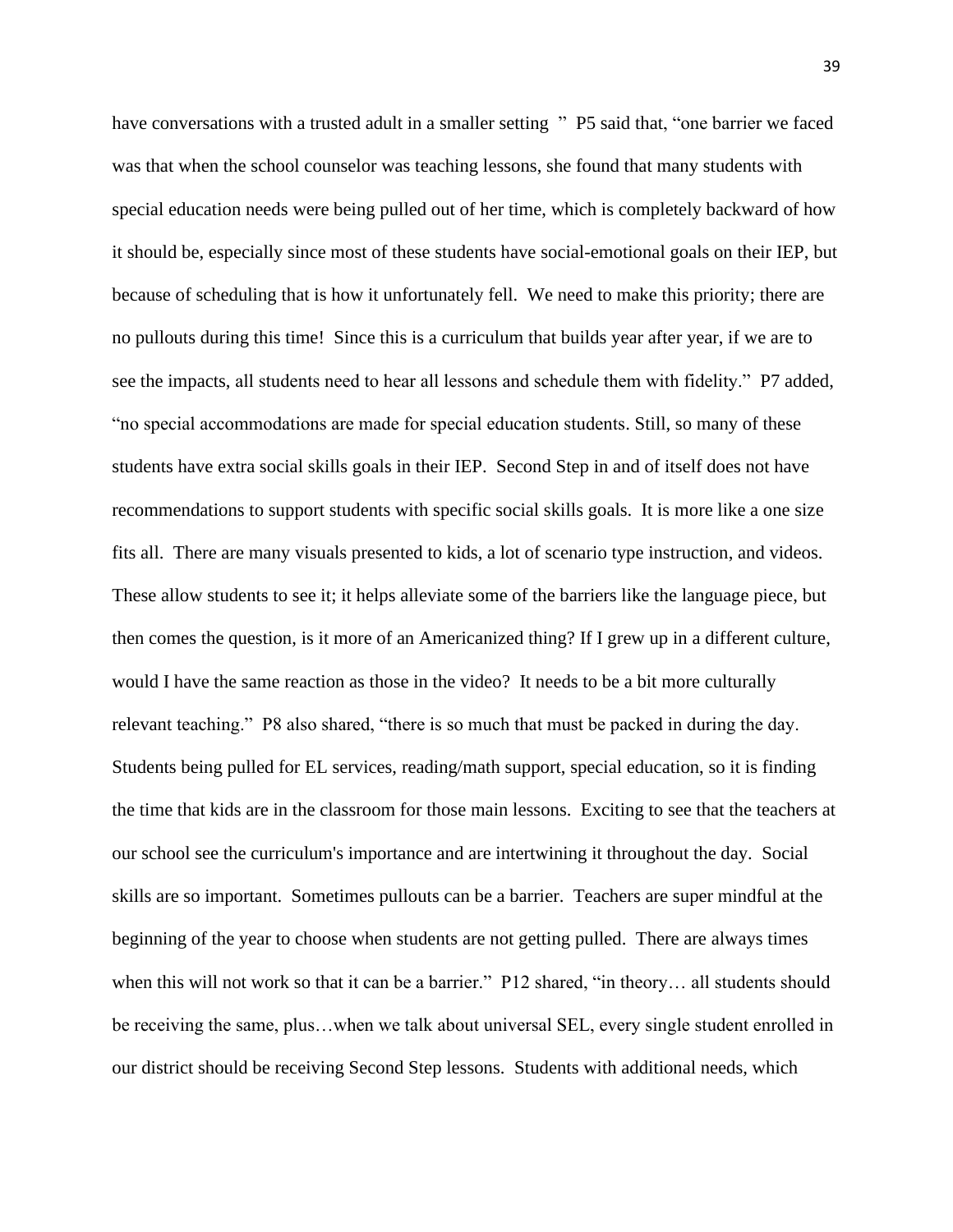might be EL students, special education students, or students with increased needs, should be receiving additional supports on top of that. The reality…Second Step does not have a complete Spanish speaking curriculum; therefore, some of these students, who do not have a good grasp of the English Language, might not be receiving the same quality instruction. It goes along with pockets of strong implementation and pockets of implementation that could use a little bolstering. I believe most schools have prioritized the SEL lessons as core instructional time. Students with specific social-emotional goals in their IEP's should be receiving tiered support and layered support of SEL. So, they are hopefully getting more SEL instruction than that of general education students. I also believe this is varied with sped students based on need." Finally, P13 explained, "barrier is the overlapping service time, but generally we try to work with that and reschedule things, so it fits. A group of kids will have difficulty understanding the curriculum, like kids with cognitive disabilities or kids with autism. It helps there is quite a bit of video. If there is a video presentation, then that really supports all the students."

Another barrier was that of the hesitation or "buy-in" from some staff members. Four participants saw this to be a barrier in this implementation process. P2 stated, "barriers might have been starting something new; people are often hesitant about the unknown; it takes time to get people on board. Barriers could be the comfort of teachers and getting used to the curriculum. Some people will run with it, are ahead of others, and do not feel they need any outside help, while others need the support of Counselors or other supports.' P3 also felt this was a barrier, saying, "Barrier is always that of implementation fatigue, we ask teachers to do so much, and so often, it is often mind-blowing to keep up with. So, the challenge of implementation is balancing, providing enough support, and finding time for offering support because support takes time too, and then the support adds one more thing to the teacher's plate.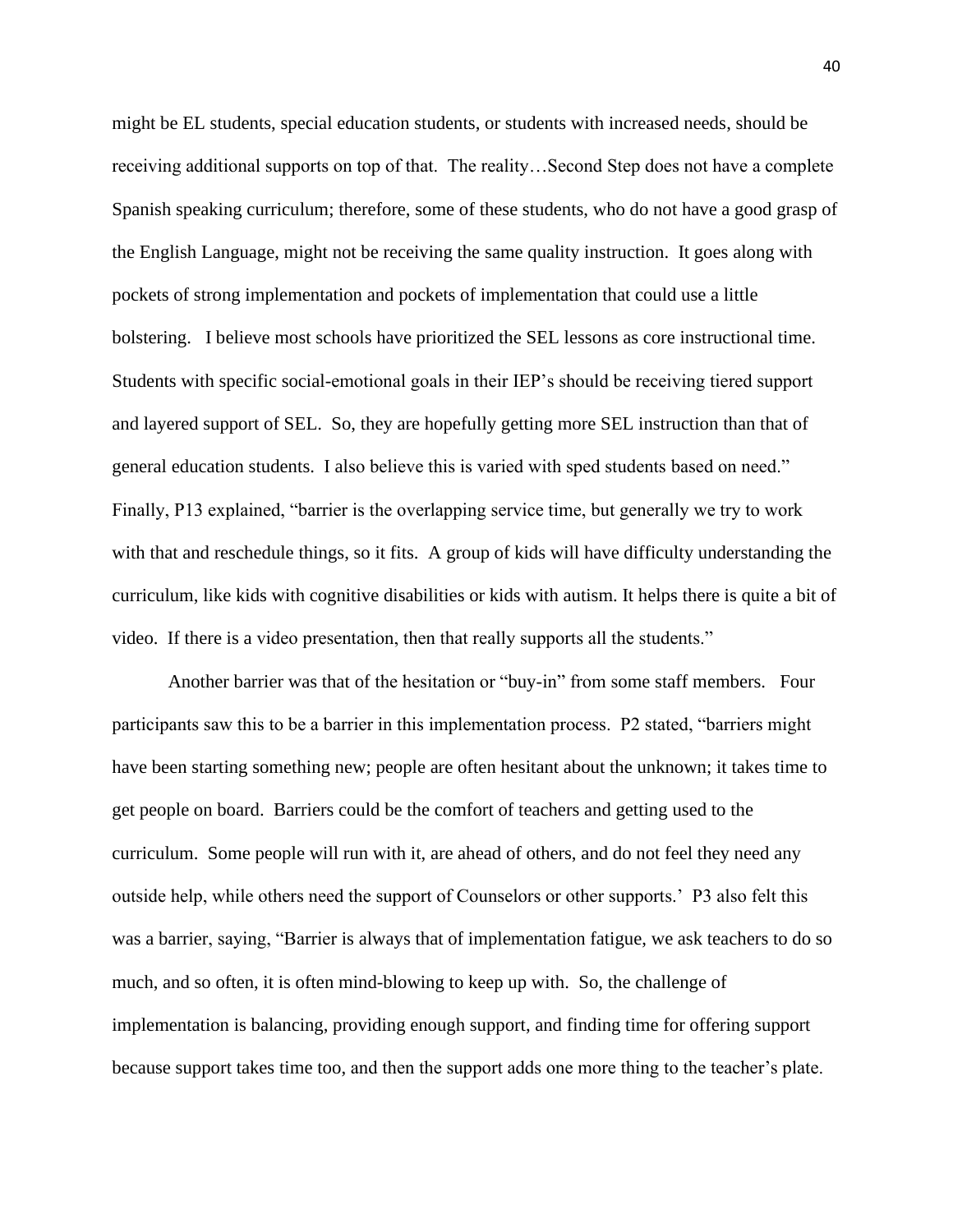Some teachers are really excited about it, feel comfortable, and run with it, and it is a natural fit for them. Some teachers feel uncomfortable with this material and feel it should be delivered by the counselor. So, how do we partner with them to build their confidence? So, the two main barriers I see are implementation fatigue and the wide levels of comfort going into the implementation." P7 added, "teacher buy-in has been one of the barriers, I have heard from some staff, not necessarily our building but across the district, these comments "do not have teacher buy-in," "we do not have time for this," "this is dumb, I need to teach academics." So, suppose the teachers are not really into it and do not take it seriously. In that case, that is a barrier." P12 also shared, "hesitance from pockets of teachers, certainly not a universal hesitance, but I think there are pockets of teachers that feel this is outside of their scope. Without that unanimous buy-in, it is hard to guarantee that all students receive the same level of instruction."

Once participant shared there was no barrier, P6 said, "No barriers, even though at our school we had a lot of pullouts due to special education, EL services, speech, etc., we very much tried to protect the counseling time where Second Step was taught. We really tried to keep kids in the classroom, so we did not see barriers that everyone was getting the instruction, and everyone understood what they were talking about."

**Question 6…** Do you feel you can be supported differently from the district level? Or do you think you have been given adequate support?

Apart from three, all participants felt that they were supported well from the district level in the implementation process. Those who did not feel supported felt that there could have been additional training for staff members. P4 shared, "it would have been nice to have some universal training for all staff, including clerical, paraprofessionals, custodial, and special area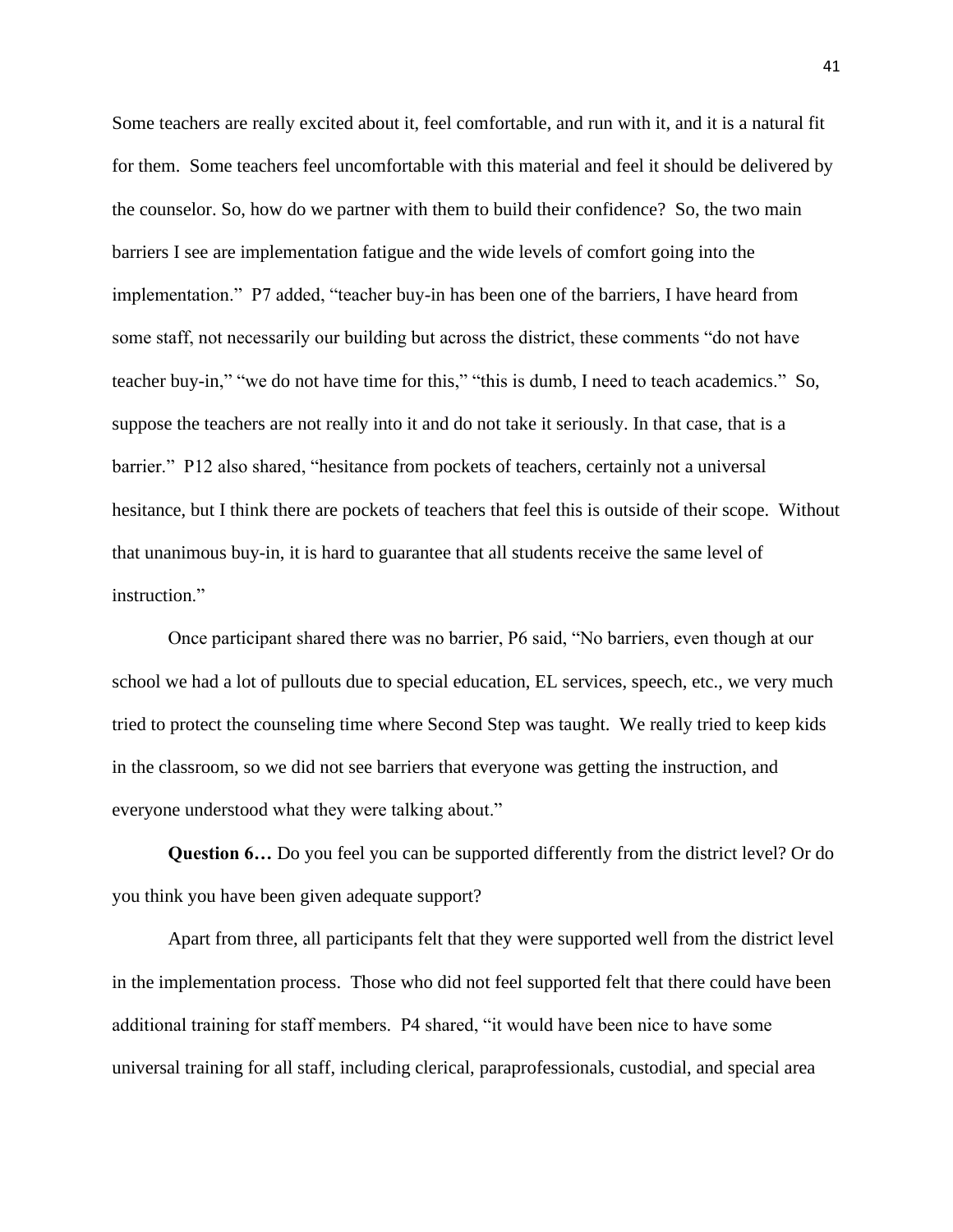staff. We usually talk to the students more as friends than the disciplinary, which is left to the administration. Having the knowledge of similar language or tips of how to help handle situations would help support staff in this role." P9 felt, "if the expectation were for me to teach it fully on my own, I would like more time for training, or even to just look through the curriculum to get a better understanding of all of it together." While P16 said, "I feel it would have been helpful to have it tied into the Special Education common language. There was no training for these teachers, and it was left these individuals to build their own."

Those who felt supported shared that they can get help when they need it. P2 stated, "I felt we were given adequate support at the principal, coach, social worker, and counselor level." P7 said, "I appreciate the counselor's support and their want to help with SEL. I felt comfortable going to the counselor with questions or advice. I feel like I have enough to teach it and roll with it. Yes, felt supported." P8 says, "the district is doing a lot of great things to support us, getting us the materials, having district-level support available to help with any questions if we are struggling with anything. I think we get a lot of great support from the district when it comes to Second Step." P12 said, "I feel from the top down we received a lot of support. This is our priority, and it is important to the education of our students. The Superintendent has prioritized SEL heavily." Finally, P14 reported, "no, I feel like they have given us what we need. It is not that hard to teach, especially if you have done it once."

Some suggestions were shared in getting additional support. P7 thinks, "The district could spend some time looking to see how we could make it more culturally relevant, more interchangeable, and a bit more differentiated for some of our EL learners. This would be helpful, especially since our district has Culturally Relevant Teaching at the forefront of our goals."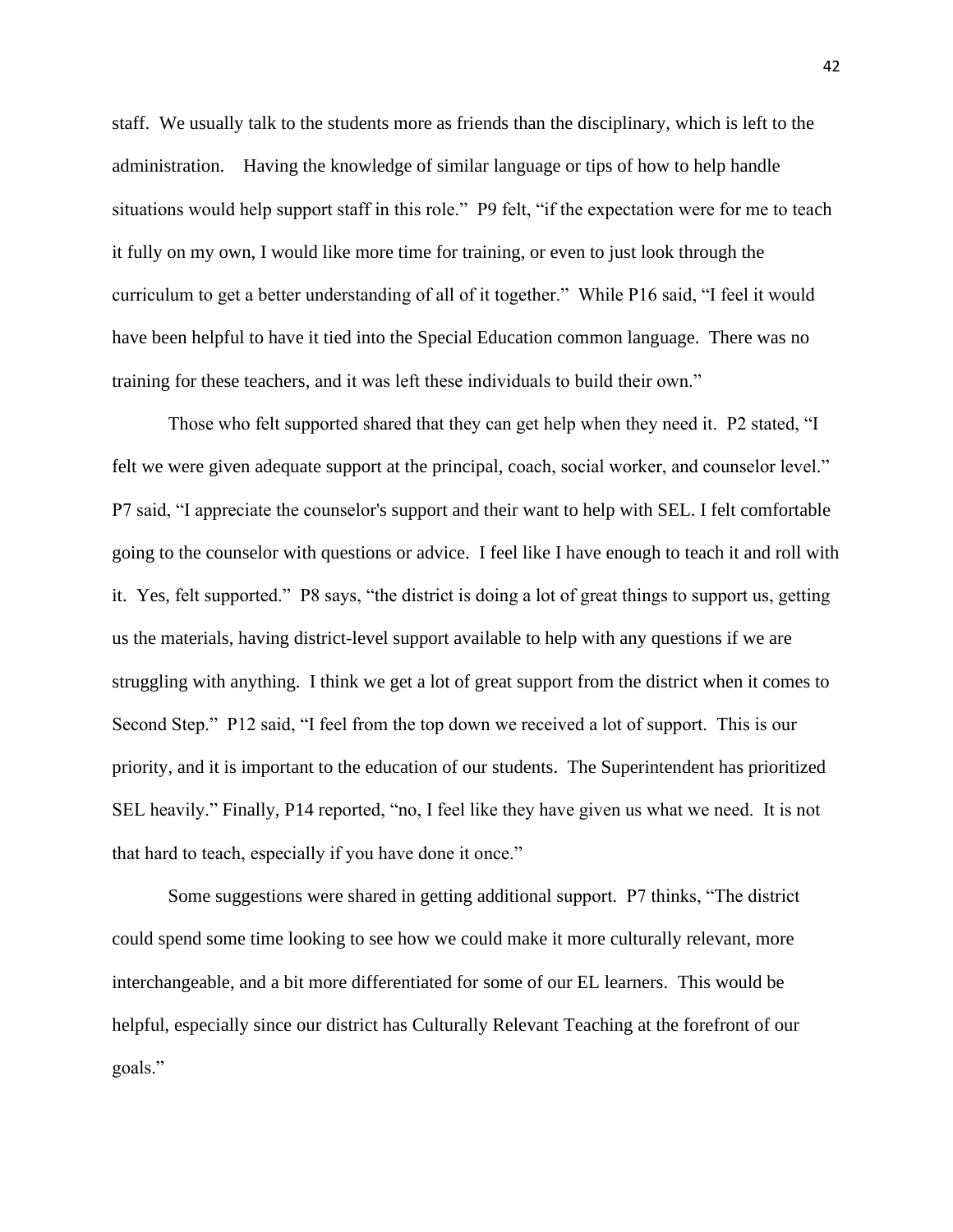**Question 7…** Was the training you received enough to implement this new curriculum successfully? What more could have been added?

Nine participants felt there was not enough formal training to implement the curriculum, depending on your position. Many, not just classroom teachers, felt classroom teachers did not receive enough. P2 shared, "the training for counselors and social workers was good, teachers not so much. Some teachers felt a bit uncomfortable with a lack of training." P4 stated, "there was not a training offered to this group of staff. Although we do not teach the lessons or get in front of students, some basic knowledge would be helpful." P5 remarked, "training for teachers was very sparse, if any, therefor it feels like an extra task. It is also hard to get buy-in from teachers when they are not being given the same training as the counselors to do this job. Teachers could have received extra training; they felt like this was dumped on them from the district level." P6 declared, "teachers learned alongside the counselors. There was no additional training for teachers. No training that I recall, it was like, here is your kit." P7 also added, "no, really was not much training, if any for teachers was provided. We felt like we were just given a book and told to run with it." P9 said, "if the goal was for classroom teachers to implement it on our own, I do not feel we received enough training. If the goal were for us to team teach with a counselor, then my answer would be yes, the training was sufficient." P10 also felt, "there could have been more training, it was very quick, especially due to the importance of the material we want our teachers to teach. The training our teachers received felt a little rushed."

Three participants felt there was enough training. P1 stated, "we received no formal training, but it was enough. Our coach, counselor, and social worker did the training at the beginning of the year. Being in it and doing it was the most helpful. Having seen the lessons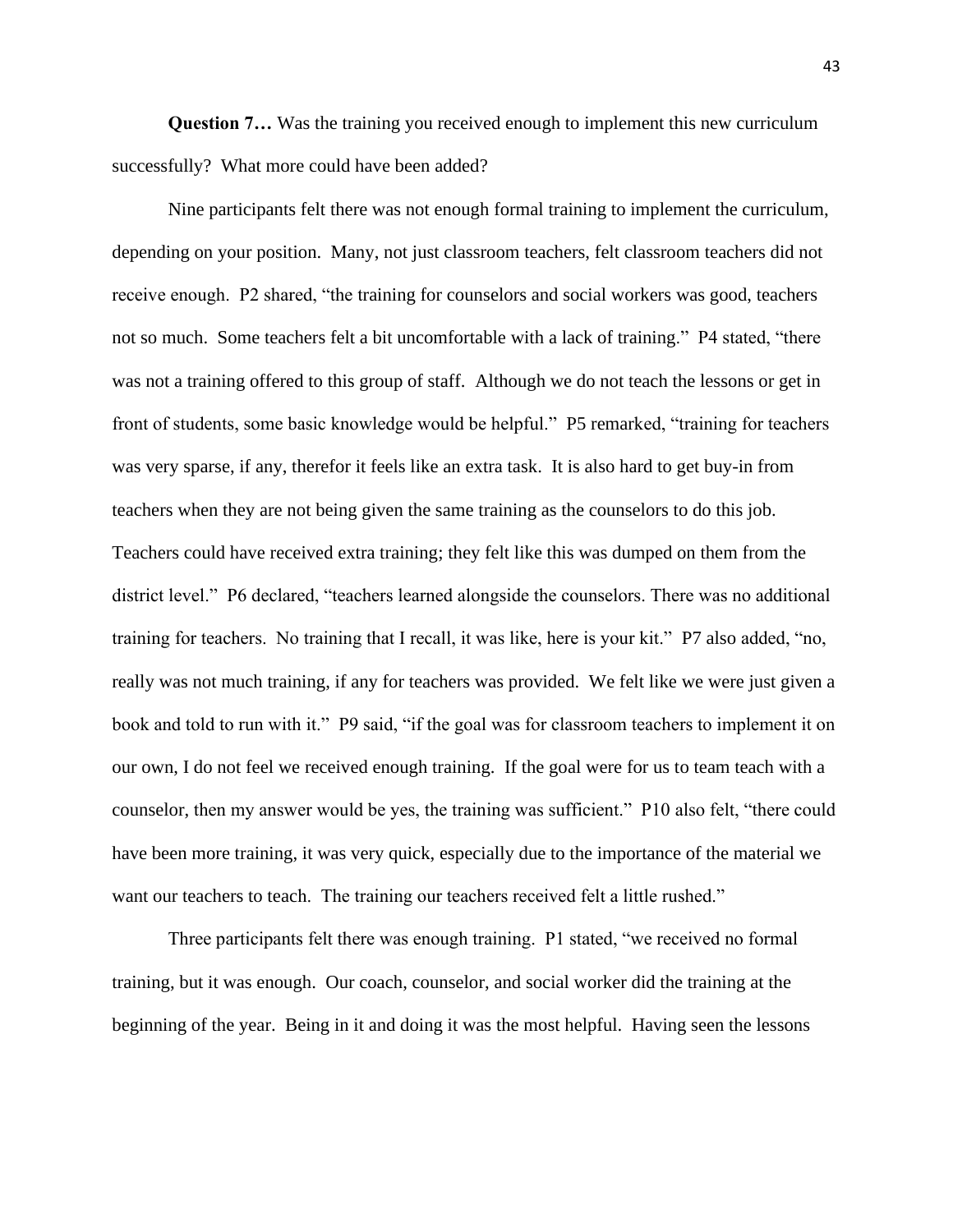taught was helpful." P14 shared, "There was not much. I had experience with this curriculum before its implementation in my school, so I felt prepared."

As far as follow up many shared ways, we could have added to the implementation's success. P2 concluded, "implementing more training within the PD in our building would be helpful. I can see our counselors leading this training. Another possibility would be to have our teachers visit other buildings that may have had this in place for several years." P3 said, "If there are struggling teachers, we need to support the teachers by offering the level of support they need. Counselors are the content expert and can be co-teachers in the classroom with the teacher until they feel comfortable with the material. Counselors can be modeling the lessons." P7 stated, "a little more front-loaded training would have been helpful." P10 shared, "With that said, I feel like the counselors have a good idea of what the Second Step lessons look like. I do like the yearlong training, where the counselor provides some support to the teachers. Each time the counselors go into a classroom to team with a teacher, it is like a mini-PD (professional development) session (like training in the moment from counselors). Then some follow-up dialogue from the counselor would be helpful to help the teacher grow. A different type of PD, but it can still work since they (counselors) have that social-emotional training in their background."

**Question 8…** Do you believe the Second Step Curriculum is a valuable program that has been added? Is there another program you feel would have been a better fit? (Figure 6 below shows a graph of staffs' value in the Second Step Curriculum)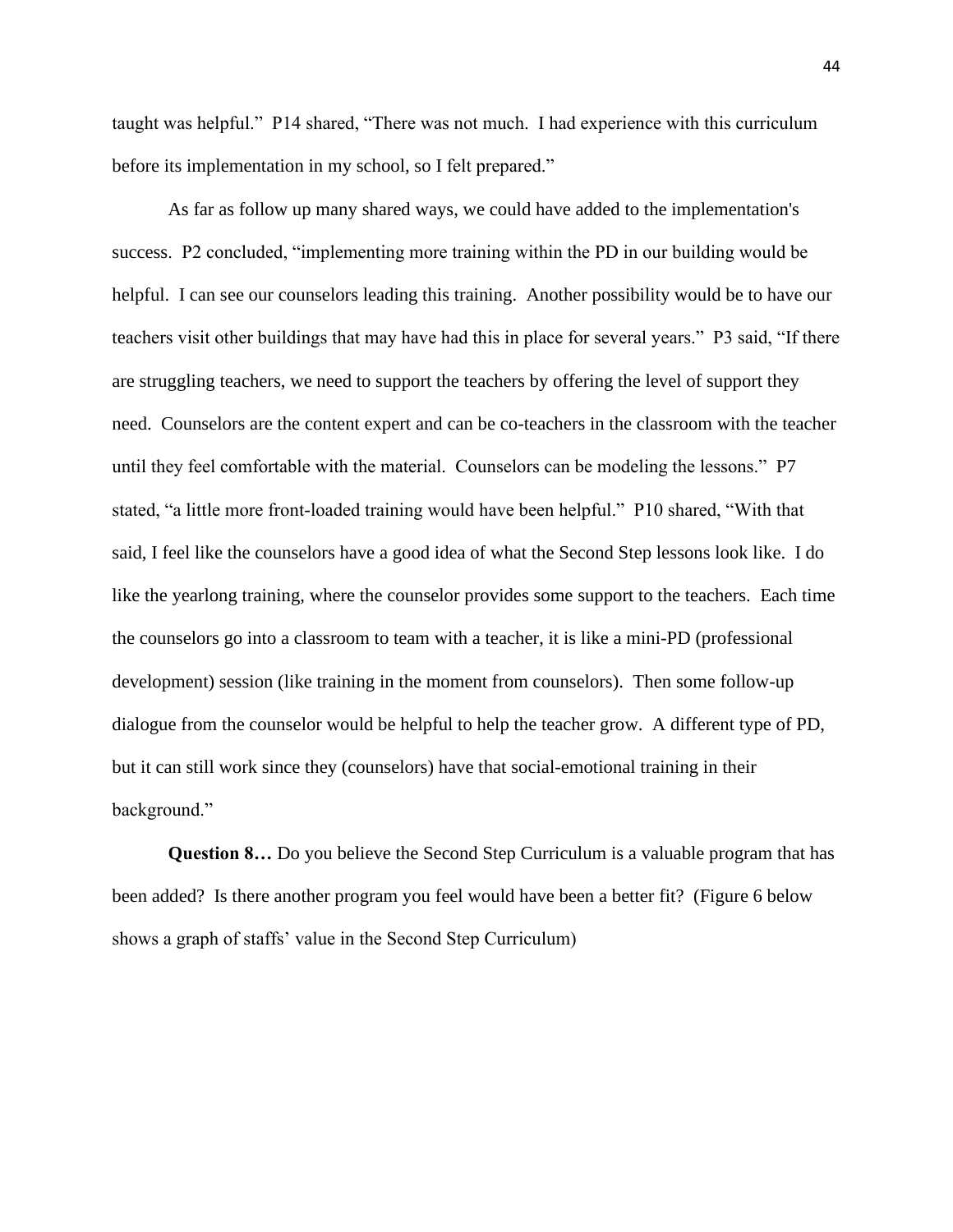#### *Figure 6*

*Staff response to finding value in Second Step*



The overwhelming belief is that there is value in the Second Step Curriculum. All participants saw that adding this curriculum was positive. Most also felt they did not have enough background or knowledge with other curriculums to decide as to another program that may have been better for this district. P1 and P2 had the same thoughts, "Yes, it is valuable… I have not researched enough other curriculums, so not sure. Helpful how it builds on different steps and skills. Interested to see how it looks after students have had some time in the curriculum and how they grow." "Yes, it is valuable… I have not heard of anything else. Other schools have had this for several years, and have heard that this is a good program, heard incredibly positive things from other sites." P8 shared, "Second Step is a valuable curriculum. I was a part of the group that looked at the different curriculums and found that Second Step was the most comprehensive, easy curriculum out there." P11 said, "It is a valuable program, easy to implement, designed to be taught by classroom teachers. I also like the Mind Up curriculum; it has more why questions answered. I am torn between the two but understand for the ease of implementing why Second Step was chosen." P12 recalled, "I feel like each program we looked at had its pros and cons; there is no perfect curriculum. There are ways to improve Second Step,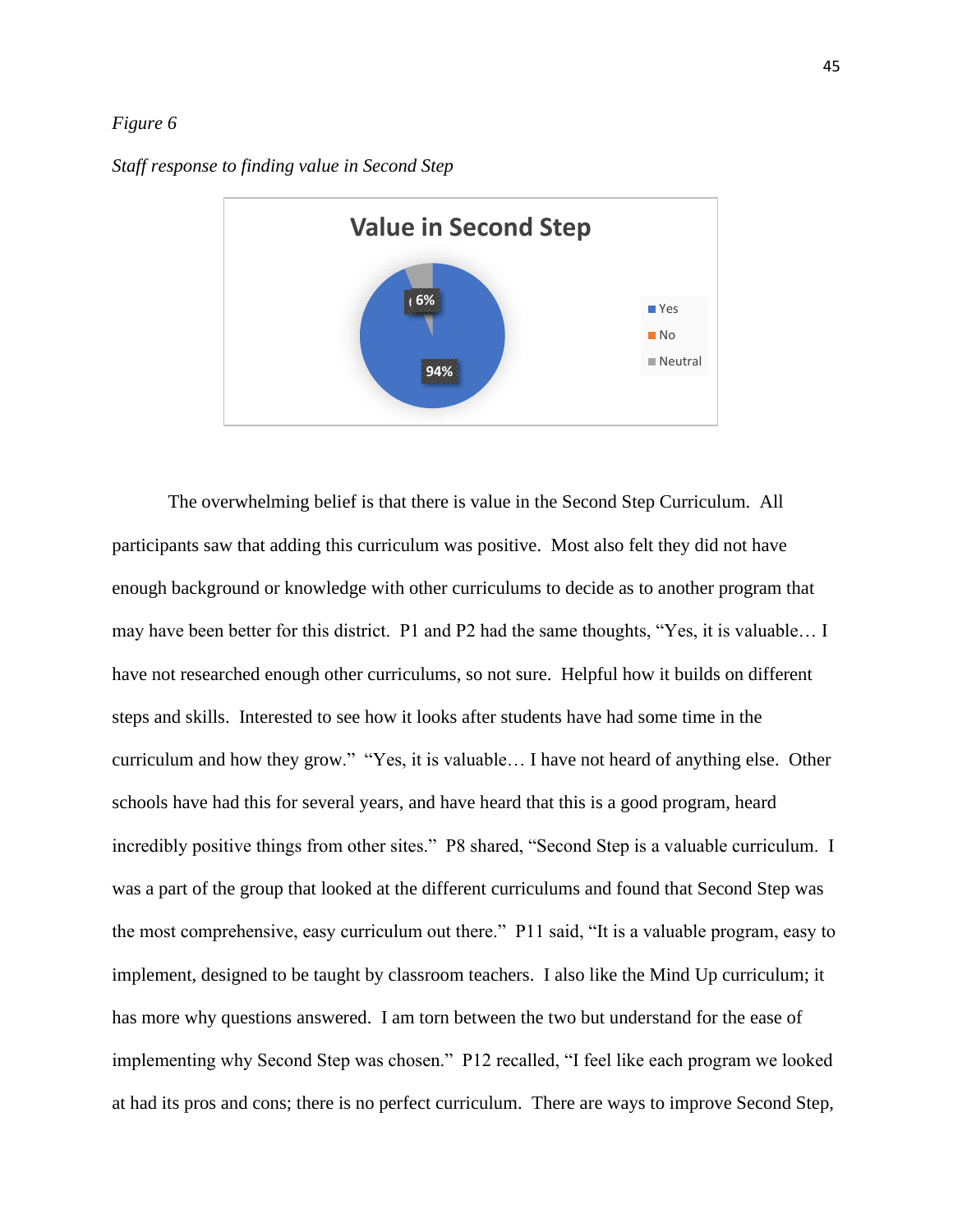but I am not sure there would be a different curriculum that would somehow magically fix all the nuances that I would like to fix with Second Step." P 15 believes, "it is valuable. There are important teaching moments for students happening. Social-Emotional education is essential." P16 stated, "Yes, kids have more social-emotional needs and are not prepared for the socialemotional skill of the next grade. This curriculum helps them prepare for the next level."

One participant had mixed feelings as to the overall value of the program. P3 shared, "it is a booming field right now, and there are lots of different curriculums. Second Step has some areas where they are not as strong. There are some things that I appreciate; I like that it is Pre-K-8 I and that we are implementing it that way, and I appreciate the alignment that comes with that. I hear that sometimes the students may get a little annoyed with it; some of the concepts, like I have heard this before, are dry. I am okay with that, it would be nice if they loved it, but we get annoyed with repetition (like multiplication facts) like anything. However, we still do it; that is how we learn things; we hear them repeatedly and apply them to new situations and further those skills as we practice. As we look at Second Steps from an anti-racism lens, there are some areas where the curriculum has some microaggressions that are not there yet. I think Second Step realizes this and is working on it. From the anti-racism lens, it could be stronger. We have not found any other SEL curriculum that was better, and they are better than some. But I think that this is a downfall of SEL curriculums, in general, is that they often teach skills from a white culture lens and can be a downfall in wanting to have a consistent language or consistent way to talk about things. There is no differentiation that would allow the adult to focus on the cultural representation of their students and help draw that out. I would hope and know some of the teachers are skilled in doing that, just like academic areas could be dry. Have the teachers use their knowledge to enhance the curriculum as they would any other academic area. (If the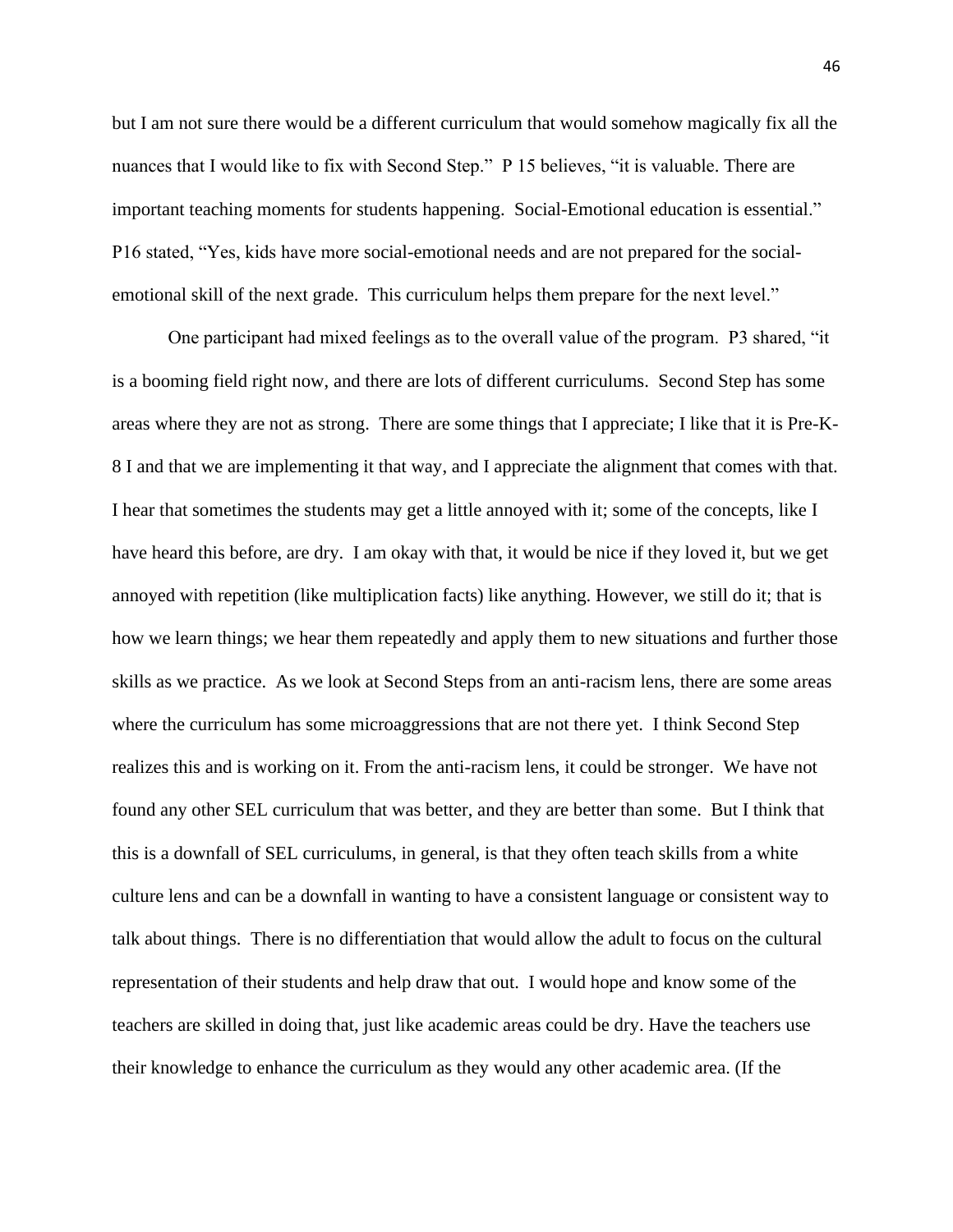material appears to be dry, feel free to enhance it, just like you would a math lesson). This curriculum provides the scope and sequence, and teachers have the teaching background. I still like it, but also realize it has its faults."

**Question 9…** Please provide any additional information regarding your thoughts on the Second Step Curriculum and the impact on students.

Many great additional thoughts were shared with the researcher. P1 shared, "I believe it is terrific that we have a district-wide social-emotional curriculum because it is defiantly a huge need. I appreciate the teachers have Second Step versus having to pull materials and create our own lessons. It is good that everyone is using the same materials. Happy that the district is noticing and recognizing the need for social-emotional instruction." P2 said, "The impact will be more visible in the coming years. We can implement it well, and this is a great time to talk about it. Talking about feelings that the kids are having, calming down, being able to talk about them, or name the feelings is extremely important. We must do these things, and this is a great time to really be learning about it. There is a lot of division, so it is a great time to talk about it. I think we will see the impact on our Panorama data while following the cohort as they progress in age. I feel it is a good program. If there is no impact, then you are not implementing it with fidelity. As we use it more, the language will come easier and be easier to use within the school day. The more comfortable we get, the better it will be." P3 stated, "Having a curriculum Pre-K-8 grade is one of the important building blocks to building a comprehensive system to support the SEL needs of students. I think it is an important piece that we were able to adopt district-wide, that we had support from our administration, support from the school board, superintendent, and cabinet. It is an exciting step and a step in the right direction." P4 believes, "we are not seeing students in the hallways as much as we have in the past. Teachers are talking to kids more; I feel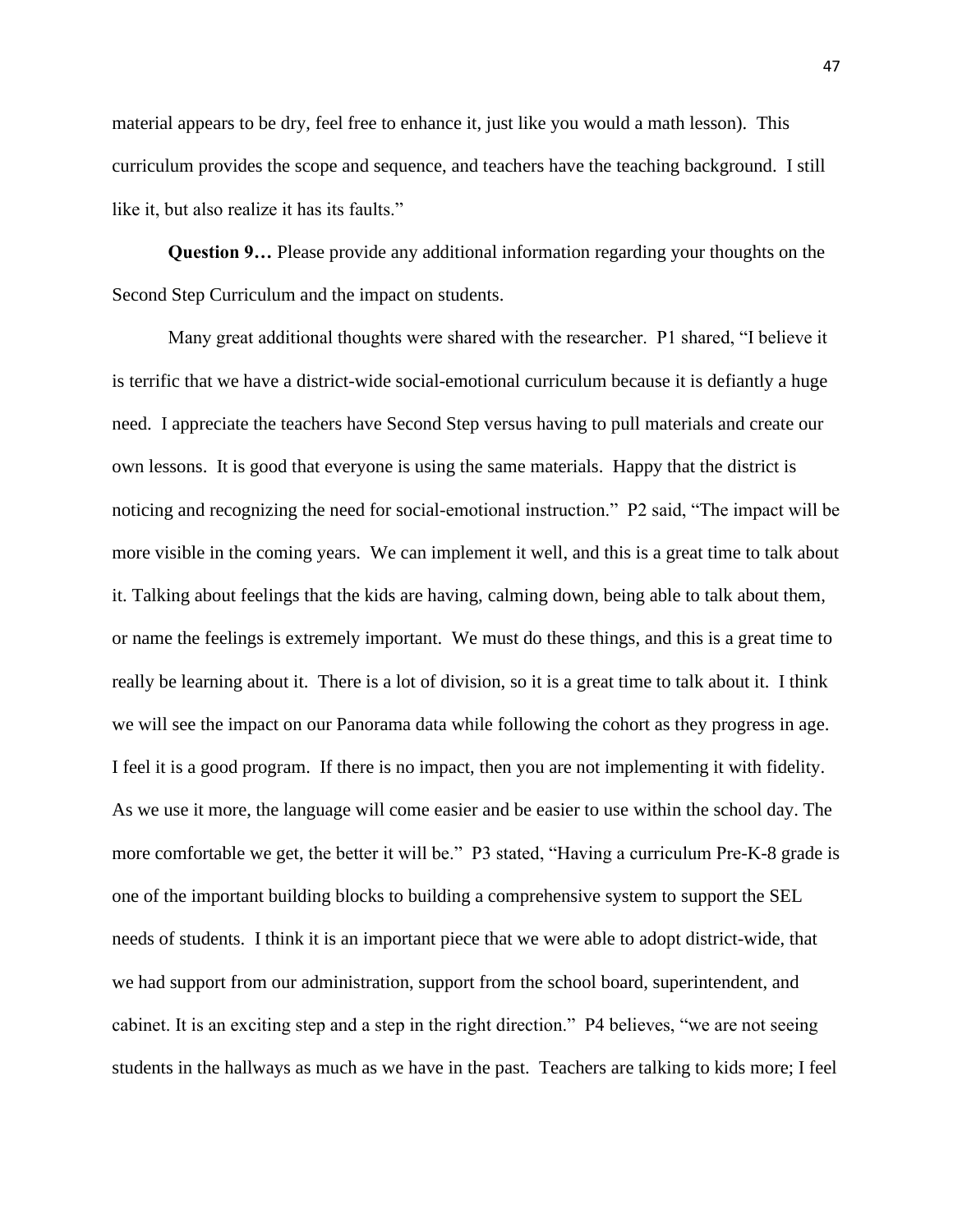students feel a bit more valued than in past years. We do not hear as much commotion in the hallways (kids yelling, having temper tantrums, leaving classrooms when dysregulated)." P8 feels, "this is super, super valuable for all students. It is great to see how students can implement the materials they have developed over the years. I can see kids in kindergarten when I first started are now in fifth grade and how they can retain the information and implement it. Advice for teachers who have just started the program is to implement with fidelity and incorporate it throughout your day. It is not just a one-shot of the main lesson; it is continuing to talk about it and intertwin it within your day." P12 states, "feedback from buildings that are strong implementors is that they are seeing students have the language that they did not have before to explain how they are going to solve a problem or how they might be feeling about something. It has given teachers more of a universal language to talk with students, and that feels comfortable for a lot of teachers (they know how to help and what words to use). There are some tweaks that I would love to see in terms of being more culturally responsive in our instruction of Second Step." Finally, P16 shares, "We need more time to do this with fidelity and time to build the relationships with teachers and staff. This cannot be treated as just another academic subject that has to be taught. It needs teaching in its intended form."

#### **Summary**

<span id="page-53-0"></span>The information collected above represents the thoughts and opinions of sixteen individual district staff members. Each staff member was interviewed individually. Their identity and data have been kept confidential. This has allowed each participant the freedom to share their true vision of this implementation process.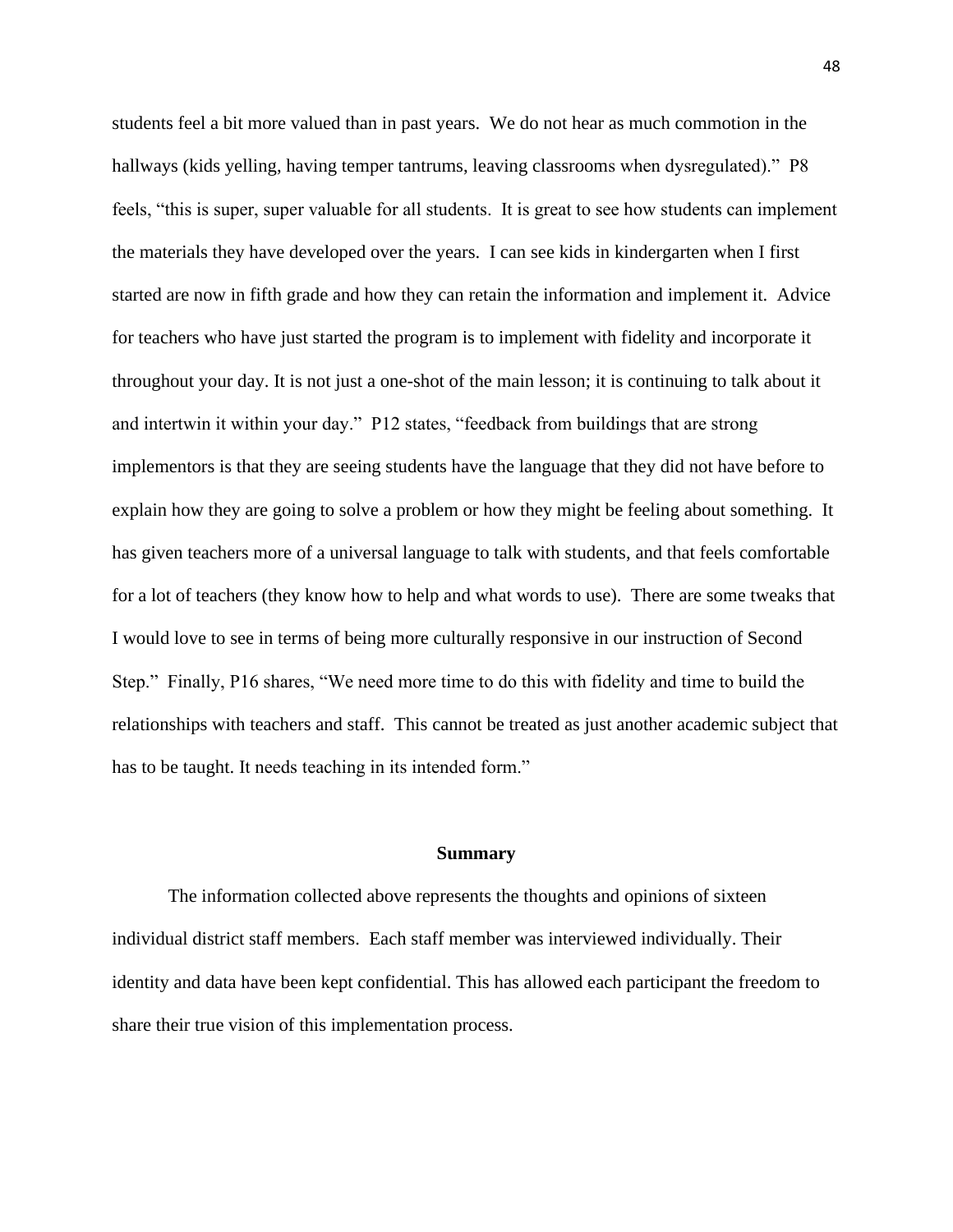Overall, there was inspiring feedback on the value of adding a Social-Emotional curriculum within this district. Given some time and fidelity with the program, the staff is encouraged to see growth and benefits from this implementation. There are some mixed feelings from staff, depending on their position, who should be delivering this material to students. Some felt that the counselors would be the best for the job, while others believed that having teachers deliver the curriculum would be the best choice. Both groups of people had very valid reasons for the conclusions; ultimately, the teachers are presenting the lessons to students.

Another key takeaway was that of ensuring every student in grades Pre-K – Kindergarten receives their core lessons. Many individuals were very animate of the importance of students receiving this training daily. It is not just a once-a-week lesson; it needs to be every day and in all areas of a child's school day. With this mindset, each staff member must have some basic knowledge of the program. This will ensure common language throughout the building and across grade levels.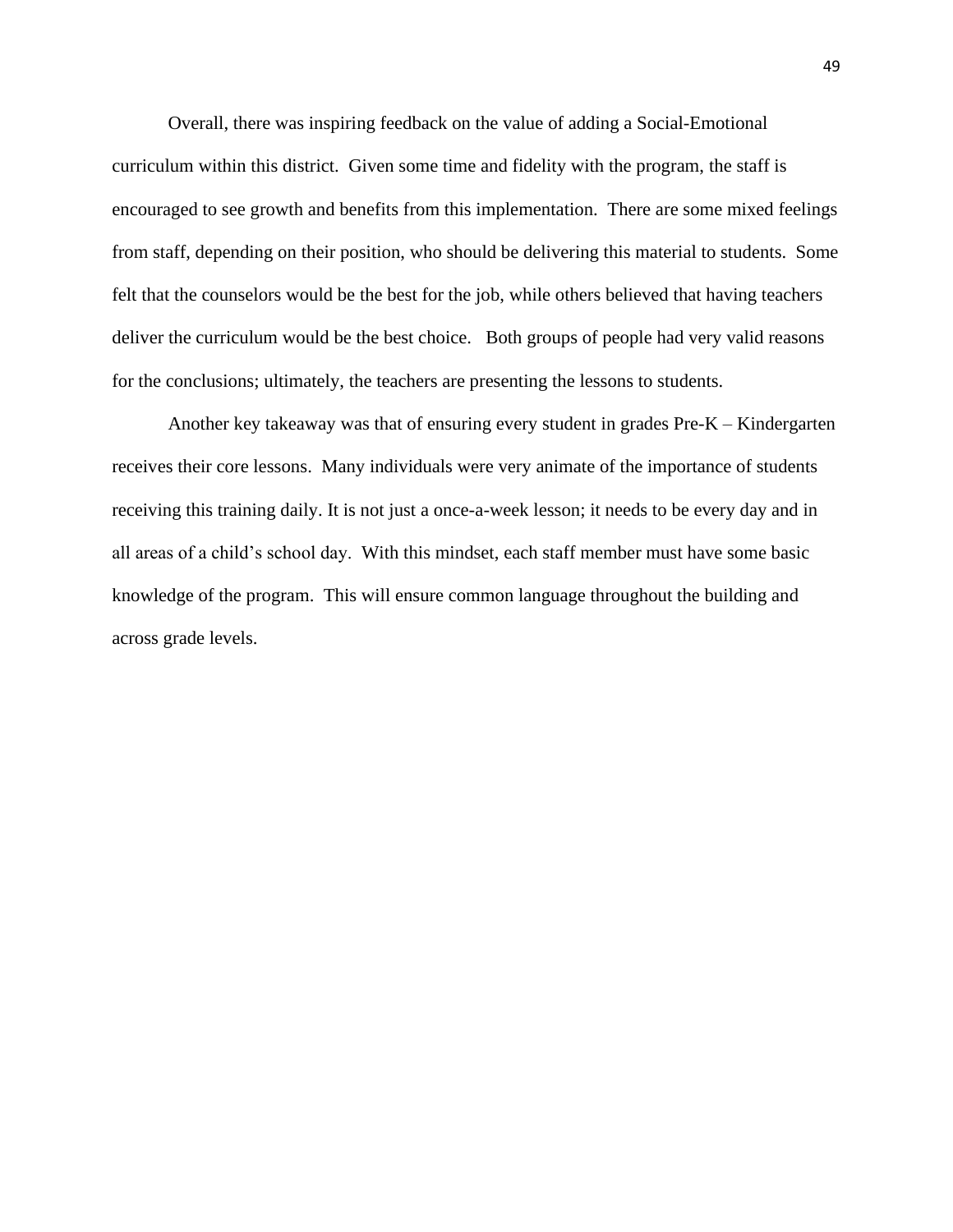#### **CHAPTER 5**

<span id="page-55-0"></span>The purpose of this study was to gather perspectives from district staff (administrators, teachers, instructional coaches, school counselors, school social workers, and other staff) on barriers and benefits of the implementation of the Second Step Curriculum within a school district. Research shows that the implementation of this type of curriculum has the advantages of reducing substance abuse, risk-taking behaviors, and problem behaviors (Taylor et al., 2017). Evidence has also shown that students who take part in these programs can significantly improve attitudes, social behaviors, and academic performance even after they no longer are partaking in a program (Meyers et al., 2019). Over time, studies have found that students in K-8 grade levels participating in social-emotional learning programs have displayed an improvement in their personal, social, and academic lives, both in school and after-school settings (Payton et al., 2008).

This chapter will analyze the findings as reported to the researcher by the sixteen participants.

#### **Discussions, Conclusions, and Implications**

<span id="page-55-1"></span>**Interview Question 2…** What barriers did you face with scheduling the instruction of the Second Step Curriculum? Will you be teaching the lessons, or will you have another staff member leading the lessons?

**Conclusion:** The barrier that I found to be the most prevalent in the scheduling of instruction for Second Step lessons was time, as identified by ten participants. The overarching feeling is that the amount of material being presented by our elementary teachers to their students leaves little time for additional material to be added to their schedule. When new material is added to the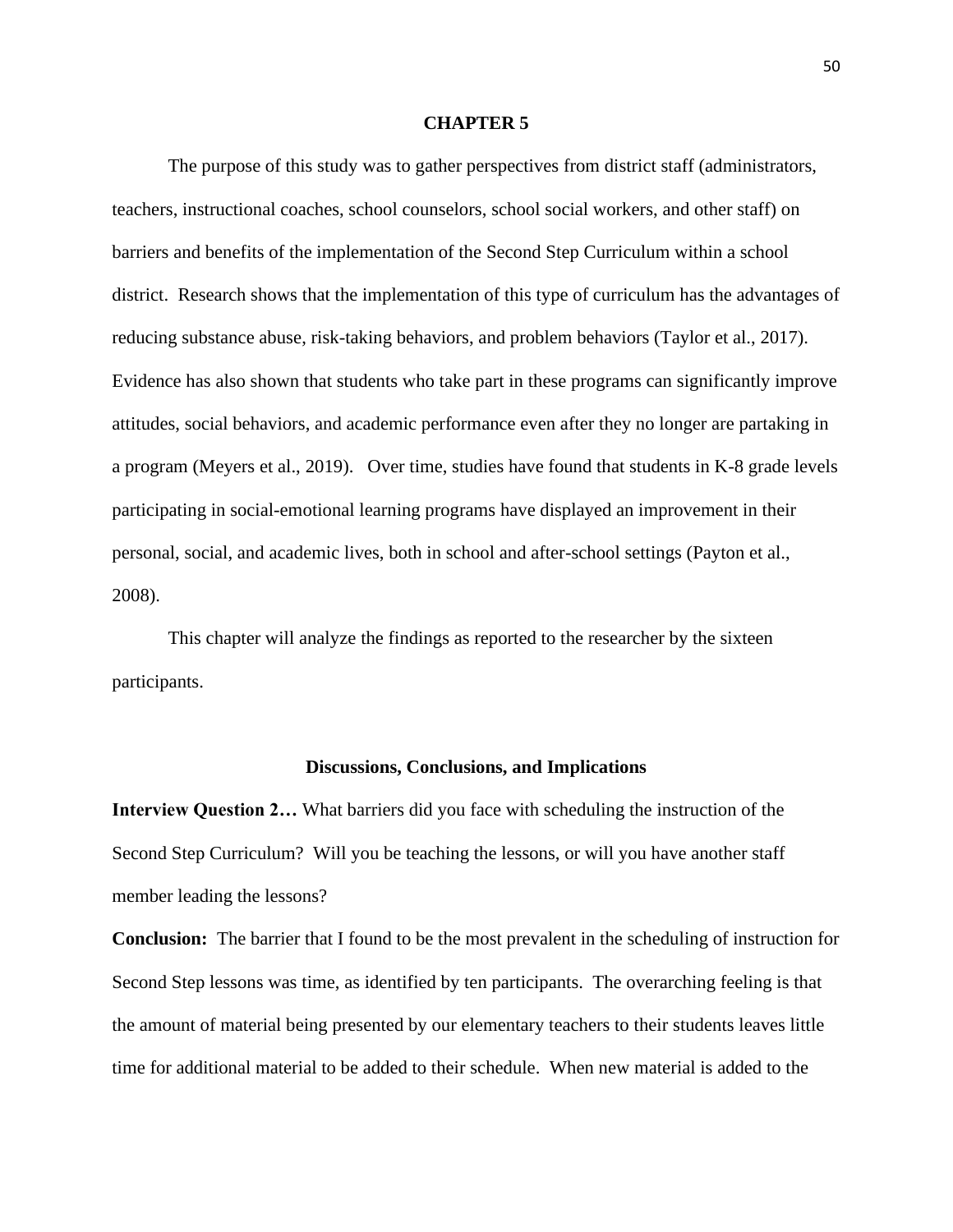schedule, there is fear that something else may have to be pushed aside or not taught as thoroughly as they would like.

Teaching a new curriculum always comes with uneasiness. Six staff shared this feeling of nervousness and lack of experience with a social-emotional curriculum. Of those who did not share this unease feeling, most participants agreed that seeing the counselors teach the lessons was beneficial. They were grateful for the time to co-teach lessons before them taking over the reins.

**Implication:** When adding a new curriculum, all staff members must be given an adequate amount of time to work with their schedule. This time includes working with special area teachers, special education teachers, and other support teachers to ensure all students are present during the SEL lessons' core instruction.

It is equally important that teachers have the tools they need to learn what it is they are expected to teach their students. With the increasing need to implement a new SEL curriculum, time is not something that should be taken for granted. Those that will be presenting this material need the time to feel comfortable and prepared to deliver such complicated subject matter to students.

**Interview Question 3…** How has the implementation of the curriculum supported your school mission statement?

**Conclusion:** Many of our schools' mission statements are that of building relationships with our students and families. Unanimously participants agreed that the implementation of an SEL curriculum supports the building of relationships successfully. This also aligns with empowering young people to have the tools they need to become skilled communicators, effective collaborators, and success-ready individuals.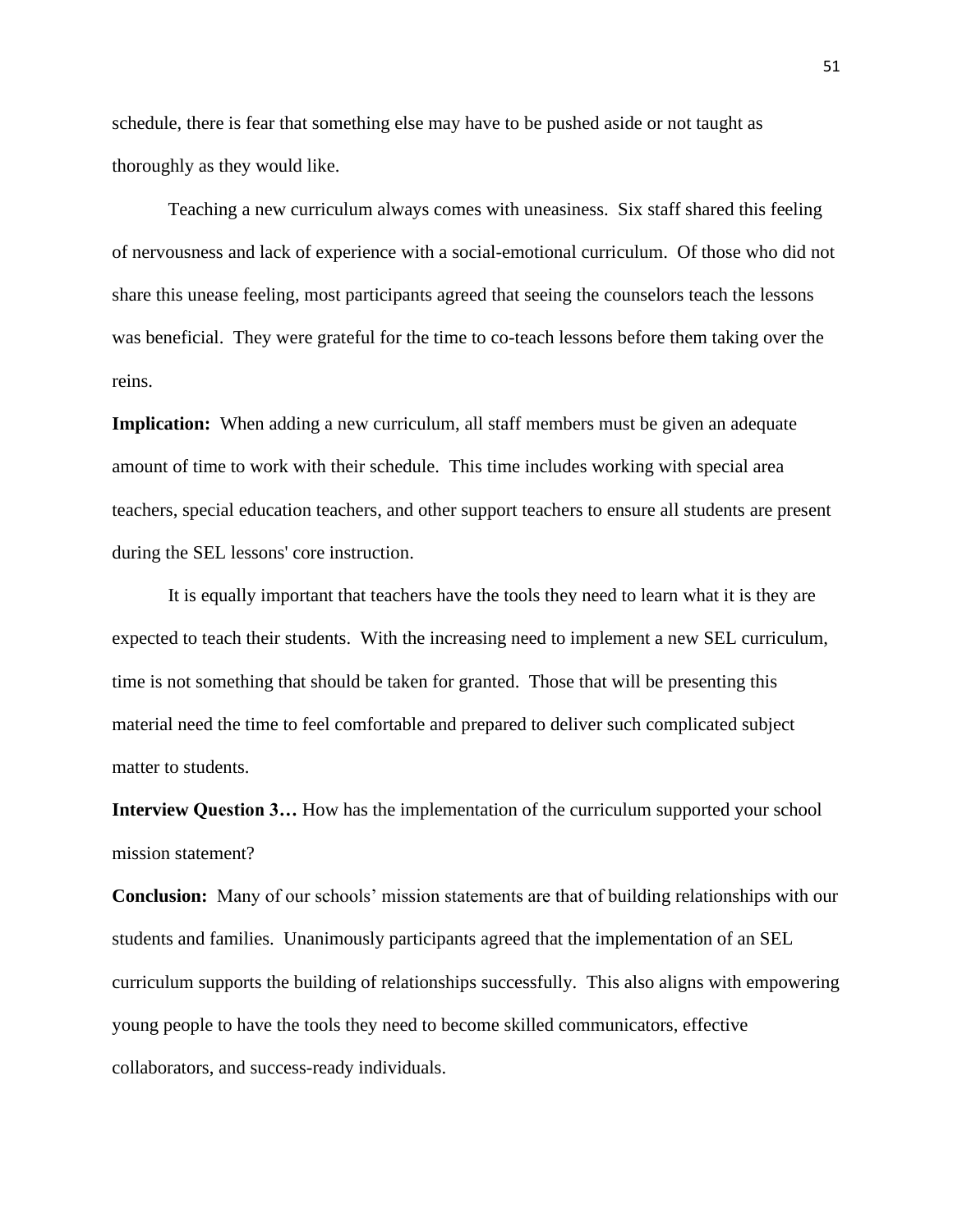Similarly, it was mutually agreed that this new SEL curriculum also supports the district mission statement, to inspire, challenge, and empower all students with the knowledge and skills required to reach their full potential, to contribute to future generations, and to become involved members of a global community, of this school district. The skills taught in this program help the students in their academic experiences and their social experiences, both in and out of the classroom.

**Implication:** When it is time to present the possible implantation to your staff, you must ensure you have researched and explored all your options. You must include members from all stakeholders to make this decision. This cannot be a one-person decision, and it is also critical that the program your team agrees on meets the criteria for following your mission statement and district goals.

**Interview Question 4…** Have you seen the value in this added curriculum? Do you believe anything can be done to enhance the value of the program?

**Conclusion:** There was an overwhelming agreement that adding an SEL curriculum to the schedule has been extremely valuable. While the value is there, many suggestions were made on ways the program could be enhanced. What came to the top of the list was increasing the culturally responsiveness in the teaching of the program, being more aware of who the audience is, and guaranteeing that all students can find a way to connect and relate to the material. The other suggestion that was shared overwhelming was ensuring the program is taught with fidelity. This does not just mean teaching the core lessons but incorporating the material into other academic areas and when students are with other staff members, making this a universal teaching.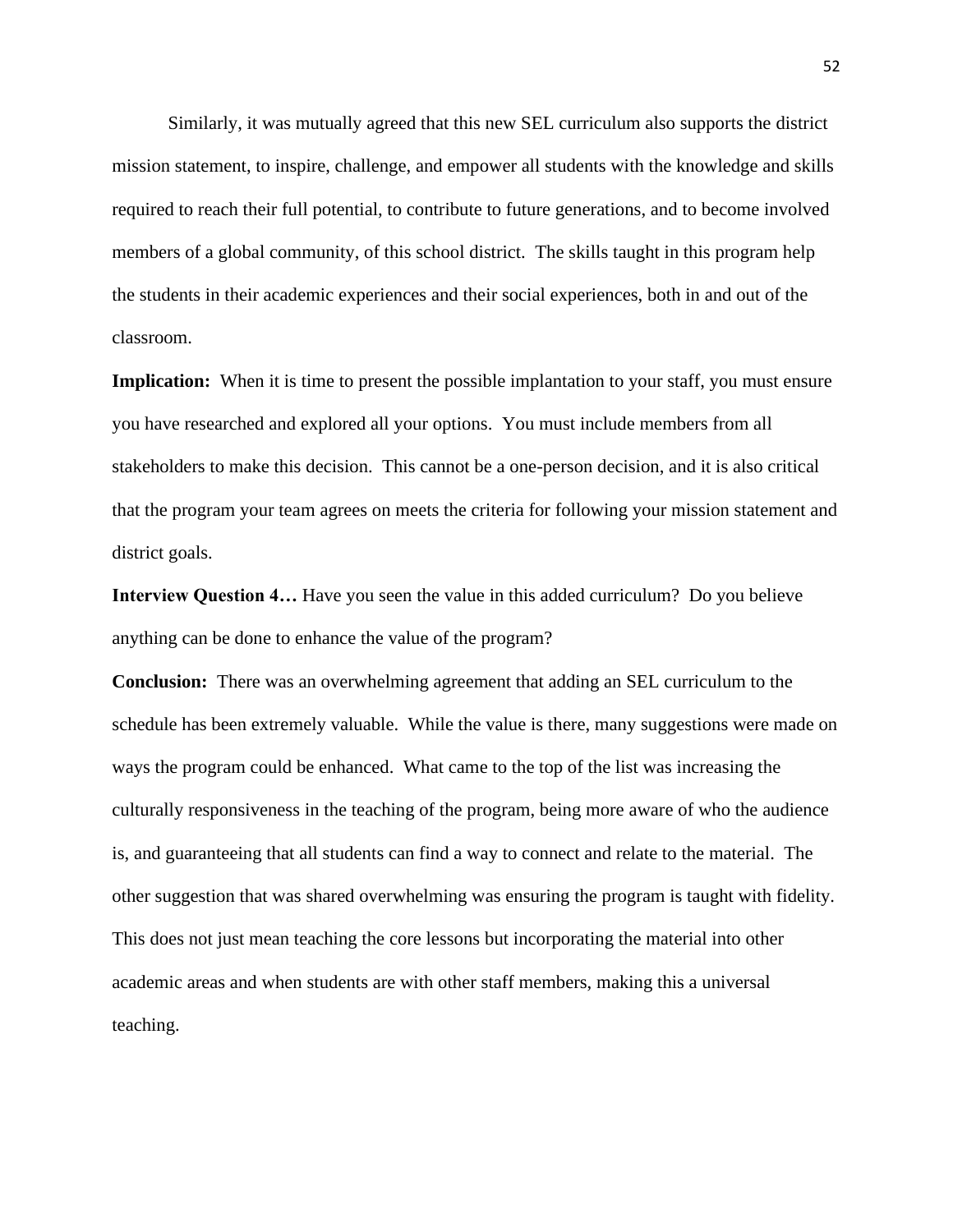**Implication:** It is essential to allow those who teach the lessons and the autonomy to expand on the lessons using their professional judgment. Encouraging teachers to bring in outside support when they feel it is necessary can help with the added understanding of lessons. As with any curriculum, this is just a guide for the teaching staff. Staff must expand and use real-life situations to enhance the value of its intended outcome. Equally important is allowing time for the new curriculum to work. Nothing happens overnight; allowing time for fidelity with the program will yield rewards that are accepted.

**Interview Question 5…** What barriers have you seen with ensuring all students are being taught the Second Step lessons? Are special education students, ESL students, or students with other needs given the same instructions as other students?

**Conclusion:** The barriers that were faced were of similar nature. The expectation across buildings in this district is for all students enrolled to be present for every core lesson. Nine participants reported that this expectation is not being followed with fidelity. These participants remarked that having all students present during this instruction is vital to its success. There was a feeling of implementation fatigue with staff and pockets of staff not buying into this implementation practice. As many were able to reflect on their practices, this will become a higher priority across this district.

The other barrier that proved to be a challenge was ensuring there is the follow-up with students, both general education students and those who may need additional services. Participants agreed that pre-teaching, individual conferencing, and follow-up lessons were extremely important for these students to have success in the program with some of the students with a language barrier or special education needs.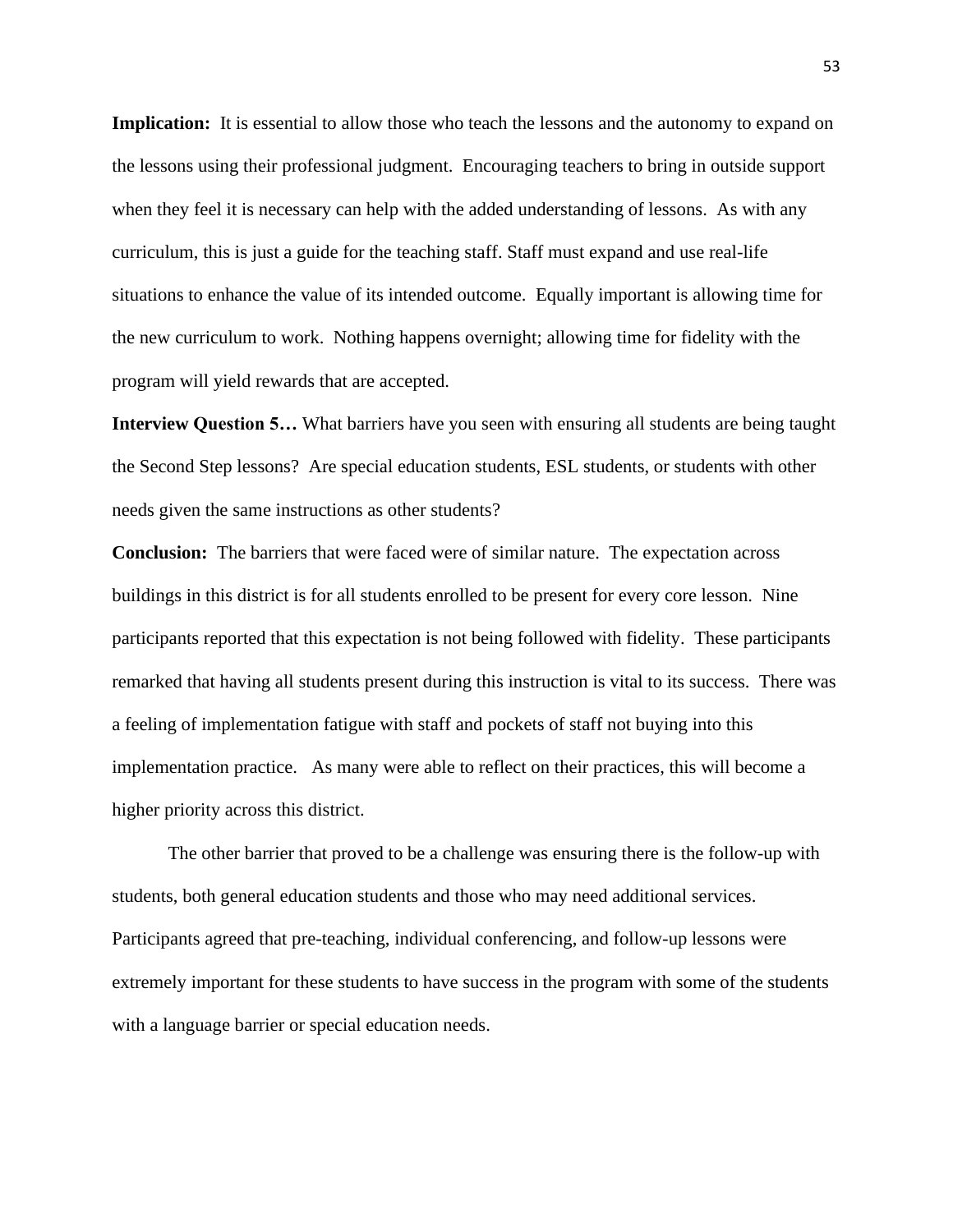**Implication:** As a district, it is imperative to make sure all your sites receive the same message and expected to adhere to similar guidelines. Staff must be diligent in teaching the core SEL curriculum and incorporating follow-up lessons into the school day. Some of these follow-up lessons are prepared lessons. At the same time, others are impromptu lessons, using situations that arise throughout the school day or school week, in the classroom, on the playground, or even in the community or world. The premise for implementation must be every student every day. **Interview Question 6…** Do you feel you can be supported differently from the district level? Or do you think you have been given adequate support?

**Conclusion:** It is very apparent that this is a top priority for this school district, as discussed by thirteen participants. Although the findings indicate that most felt support at the district level and would be able to get the resources needed, many felt there could have been more of a universal training. It is vital to provide more information and training before Workshop Week (the week before our students enter our classrooms). The overall feeling was this was too quick of a role out.

**Implication:** Looking at the implementation of a new curriculum, it takes time and resources. It is crucial not to rush this process.

**Interview Question 7…** Was the training you received enough to implement this new curriculum successfully? What more could have been added?

**Conclusion:** The feedback received on training was all over the board. Nine participants, not all teachers, felt that there was not enough training for the teaching staff to successfully implement this new curriculum successfully. Training that was done felt too rushed! With the importance of this new curriculum, it was felt that there should have been a more substantial training program. Additionally, those who received no training thought they should have been given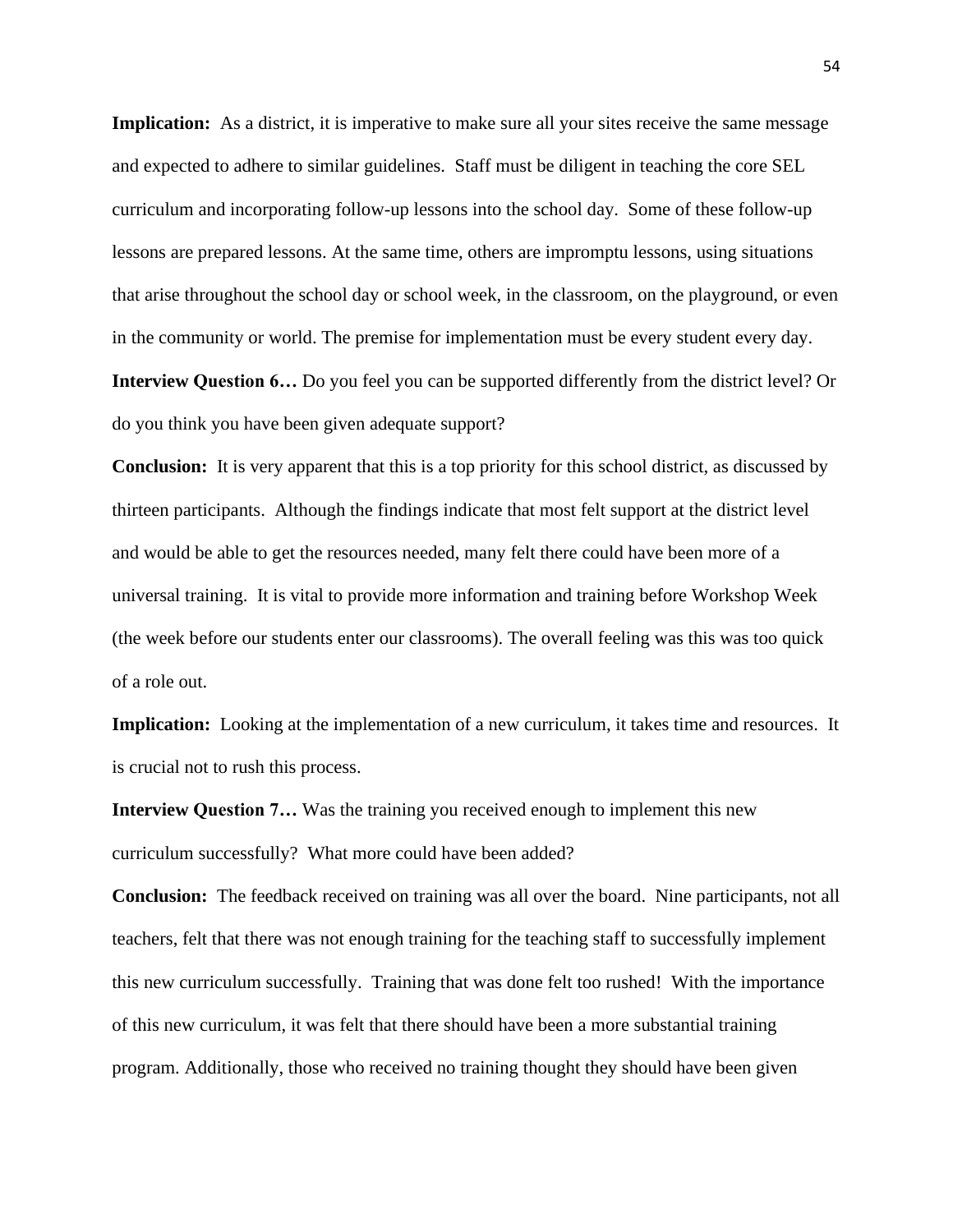some necessary curriculum background. When moving towards a universal curriculum, staff felt strongly that the training, just like the teaching of the curriculum, every student every day, should also be every staff member should have some knowledge of the material being taught to students. Those that were familiar with the program, to some extent, felt comfortable with the training they received.

**Implication:** Knowing your audience and who will be delivering the material to students is essential to be aware of. Ensuring that all staff has the training they need is key to successful implementation. Staff needs to understand the material and need to be comfortable having difficult conversations with students. When implementing new programs, the success of the program is hugely dependent on the commitment of the teachers (Martinez, 2016). Teachers often receive little training and support during this implementation process (Martinez, 2016).

**Interview Question 8…** Do you believe the Second Step Curriculum is a valuable program that has been added? Is there another program you feel would have been a better fit?

**Conclusion:** It was exciting to see that the overall opinion of the value of Second Step was a positive one. Many of the participants are seeing a value in their classrooms with student engagement and being able to advocate for themselves. They are seeing that students are acquiring the skills needed to help self-regulate their emotions. Many did not have enough background knowledge in other programs to viably choose another. Over time, studies have found that students in K-8 grade levels participating in social-emotional learning programs have displayed an improvement in their personal, social, and academic lives, both in school and in after-school settings (Payton et al., 2008).

**Implication:** Research your options! Although there are numerous programs from which to choose, it is critical to look at the programs individually. When doing the research, it is vital to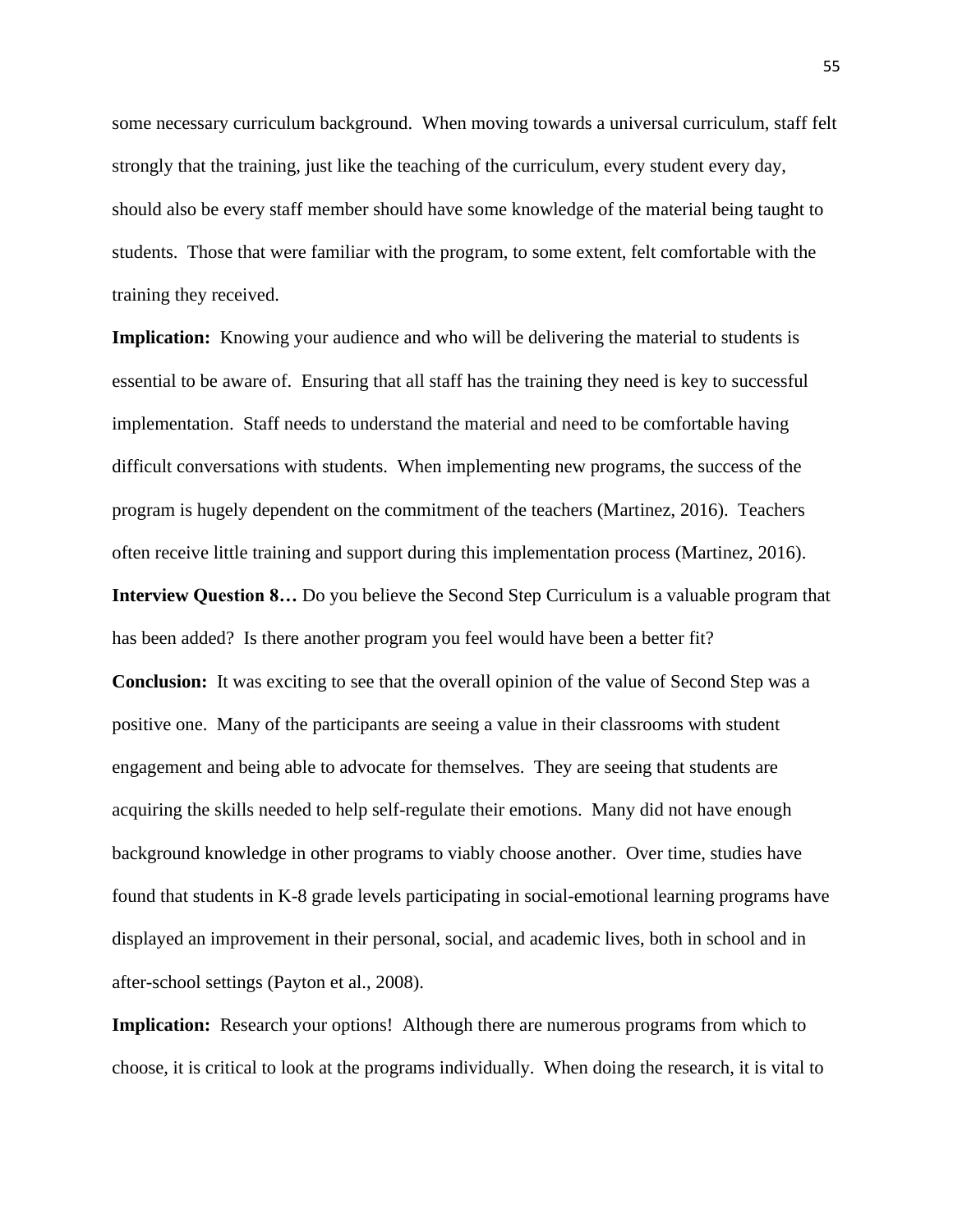look at each program's differing components, ensuring you choose the one the most clearly supports and aligns with the mission of your district.

**Interview Question 9…** Please provide any additional information regarding your thoughts on the Second Step Curriculum and the impact on students.

**Conclusion:** It was inspiring to see so many encouraging comments coming from the interviews. It is reassuring to see that students who have been afforded the instruction of an SEL curriculum are seeing benefits in their education as well as their social lives.

**Implication:** Encouraging the implementation of a curriculum with fidelity will be the key to its success. It is also imperative that we give the new curriculum time to work, allowing all students the opportunity to learn and put their learning into practice. While an implementation is in progress, understanding that there will be difficulties along the way, and having the where with all to adjust as needed is critical. It is also essential to accept feedback from all stakeholders when these adjustments need to be made, realizing that some of them are in front of their students and can offer some unbelievably valuable input.

#### **Recommendations for Future Research**

<span id="page-61-0"></span>This study examined the implementation of a new SEL curriculum and the impact it had on staff and students. Employing any new curriculum within a school faces many challenges; implementing a new social-emotional curriculum is no exception, "Roadblocks" will present themselves within any school (Grover & Gondek, 2018, p. 12).

Additional research is needed to further explore the impact on the addition of an SEL curriculum. Replicating this study in other varieties and sizes of districts may validate and add to the findings of this study, while also assist in understanding the results. Additionally, further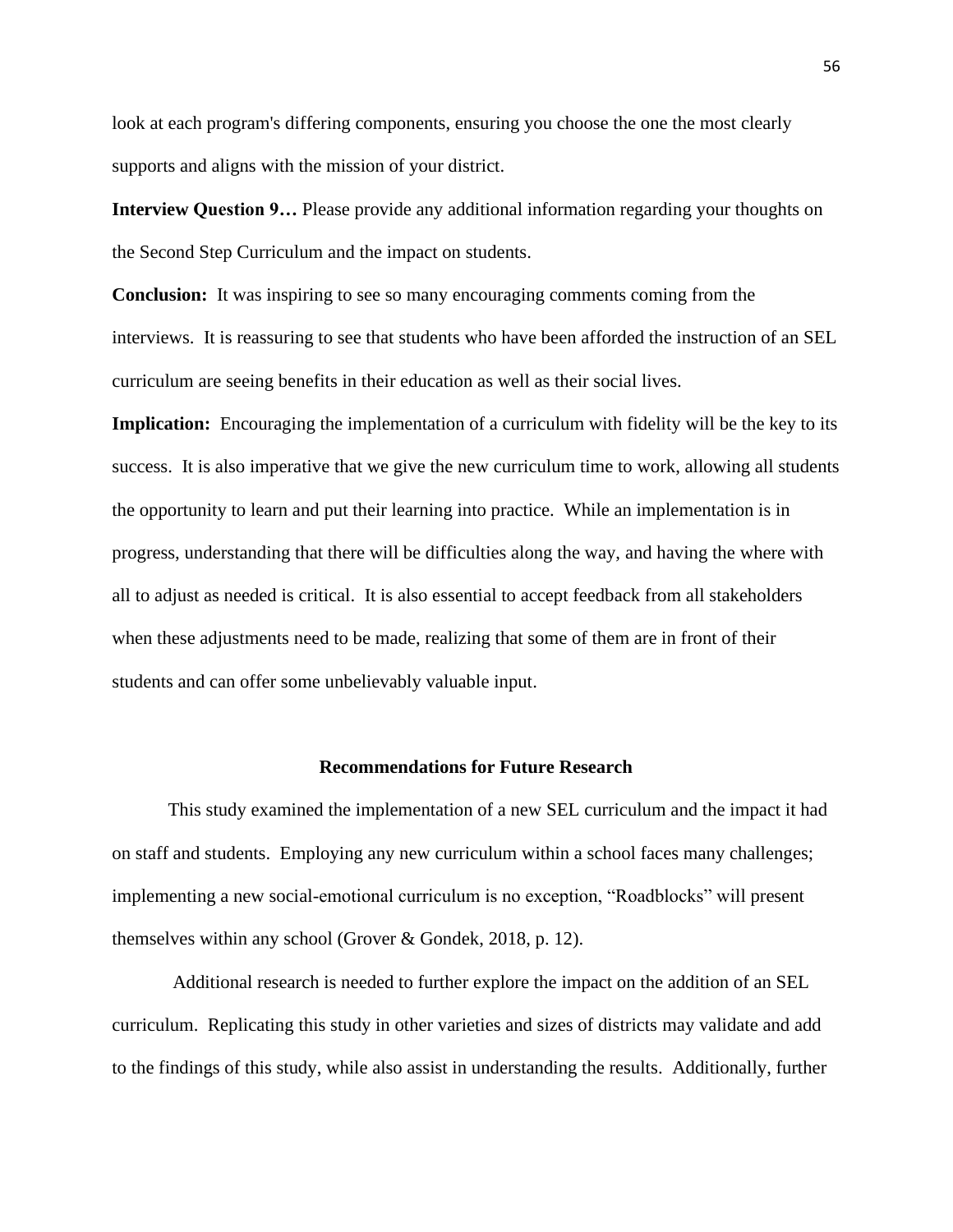research could include a wider group of diverse populations within other school setting; including this diverse population may produce different results not seen in this study.

#### **Summary**

<span id="page-62-0"></span>After conducting the research and conducting interviews with many staff members, the information received was incredibly valuable and reassuring. The information provided helped to understand that implementing a new program, although beneficial, is viewed very differently among staff members. The realization of the value is unquestioned. Each participant agreed on the importance of implementing an SEL curriculum. The delivery of the instruction and the role of the participants varied from person to person.

Should one be given the task of implementing a new curriculum, it is vital to provide time for all stakeholders to review and prepare material before presenting it to a control group. It is equally as important to include additional PD for staff during the implementation process of any new curriculum; it should not be a one-time training and then no further follow-up. Material is consistently changing, and with these changes, we must ensure the staff is prepared to have these critical conversations with their students.

While implementing any curriculum in an educational setting is essential; this is not always a simple task. Many considerations need to be studied. Your team needs to be a group of individuals representing all stakeholders. The implementation needs to be carefully planned and presented to staff once a program is selected. The most important message I have heard from the staff was to ensure everyone is given an opportunity for training and that the message is universal across schools. When students learn, they learn within a partnership; this partnership includes teaching staff, other school staff, peers, and their families (Durlak et al., 2011).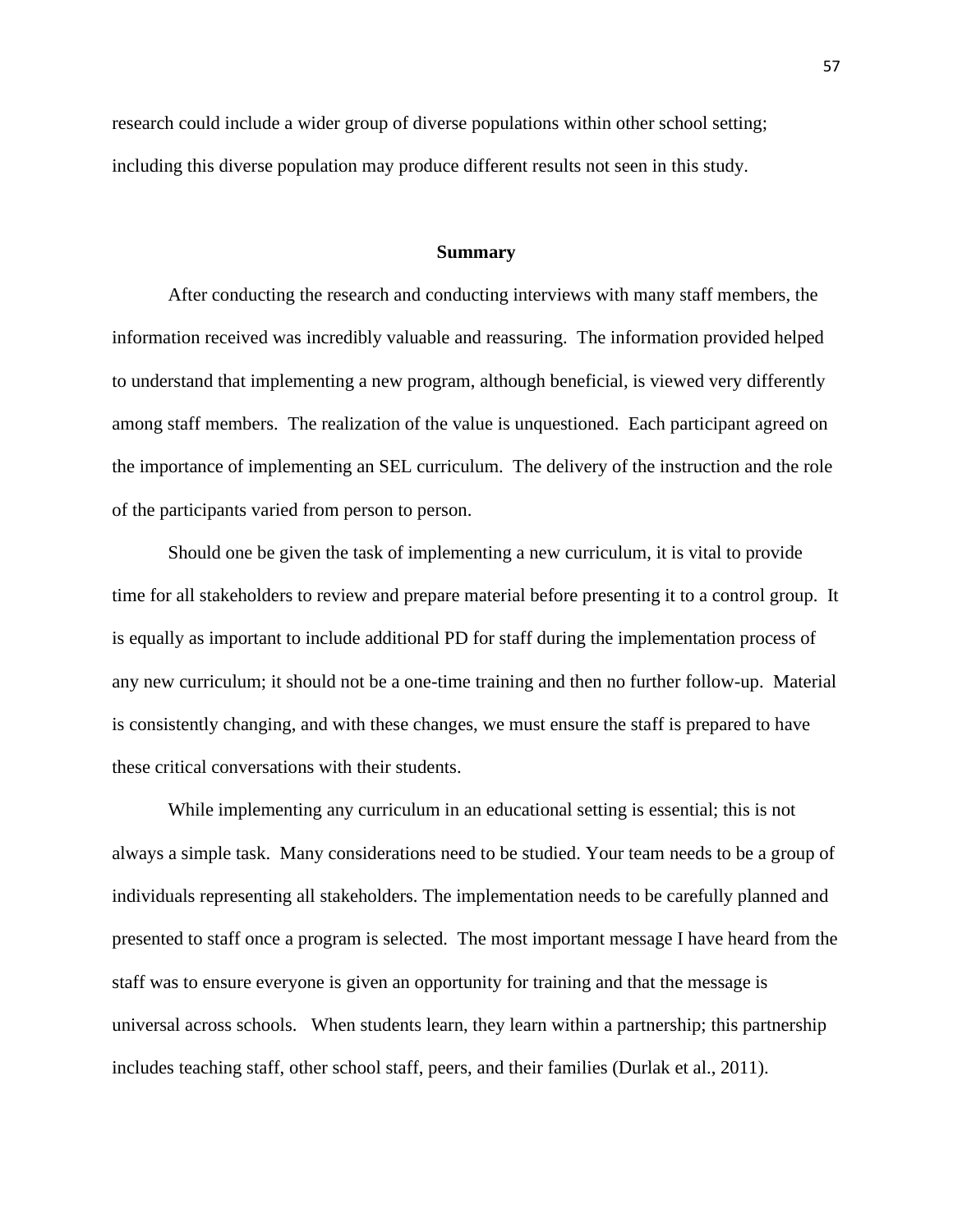#### **REFERENCES**

- <span id="page-63-0"></span>Berkowitz, M & Bier, M. (2005). What works in character education: A research-driven guide for educators. Character Education Partnership.
- Cohen, C. & Crabtree, B. (2006, July). Qualitative research guidelines project. Retrieved October 8, 2020, from<http://www.qualres.org/HomeSemi-3629.html>
- Desautels, L. (2020, January 23). Supporting Students Affected by Trauma. Retrieved September 25, 2020, from [https://www.edutopia.org/article/supporting-students-affected-trauma.](https://www.edutopia.org/article/supporting-students-affected-trauma)
- Durlak, J., Weissberg, R., Dymnicki, A., Taylor, R., & Schellinger, K. (2011, January/February). The impact of enhancing students' social and emotional learning: A Meta-analysis of school-based universal interventions. *Child Development,* 82(1), 405-432.
- Elias, M., Zins, J., Graczyk, P., & Weissberg, R. (2003). Implementation, sustainability, and scaling up of social-emotional and academic innovations in public schools. *School Psychology Review,* 32(3), 303-319.
- Grover, M., & Gondek, J. (2018, January/February). All for one and one for all. *Principal*, 11-13.
- Lochmiller, C. & Lester, J. (2018). Introducing qualitative research. *Publication Manual of the American Psychological Association*. Washington D.C. American Psychology Association.
- Martinez, L. (2016, November). Teachers' voices on social emotional learning: Identifying the conditions that make implementation possible. *The International Journal of Emotional Education*, 8(2), 6-24.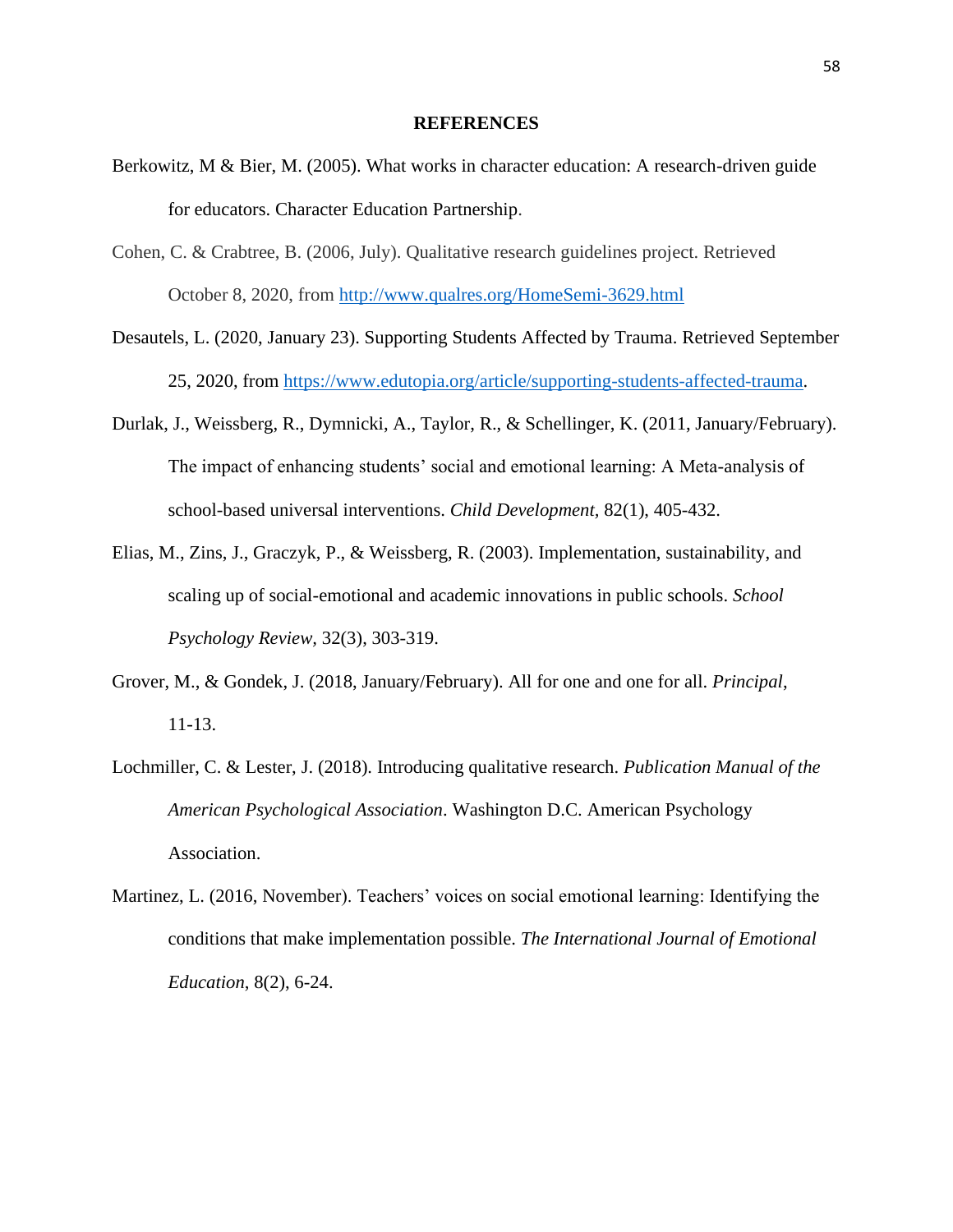- Meyers, D., Domitrovich, C., Dissi, R., Trejo, J., & Greenberg, M. (2019). Supporting systemic social and emotional learning with a schoolwide implementation model. *Evaluation and Program Planning,* 73, 53-61.
- Payton, J., Weissberg, R., Durlak, J., Dymnicki, A., Taylor, R., Schellinger, K., & Pachan, M. (2008). The positive impact of social and emotional learning for kindergarten to eighthgrade students. *Collaborative for Academic, Social, and Emotional Learning.*
- Palinkas, L., Horwitz, S., Green, C., Wisdom, J., Duam, N., & Hoagwood, K. (2015). Purposeful sampling for qualitative data collection and analysis in mixed method implementation research. *Adm Policy Ment Health,* 533-544.
- Ransford, C., Greenberg, M., Domitrovich, C., Small, M., & Jacobson, L. (2009). The role of teachers' psychological experiences and perceptions of curriculum supports on the implementation of a social and emotional learning curriculum. *School Psychology Review*, 38(4), 510-532.

Riley, B. (2018, January/February). A better approach to school discipline. *Principal*, 14-17.

- Schonert-Reichl, K. (2017, Spring). Social and emotional learning and teachers. *The Future of Children*, 27(1), 137-155.
- Taylor, R., Oberle, E., Durlak, J., & Weissberg, R. (2017, July/August). Promoting positive youth development through school-based social and emotional learning interventions. *Child Development,* 88(4), 1156-1171.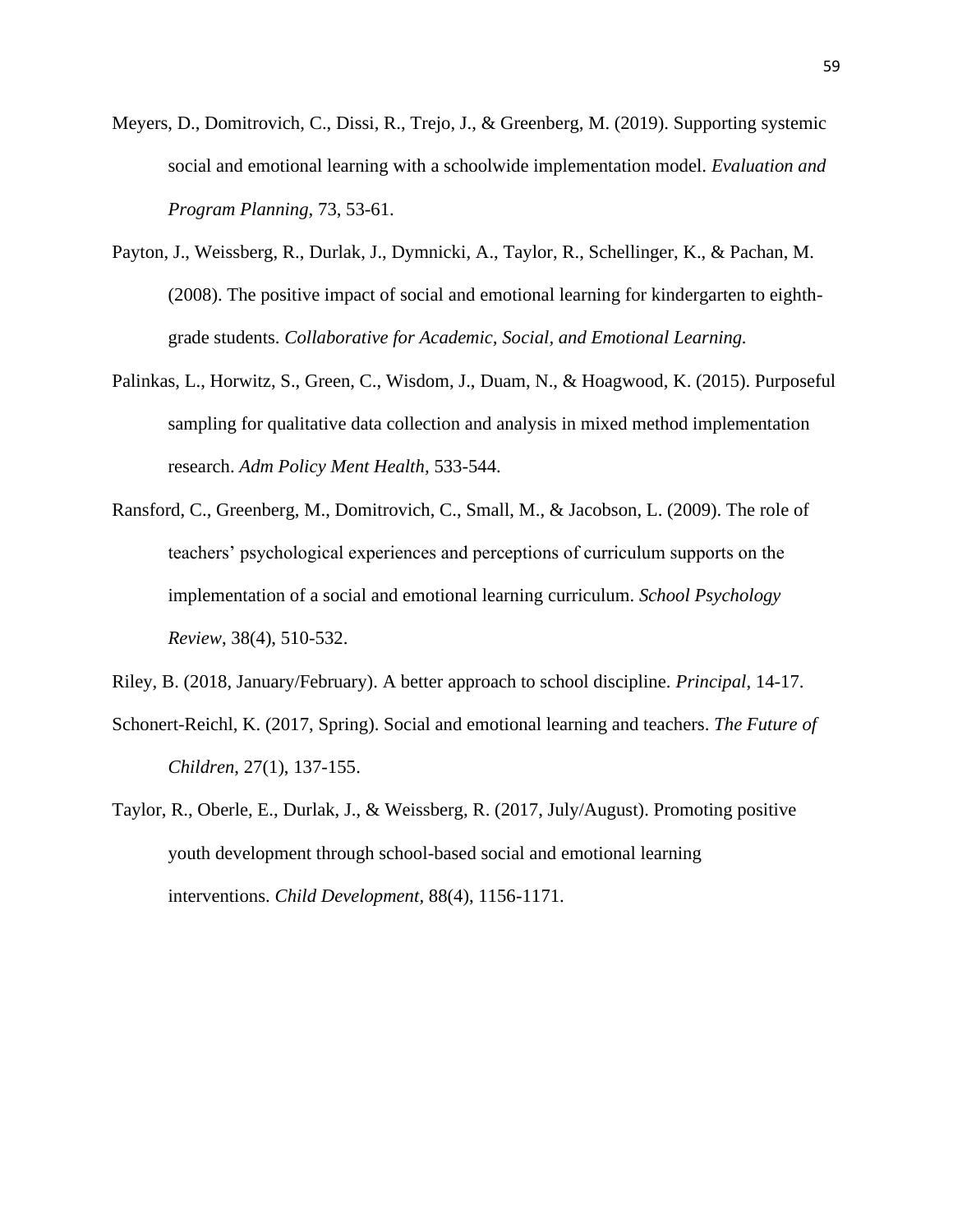## **Appendix A**

## RESEARCH GROUP STUDY INVITATION EMAIL

## <span id="page-65-0"></span>**E-Mail to prospective participants:**

Dear (name of participant),

My name is Debra Olson. I am an employee with Rochester Public Schools and a graduate student at Winona State University. I am working towards the completion of my master's degree and am working on my thesis.

My topic for my thesis is "What are the Perspectives of School District Staff on the Barriers & Benefits of Implementing the Second Step Curriculum within a School District?". I will be conducting 15-20 semi-structured open-ended interviews and would appreciate your assistance with my research. All questions will refer to your school's Social-Emotional Curriculum. Attached you will find a list of the questions that will be asked during the interview.

All interviews will take place either virtually or in-person unless you can let me know your preference. The meeting will take approximately one or two hours of your time. I would like to conduct interviews before November 10, 2020.

Your participation in this interview is strictly voluntary and will in no way affect your position or relationship with any persons.

Please let me know if you would be willing to participate.

Thank you for your time,

Debra Olson

Debra Olson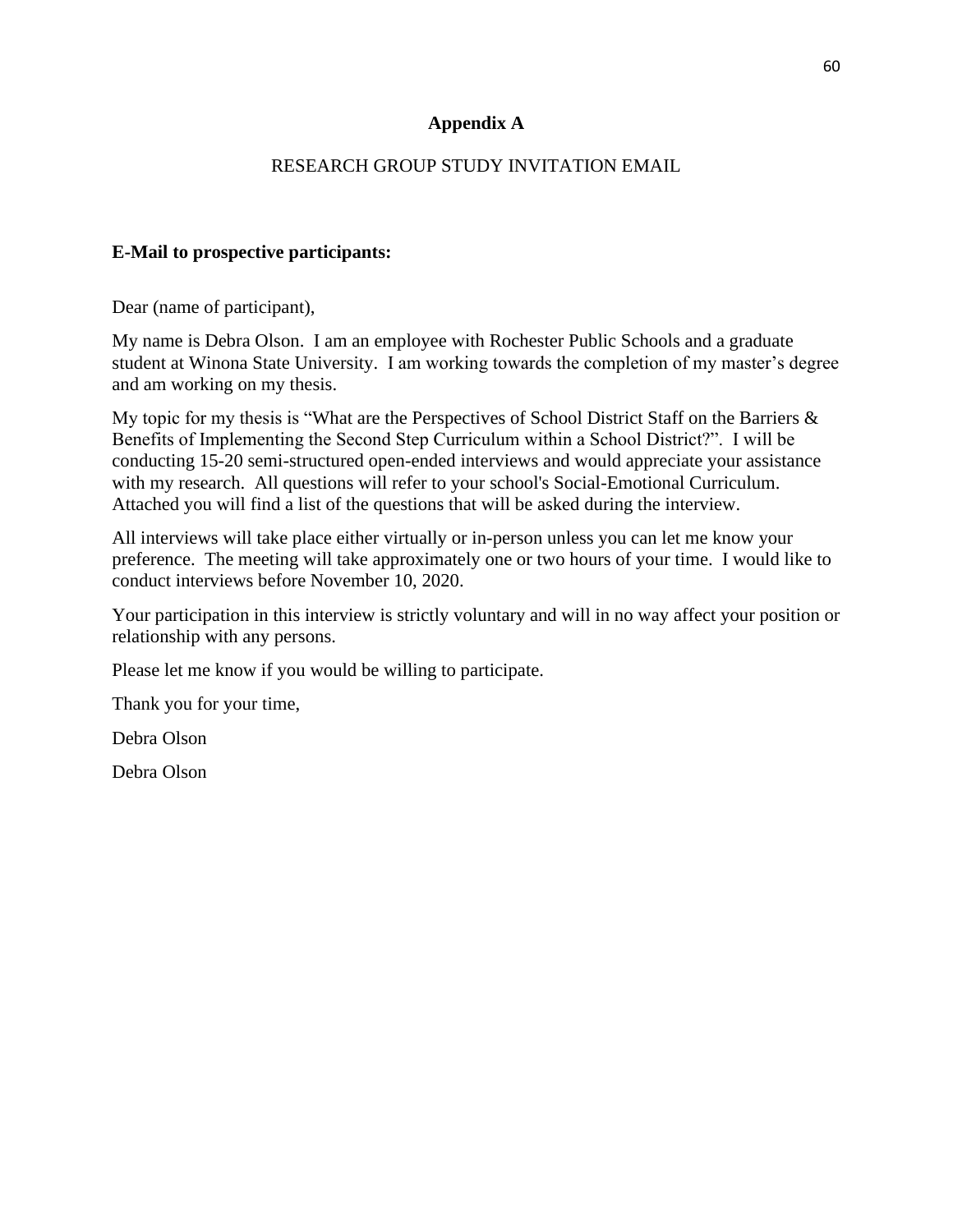## **Appendix B**

# CONSENT FORM

<span id="page-66-0"></span>**Consent Form:** What are the Perspectives of School District Staff on the Barriers & Benefits of Implementing the Second Step Curriculum within a School District?

## **What is this research study about?**

You are invited to participate in a research study designed to gather perspectives from district staff (administrators, teachers, instructional coaches, school counselors, school social workers, and other staff) on barriers and benefits of implementing the Second Step Curriculum within a school district. We hope to learn *how best to implement a social-emotional learning program within a school district.*

## **What activities will this study involve?**

If you decide to participate, you will be asked to participate in a short one-time interview with predetermined questions. The questions will focus on your school's Social-Emotional curriculum. The interview will take place in person unless you feel more comfortable participating in a virtual meeting.

## **How much time will this take?**

The interview will take place before November 1, 2020, at a time that is workable in your schedule. The estimated time participating in the interview will one or two hours of your time.

# **What will be done with the data collected during this study?**

The information you give will be anonymous, which means that your name will not be collected or linked to the data. All information you provide will be handled confidentially. Your data will be recorded by hand, no audio recordings will be used, and your data will be filed under a pseudonym. No names will be published in the final thesis.

All information collected will be stored on a password-protected computer*.* When the study is complete, the data will be reported in my thesis. Once completed, the data will be destroyed.

# **Are there any benefits for participating?**

There are no appreciable benefits from participating in this study

# **What are my rights as a participant?**

Participation in this study is voluntary, and you may stop at any time. You may decide not to participate or to discontinue participation at any time without penalty or loss of benefits. A